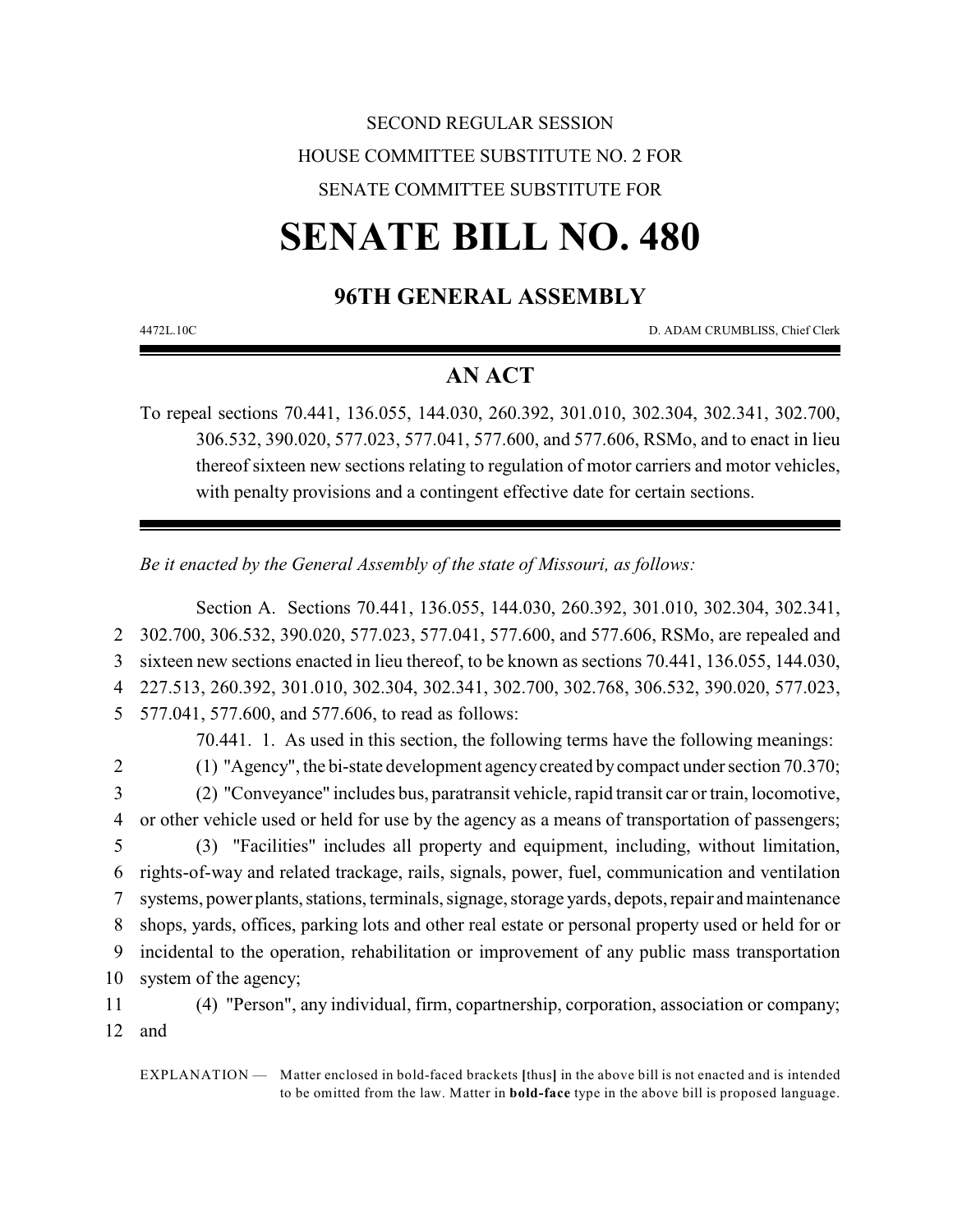(5) "Sound production device" includes, but is not limited to, any radio receiver, phonograph, television receiver, musical instrument, tape recorder, cassette player, speaker device and any sound amplifier.

2. In interpreting or applying this section, the following provisions shall apply:

 (1) Any act otherwise prohibited by this section is lawful if specifically authorized by agreement, permit, license or other writing duly signed by an authorized officer of the agency or if performed by an officer, employee or designated agent of the agency acting within the scope of his or her employment or agency;

 (2) Rules shall applywith equal force to any person assisting, aiding or abetting another, including a minor, in any of the acts prohibited by the rules or assisting, aiding or abetting another in the avoidance of any of the requirements of the rules; and

 (3) The singular shall mean and include the plural; the masculine gender shall mean the feminine and the neuter genders; and vice versa.

26 3. (1) No person shall use or enter upon the light rail conveyances of the agency without payment of the fare or other lawful charges established by the agency. Any person on any such conveyance must have properly validated fare media in his possession. This ticket must be valid to or from the station the passenger is using, and must have been used for entry for the trip then being taken;

 (2) No person shall use any token, pass, badge, ticket, document, transfer, card or fare media to gain entry to the facilities or conveyances of, or make use of the services of, the agency, except as provided, authorized or sold by the agency and in accordance with any restriction on the use thereof imposed by the agency;

 (3) No person shall enter upon parking lots designated by the agency as requiring payment to enter, either by electronic gate or parking meters, where the cost of such parking fee is visibly displayed at each location, without payment of such fees or other lawful charges established by the agency;

 (4) Except for employees of the agency acting within the scope of their employment, no person shall sell, provide, copy, reproduce or produce, or create any version of any token, pass, badge, ticket, document, transfer, card or any other fare media or otherwise authorize access to or use of the facilities, conveyances or services of the agency without the written permission of an authorized representative of the agency;

 (5) No person shall put or attempt to put any paper, article, instrument or item, other than a token, ticket, badge, coin, fare card, pass, transfer or other access authorization or other fare media issued by the agency and valid for the place, time and manner in which used, into any fare box, pass reader, ticket vending machine, parking meter, parking gate or other fare collection instrument, receptacle, device, machine or location;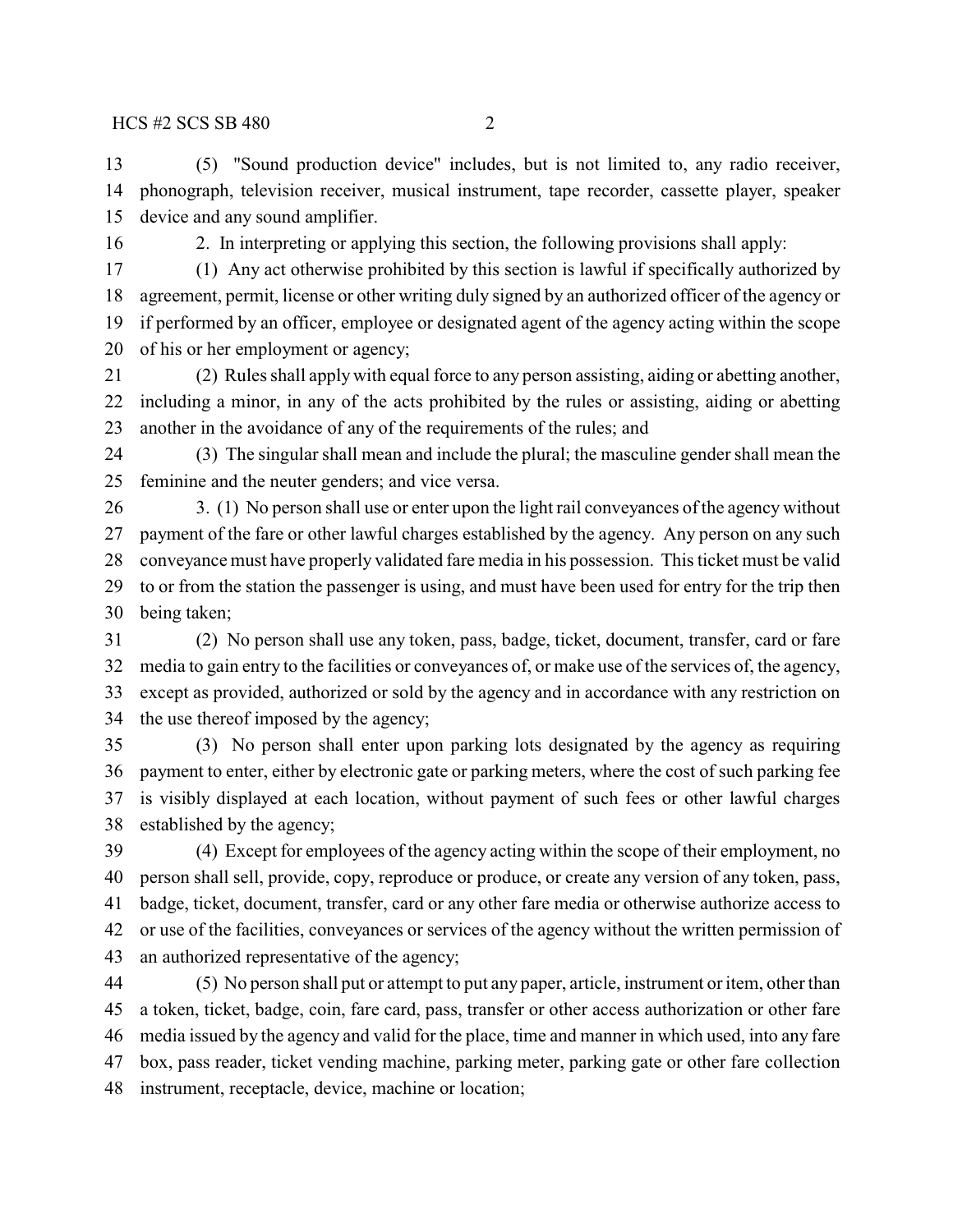(6) Tokens, tickets, fare cards, badges, passes, transfers or other fare media that have been forged, counterfeited, imitated, altered or improperly transferred or that have been used in a manner inconsistent with this section shall be confiscated;

 (7) No person may perform any act which would interfere with the provision of transit service or obstruct the flow of traffic on facilities or conveyances or which would in any way interfere or tend to interfere with the safe and efficient operation of the facilities or conveyances of the agency;

(8) All persons on or in any facility or conveyance of the agency shall:

 (a) Comply with all lawful orders and directives of any agency employee acting within the scope of his employment;

 (b) Obey any instructions on notices or signs duly posted on any agency facility or conveyance; and

 (c) Provide accurate, complete and true information or documents requested by agency personnel acting within the scope of their employment and otherwise in accordance with law;

 (9) No person shall falsely represent himself or herself as an agent, employee or representative of the agency;

(10) No person on or in any facility or conveyance shall:

 (a) Litter, dump garbage, liquids or other matter, or create a nuisance, hazard or unsanitary condition, including, but not limited to, spitting and urinating, except in facilities provided;

 (b) Drink any alcoholic beverage or possess any opened or unsealed container of alcoholic beverage, except on premises duly licensed for the sale of alcoholic beverages, such as bars and restaurants;

 (c) Enter or remain in any facility or conveyance while his ability to function safely in the environment of the agency transit system is impaired by the consumption of alcohol or by the taking of any drug;

(d) Loiter or stay on any facility of the agency;

 (e) Consume foods or liquids of any kind, except in those areas specifically authorized by the agency;

 (f) Smoke or carry an open flame or lighted match, cigar, cigarette, pipe or torch, except in those areas or locations specifically authorized by the agency; or

 (g) Throw or cause to be propelled any stone, projectile or other article at, from, upon or in a facility or conveyance;

 (11) No weapon or other instrument intended for use as a weapon may be carried in or on any facility or conveyance, except for law enforcement personnel. For the purposes hereof, a weapon shall include, but not be limited to, a firearm, switchblade knife, sword, or any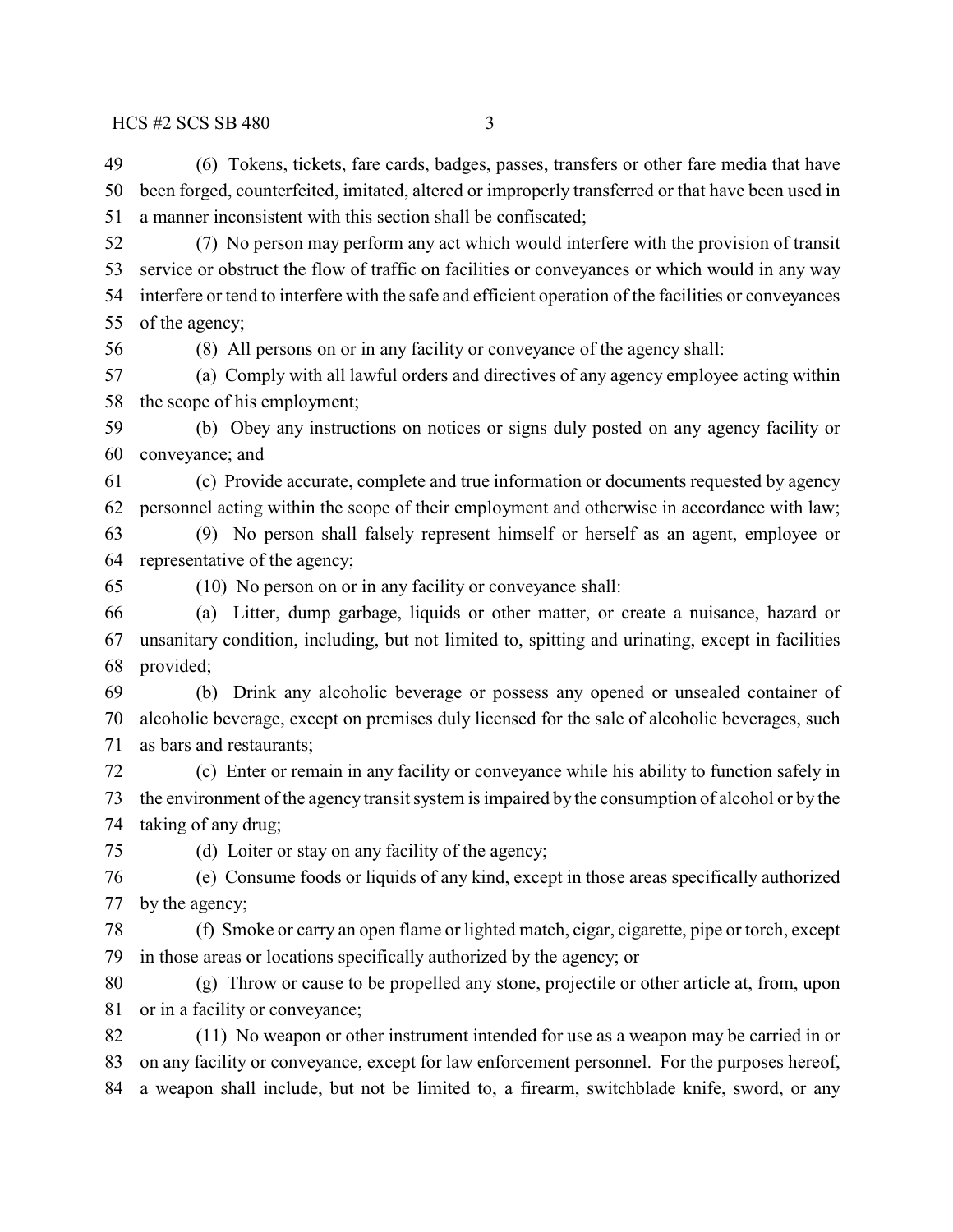$HCS \sharp 2 \; SCS \; SB \; 480$  4

 instrument of any kind known as blackjack, billy club, club, sandbag, metal knuckles, leather bands studded with metal, wood impregnated with metal filings or razor blades; except that this subdivision shall not apply to a rifle or shotgun which is unloaded and carried in any enclosed case, box or other container which completely conceals the item from view and identification as a weapon;

 (12) No explosives, flammable liquids, acids, fireworks or other highly combustible materials or radioactive materials may be carried on or in any facility or conveyance, except as authorized by the agency;

 (13) No person, except as specifically authorized by the agency, shall enter or attempt to enter into any area not open to the public, including, but not limited to, motorman's cabs, conductor's cabs, bus operator's seat location, closed-off areas, mechanical or equipment rooms, concession stands, storage areas, interior rooms, tracks, roadbeds, tunnels, plants, shops, barns, train yards, garages, depots or any area marked with a sign restricting access or indicating a dangerous environment;

 (14) No person may ride on the roof, the platform between rapid transit cars, or on any other area outside any rapid transit car or bus or other conveyance operated by the agency;

 (15) No person shall extend his hand, arm, leg, head or other part of his or her person or extend any item, article or other substance outside of the window or door of a moving rapid transit car, bus or other conveyance operated by the agency;

 (16) No person shall enter or leave a rapid transit car, bus or other conveyance operated by the agency except through the entrances and exits provided for that purpose;

(17) No animals may be taken on or into any conveyance or facility except the following:

 (a) An animal enclosed in a container, accompanied by the passenger and carried in a manner which does not annoy other passengers; and

 (b) Working dogs for law enforcement agencies, agency dogs on duty, dogs properly harnessed and accompanying blind or hearing-impaired persons to aid such persons, or dogs accompanying trainers carrying a certificate of identification issued by a dog school;

 (18) No vehicle shall be operated carelessly, or negligently, or in disregard of the rights or safety of others or without due caution and circumspection, or at a speed in such a manner as to be likely to endanger persons or property on facilities of the agency. The speed limit on parking lots and access roads shall be posted as fifteen miles per hour unless otherwise designated.

 4. (1) Unless a greater penalty is otherwise provided by the laws of the state, any violation of this section shall constitute a misdemeanor, and any person committing a violation thereof shall be subject to arrest and, upon conviction in a court of competent jurisdiction, shall pay a fine in an amount not less than twenty-five dollars and no greater than two hundred fifty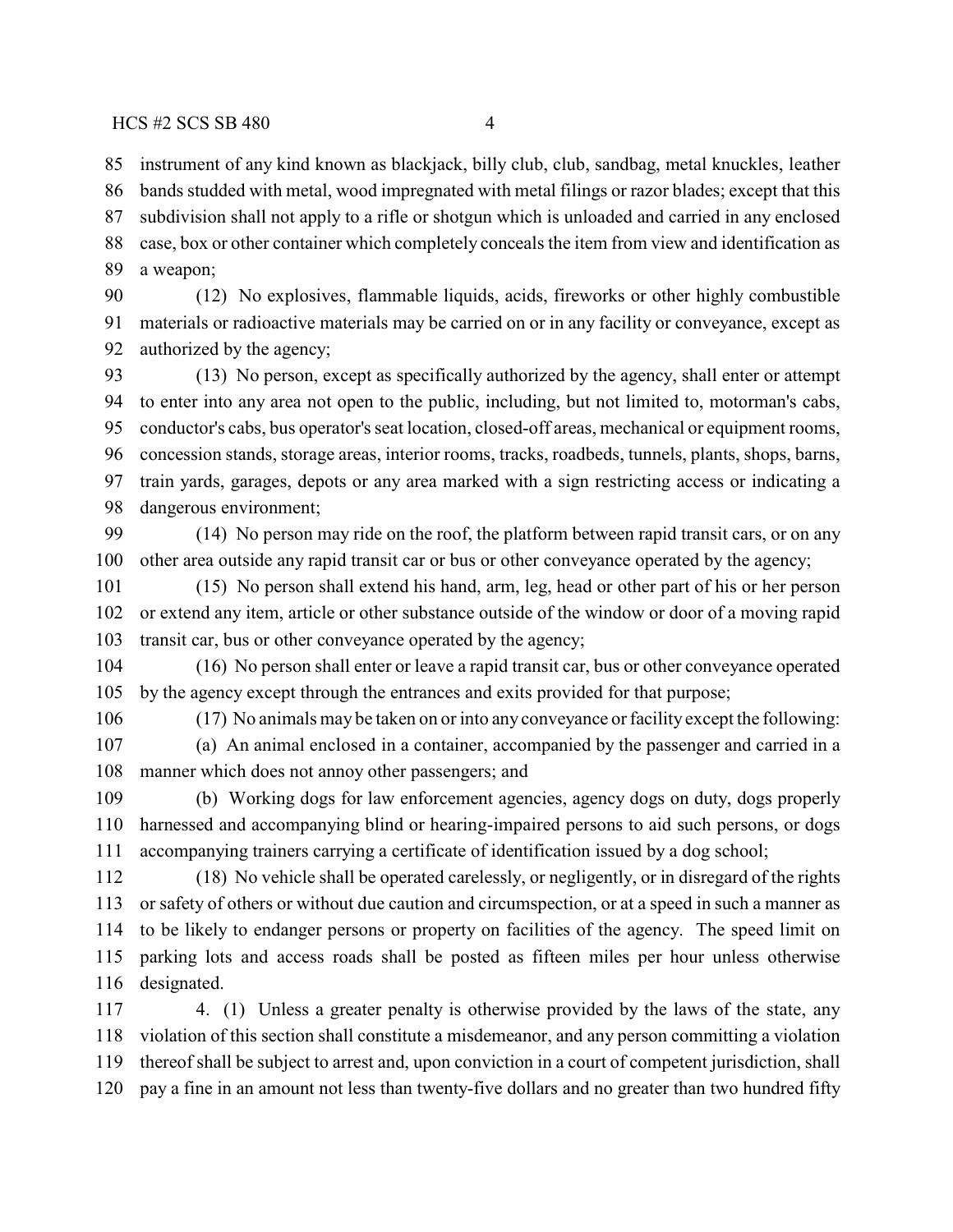dollars per violation, in addition to court costs. Any default in the payment of a fine imposed pursuant to this section without good cause shall result in imprisonment for not more than thirty days;

 (2) Unless a greater penalty is provided by the laws of the state, any person convicted a second or subsequent time for the same offense under this section shall be guilty of a misdemeanor and sentenced to pay a fine of not less than fifty dollars nor more than five hundred dollars in addition to court costs, or to undergo imprisonment for up to sixty days, or both such fine and imprisonment;

 (3) Any person failing to pay the proper fare, fee or other charge for use of the facilities 130 and conveyances of the agency shall be subject to payment of such charge as part of the judgment against the violator. All proceeds from judgments for unpaid fares or charges shall be directed to the appropriate agency official;

 (4) All juvenile offenders violating the provisions of this section shall be subject to the jurisdiction of the juvenile court as provided in chapter 211;

 (5) As used in this section, the term "conviction" shall include all pleas of guilty and findings of guilt.

 5. **Any person who is convicted, pleads guilty, or pleads nolo contendere for failing to pay the proper fare, fee, or other charge for the use of the facilities and conveyances of the bi-state development agency, as described in subdivision (3) of subsection 4 of this section, shall, in addition to the unpaid fares or charges and any fines, penalties, or sentences imposed by law, shall be required to reimburse costs attributable to the enforcement, investigation, and prosecution of such offense by the bi-state development agency. The court shall direct the reimbursement proceeds to the appropriate agency official.**

 **6.** (1) Stalled or disabled vehicles may be removed from the roadways of the agency property by the agency and parked or stored elsewhere at the risk and expense of the owner;

 (2) Motor vehicles which are left unattended or abandoned on the property of the agency for a period of over seventy-two hours may be removed as provided for in section 304.155, except that the removal may be authorized by personnel designated by the agency under section 70.378.

136.055. 1. Any person who is selected or appointed by the state director of revenue as provided in subsection 2 of this section to act as an agent of the department of revenue, whose duties shall be the processing of motor vehicle title and registration transactions and the collection of sales and use taxes when required under sections 144.070 and 144.440, and who receives no salary from the department of revenue, shall be authorized to collect from the party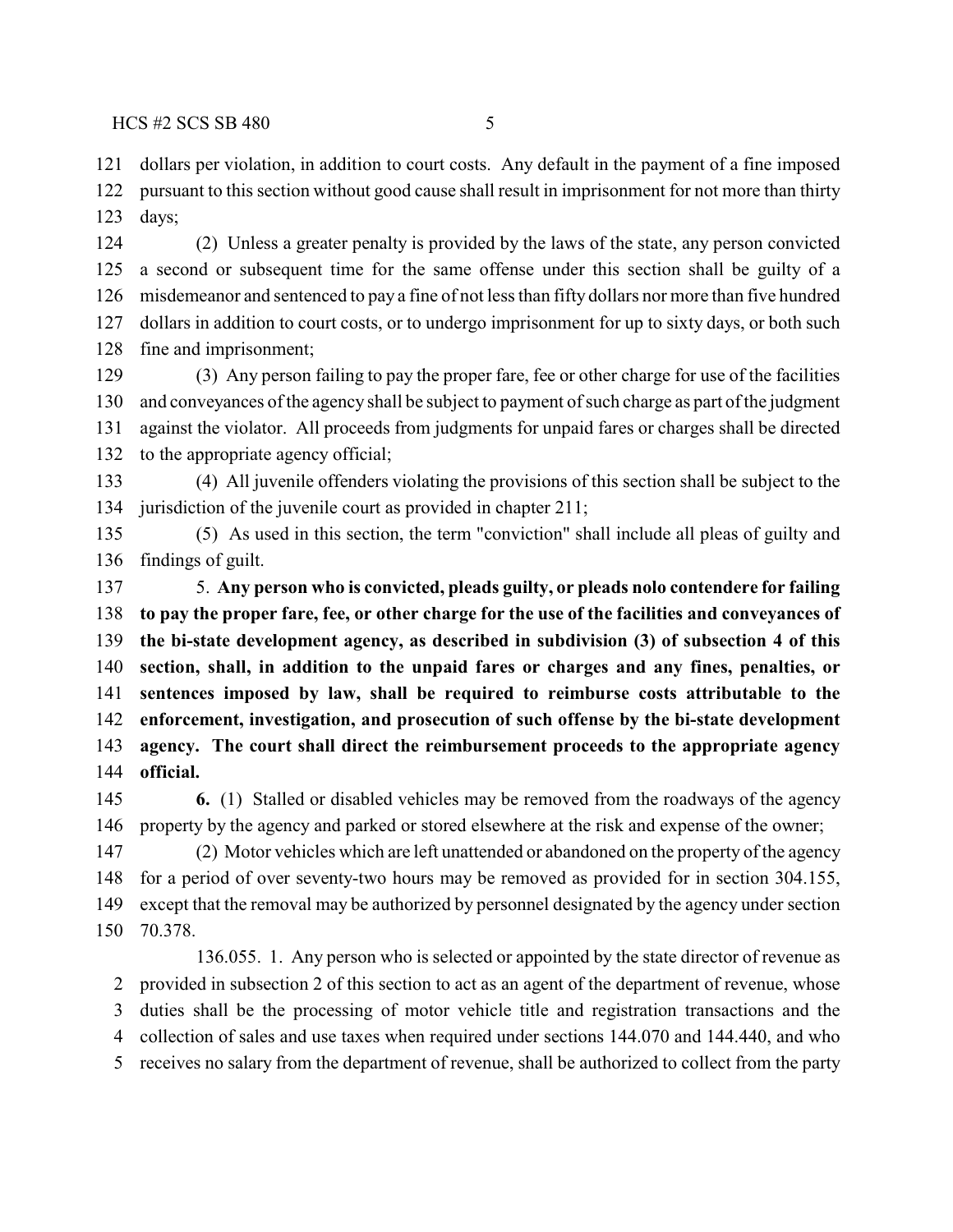$HCS \sharp 2 \; SCS \; SB \; 480$  6

requiring such services additional fees as compensation in full and for all services rendered on

the following basis:

 (1) For each motor vehicle or trailer registration issued, renewed or transferred--three dollars and fifty cents and seven dollars for those licenses sold or biennially renewed pursuant to section 301.147;

(2) For each application or transfer of title--**[**two dollars and fifty cents**] five dollars**;

 (3) For each instruction permit, nondriver license, chauffeur's, operator's or driver's license issued for a period of three years or less--two dollars and fifty cents and five dollars for licenses or instruction permits issued or renewed for a period exceeding three years;

(4) For each notice of lien processed--two dollars and fifty cents;

 (5) No notary fee or other fee or additional charge shall be paid or collected except for electronic telephone transmission reception--two dollars.

 2. The director of revenue shall award fee office contracts under this section through a competitive bidding process. The competitive bidding process shall give priority to 20 organizations and entities that are exempt from taxation under Section  $501(c)(3)$  or  $501(c)(6)$  of the Internal Revenue Code of 1986, as amended, and political subdivisions, including but not limited to, municipalities, counties, and fire protection districts. The director of the department of revenue may promulgate rules and regulations necessary to carry out the provisions of this subsection. Any rule or portion of a rule, as that term is defined in section 536.010, that is created under the authority delegated in this subsection shall become effective only if it complies with and is subject to all of the provisions of chapter 536 and, if applicable, section 536.028. This section and chapter 536 are nonseverable and if any of the powers vested with the general assembly pursuant to chapter 536 to review, to delay the effective date, or to disapprove and annul a rule are subsequently held unconstitutional, then the grant of rulemaking authority and any rule proposed or adopted after August 28, 2009, shall be invalid and void.

 3. All fees collected by a tax-exempt organization may be retained and used by the organization.

 4. All fees charged shall not exceed those in this section. The fees imposed by this section shall be collected by all permanent offices and all full-time or temporary offices maintained by the department of revenue.

 5. Any person acting as agent of the department of revenue for the sale and issuance of registrations, licenses, and other documents related to motor vehicles shall have an insurable interest in all license plates, licenses, tabs, forms and other documents held on behalf of the department.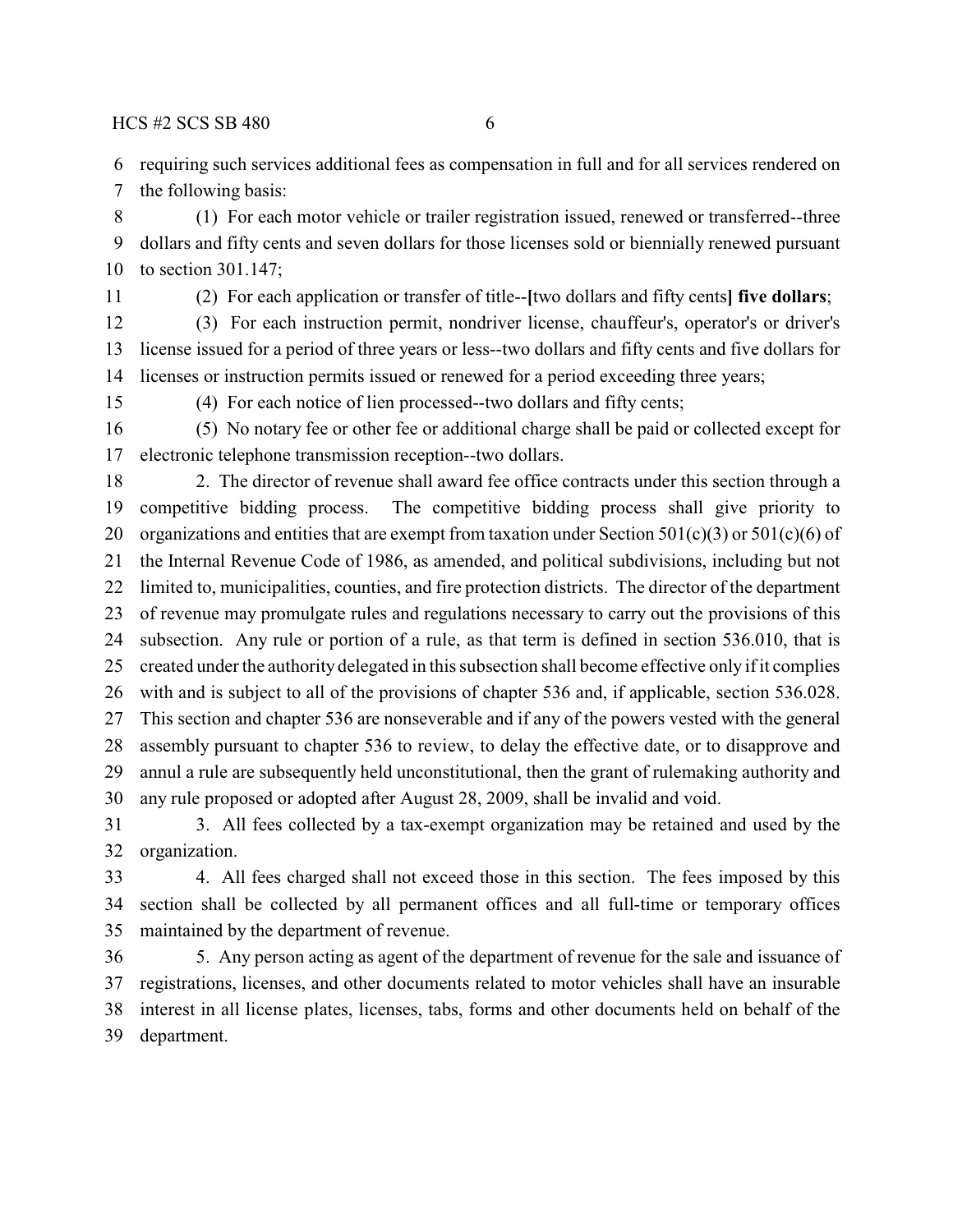6. The fees authorized by this section shall not be collected by motor vehicle dealers acting as agents ofthe department ofrevenue under section 32.095 orthosemotor vehicle dealers authorized to collect and remit sales tax under subsection 8 of section 144.070.

 7. Notwithstanding anyother provision oflaw to the contrary, the state auditor may audit all records maintained and established by the fee office in the same manner as the auditor may audit any agency of the state, and the department shall ensure that this audit requirement is a necessary condition for the award of all fee office contracts. No confidential records shall be divulged in such a way to reveal personally identifiable information.

144.030. 1. There is hereby specifically exempted from the provisions of sections 144.010 to 144.525 and from the computation of the tax levied, assessed or payable pursuant to sections 144.010 to 144.525 such retail sales as may be made in commerce between this state and any other state of the United States, or between this state and any foreign country, and any retail sale which the state of Missouri is prohibited from taxing pursuant to the Constitution or laws of the United States of America, and such retail sales of tangible personal property which the general assembly of the state of Missouri is prohibited from taxing or further taxing by the constitution of this state.

 2. There are also specifically exempted from the provisions of the local sales tax law as defined in section 32.085, section 238.235, and sections 144.010 to 144.525 and 144.600 to 144.761 and from the computation of the tax levied, assessed or payable pursuant to the local sales tax law as defined in section 32.085, section 238.235, and sections 144.010 to 144.525 and 144.600 to 144.745:

 (1) Motor fuel or special fuel subject to an excise tax of this state, unless all or part of such excise tax is refunded pursuant to section 142.824; or upon the sale at retail of fuel to be consumed in manufacturing or creating gas, power, steam, electrical current or in furnishing water to be sold ultimately at retail; or feed for livestock or poultry; or grain to be converted into foodstuffs which are to be sold ultimately in processed form at retail; or seed, limestone or fertilizer which is to be used for seeding, liming or fertilizing crops which when harvested will be sold at retail or will be fed to livestock or poultry to be sold ultimately in processed form at retail; economic poisons registered pursuant to the provisions of the Missouri pesticide registration law (sections 281.220 to 281.310) which are to be used in connection with the growth or production of crops, fruit trees or orchards applied before, during, or after planting, the crop of which when harvested will be sold at retail or will be converted into foodstuffs which are to be sold ultimately in processed form at retail;

 (2) Materials, manufactured goods, machinery and parts which when used in manufacturing, processing, compounding, mining, producing or fabricating become a component part or ingredient of the new personal property resulting from such manufacturing, processing,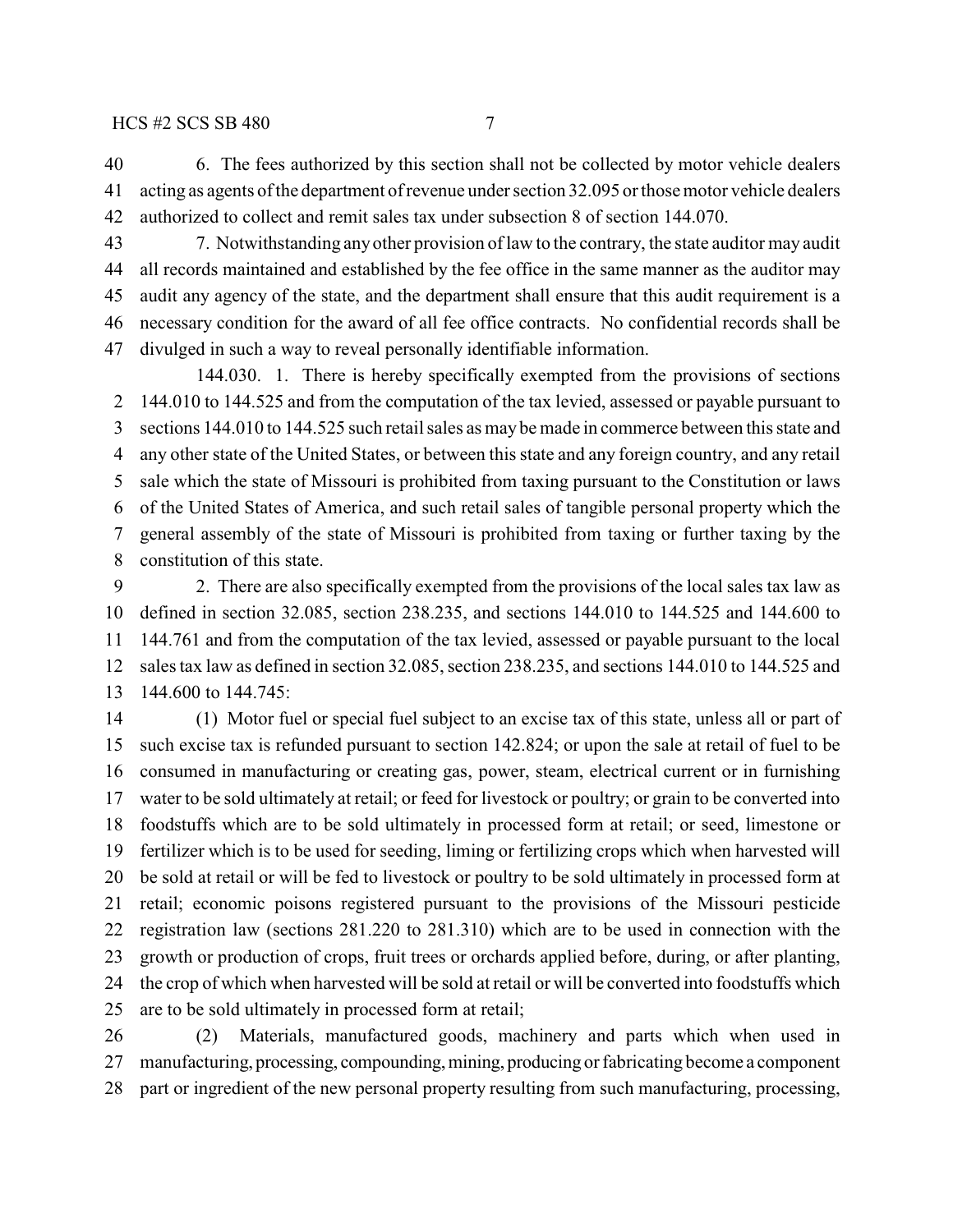### $HCS \sharp 2 \; SCS \; SB \; 480$  8

 compounding, mining, producing or fabricating and which new personal property is intended to be sold ultimately for final use or consumption; and materials, including without limitation, gases and manufactured goods, including without limitation slagging materials and firebrick, which are ultimately consumed in the manufacturing process by blending, reacting or interacting with or by becoming, in whole or in part, component parts or ingredients of steel products intended to be sold ultimately for final use or consumption;

 (3) Materials, replacement parts and equipment purchased for use directly upon, and for the repair and maintenance or manufacture of, **[**motor vehicles,**]** watercraft, railroad rolling stock or aircraft engaged as common carriers of persons or property;

 **(4) Motor vehicles registered in excess of fifty-four thousand pounds, and the trailers pulled by such motor vehicles, that are actually used in the normal course of business to haul property on the public highways of the state, and that are capable of hauling loads commensurate with the motor vehicle's registered weight; and the materials, replacement parts, and equipment purchased for use directly upon, and for the repair and maintenance or manufacture of such vehicles. For purposes of this subsection "motor vehicle" and "public highway" shall have the meaning as ascribed in section 390.020;**

 **(5)** Replacement machinery, equipment, and parts and the materials and supplies solely required for the installation or construction of such replacement machinery, equipment, and parts, used directly in manufacturing, mining, fabricating or producing a product which is intended to be sold ultimately for final use or consumption; and machinery and equipment, and the materials and supplies required solely for the operation, installation or construction of such machinery and equipment, purchased and used to establish new, or to replace or expand existing, material recovery processing plants in this state. Forthe purposes of this subdivision, a "material recovery processing plant" means a facility that has as its primary purpose the recovery of materials into a useable product or a different form which is used in producing a new product and shall include a facility or equipment which are used exclusively for the collection of recovered materials for deliveryto a material recoveryprocessing plant butshall not include motor vehicles used on highways. For purposes of this section, the terms motor vehicle and highway shall have the same meaning pursuant to section 301.010. Material recovery is not the reuse of materials within a manufacturing process or the use of a product previously recovered. The material recovery processing plant shall qualify under the provisions of this section regardless of ownership of the material being recovered;

 **[**(5)**] (6)** Machinery and equipment, and parts and the materials and supplies solely required for the installation or construction of such machinery and equipment, purchased and used to establish new or to expand existing manufacturing, mining or fabricating plants in the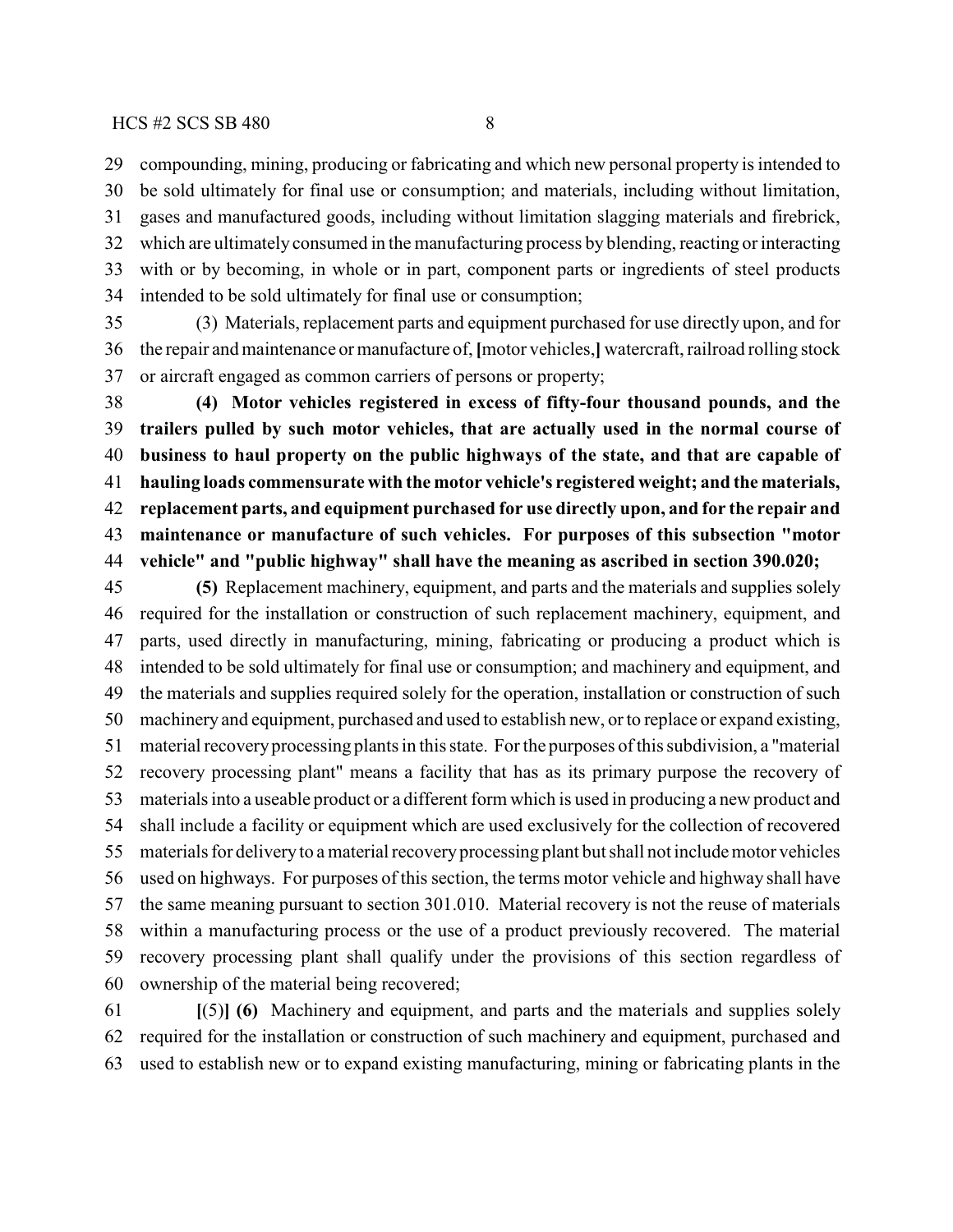state if such machinery and equipment is used directly in manufacturing, mining or fabricating a product which is intended to be sold ultimately for final use or consumption;

 **[**(6)**] (7)** Tangible personal property which is used exclusively in the manufacturing, processing, modification or assembling of products sold to the United States government or to any agency of the United States government;

**[**(7)**] (8)** Animals or poultry used for breeding or feeding purposes, or captive wildlife;

 **[**(8)**] (9)** Newsprint, ink, computers, photosensitive paper and film, toner, printing plates and other machinery, equipment, replacement parts and supplies used in producing newspapers published for dissemination of news to the general public;

 **[**(9)**] (10)** The rentals of films, records or any type of sound or picture transcriptions for public commercial display;

 **[**(10)**] (11)** Pumping machinery and equipment used to propel products delivered by pipelines engaged as common carriers;

 **[**(11)**] (12)** Railroad rolling stock for use in transporting persons or property in interstate commerce and motor vehicles licensed for a gross weight of twenty-four thousand pounds or more or trailers used by common carriers, as defined in section 390.020, in the transportation of persons or property;

 **[**(12)**] (13)** Electrical energy used in the actual primary manufacture, processing, compounding, mining or producing of a product, or electrical energy used in the actual secondary processing or fabricating of the product, or a material recovery processing plant as defined in subdivision (4) of this subsection, in facilities owned or leased by the taxpayer, if the total cost of electrical energy so used exceeds ten percent of the total cost of production, either primary or secondary, exclusive of the cost of electrical energy so used or if the raw materials used in such processing contain at least twenty-five percent recovered materials as defined in section 260.200. There shall be a rebuttable presumption that the raw materials used in the primary manufacture of automobiles contain at least twenty-five percent recovered materials. For purposes of this subdivision, "processing" means any mode of treatment, act or series of acts performed upon materials to transform and reduce them to a different state or thing, including treatment necessary to maintain or preserve such processing by the producer at the production facility;

 **[**(13)**] (14)** Anodes which are used or consumed in manufacturing, processing, compounding, mining, producing or fabricating and which have a useful life of less than one year;

 **[**(14)**] (15)** Machinery, equipment, appliances and devices purchased or leased and used solely for the purpose of preventing, abating or monitoring air pollution, and materials and supplies solely required for the installation, construction or reconstruction of such machinery, equipment, appliances and devices;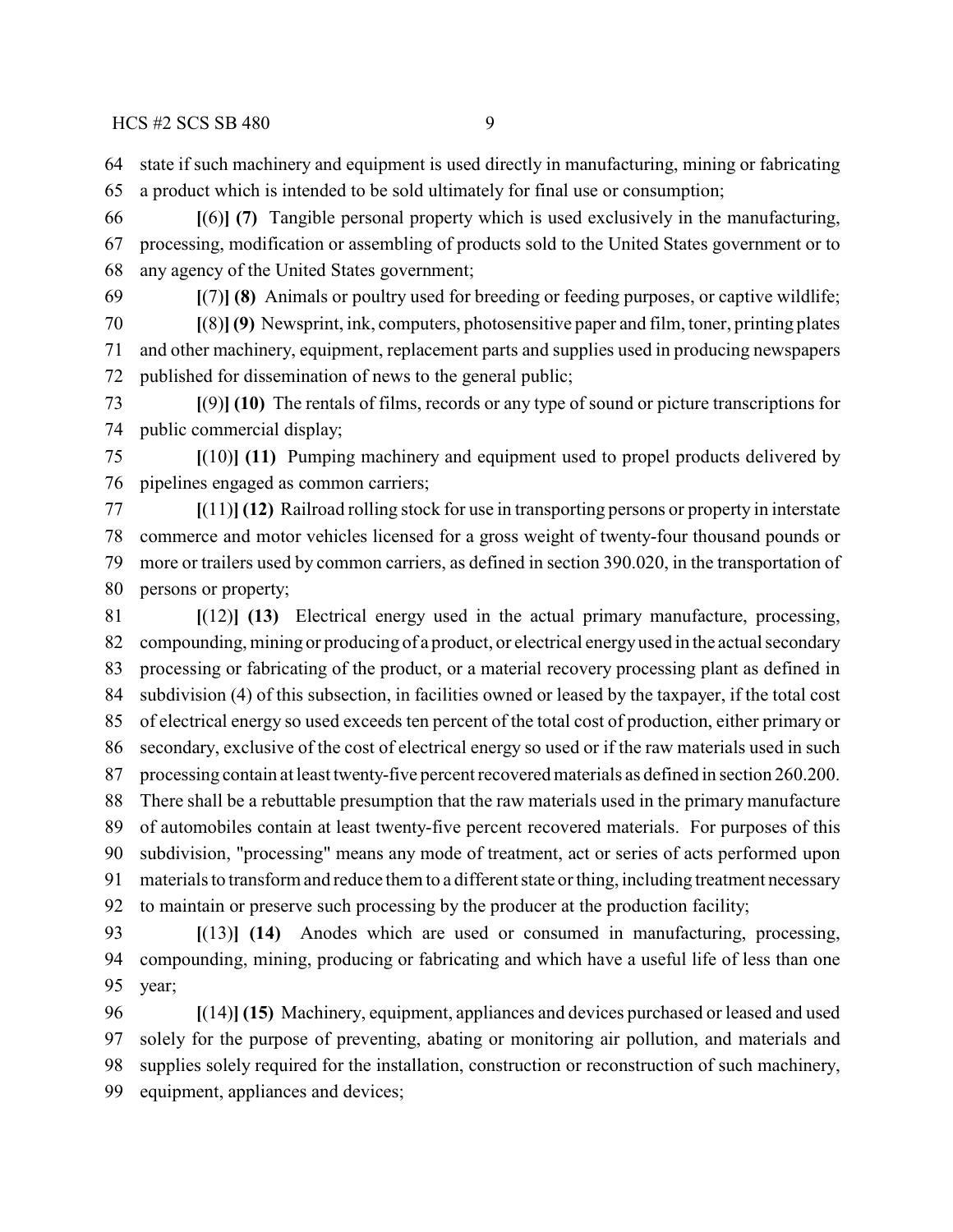**[**(15)**] (16)** Machinery, equipment, appliances and devices purchased or leased and used solely for the purpose of preventing, abating or monitoring water pollution, and materials and supplies solely required for the installation, construction or reconstruction of such machinery, equipment, appliances and devices;

**[**(16)**] (17)** Tangible personal property purchased by a rural water district;

 **[**(17)**] (18)** All amounts paid or charged for admission or participation or other fees paid by or other charges to individuals in or for any place of amusement, entertainment or recreation, games or athletic events, including museums, fairs, zoos and planetariums, owned or operated by a municipality or other political subdivision where all the proceeds derived therefrom benefit the municipality or other political subdivision and do not inure to any private person, firm, or corporation;

 **[**(18)**](19)** Allsales of insulin and prosthetic or orthopedic devices as defined on January 1, 1980, by the federal Medicare program pursuant to Title XVIII of the Social Security Act of 1965, including the items specified in Section 1862(a)(12) of that act, and also specifically including hearing aids and hearing aid supplies and all sales of drugs which may be legally dispensed by a licensed pharmacist only upon a lawful prescription of a practitioner licensed to administer those items, including samples and materials used to manufacture samples which may be dispensed by a practitioner authorized to dispense such samples and all sales or rental of medical oxygen, home respiratory equipment and accessories, hospital beds and accessories and ambulatory aids, all sales or rental of manual and powered wheelchairs, stairway lifts, Braille writers, electronic Braille equipment and, if purchased or rented by or on behalf of a person with one or more physical or mental disabilities to enable them to function more independently, all sales or rental of scooters, reading machines, electronic print enlargers and magnifiers, electronic alternative and augmentative communication devices, and items used solely to modify motor vehicles to permit the use of such motor vehicles by individuals with disabilities or sales of 125 over-the-counter or nonprescription drugs to individuals with disabilities, and drugs required by the Food and Drug Administration to meet the over-the-counter drug product labeling requirements in 21 CFR 201.66, or its successor, as prescribed by a health care practitioner licensed to prescribe;

 **[**(19)**] (20)** All sales made by or to religious and charitable organizations and institutions in their religious, charitable or educational functions and activities and all sales made by or to all elementary and secondary schools operated at public expense in their educational functions and activities;

 **[**(20)**] (21)** All sales of aircraft to common carriers for storage or for use in interstate commerce and all sales made by or to not-for-profit civic, social, service or fraternal organizations, including fraternal organizations which have been declared tax-exempt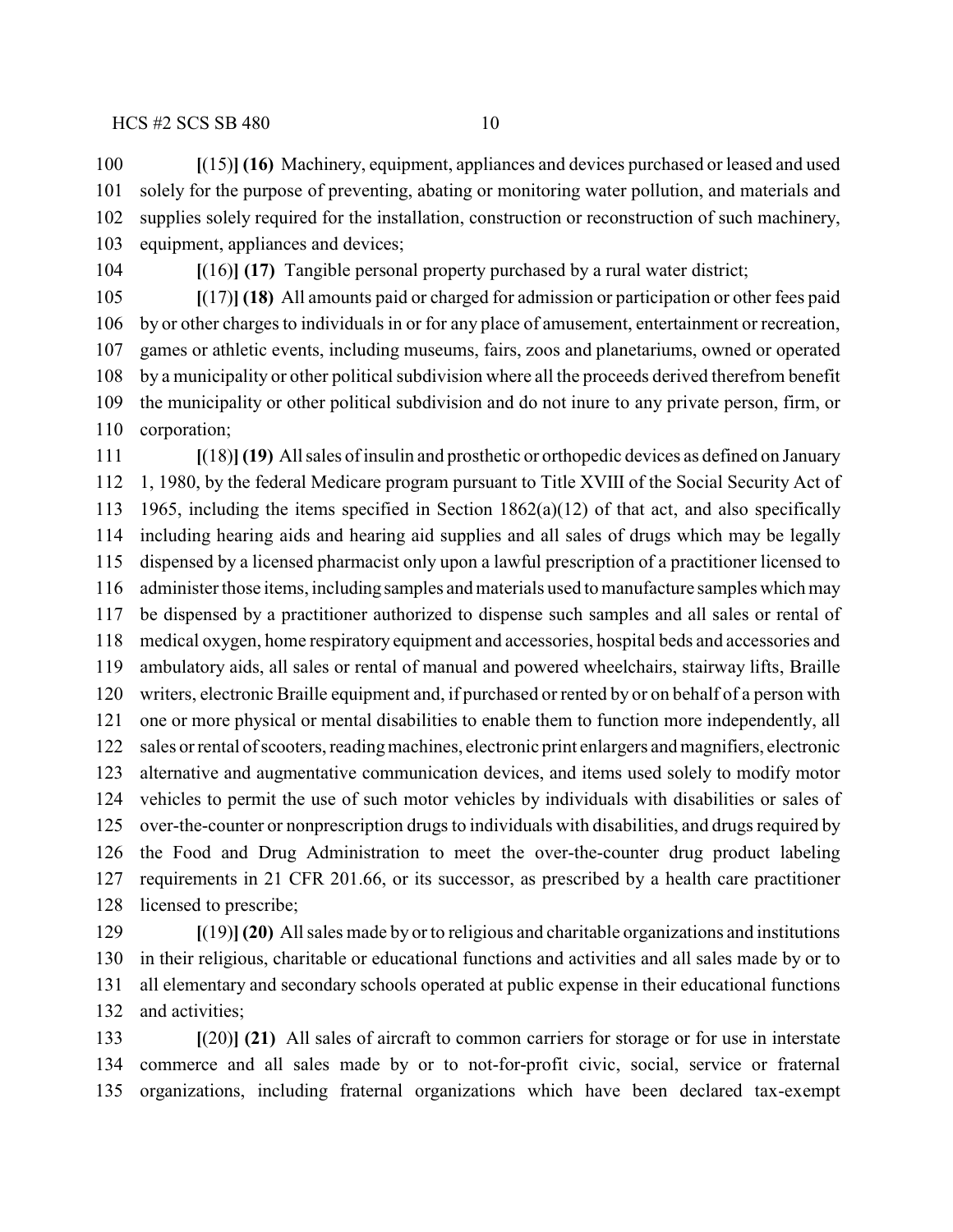organizations pursuant to Section 501(c)(8) or (10) of the 1986 Internal Revenue Code, as amended, in their civic or charitable functions and activities and all sales made to eleemosynary and penal institutions and industries of the state, and all sales made to any private not-for-profit institution of higher education not otherwise excluded pursuant to subdivision (19) of this subsection or any institution of higher education supported by public funds, and all sales made to a state relief agency in the exercise of relief functions and activities;

 **[**(21)**] (22)** All ticket sales made by benevolent, scientific and educational associations which are formed to foster, encourage, and promote progress and improvement in the science of agriculture and in the raising and breeding of animals, and by nonprofit summer theater organizations if such organizations are exempt from federal tax pursuant to the provisions of the Internal Revenue Code and all admission charges and entry fees to the Missouri state fair or any fair conducted by a county agricultural and mechanical society organized and operated pursuant to sections 262.290 to 262.530;

 **[**(22)**] (23)** All sales made to any private not-for-profit elementary or secondary school, all sales of feed additives, medications or vaccines administered to livestock or poultry in the production of food or fiber, all sales of pesticides used in the production of crops, livestock or poultry for food or fiber, all sales of bedding used in the production of livestock or poultry for food or fiber, all sales of propane or natural gas, electricity or diesel fuel used exclusively for drying agricultural crops, natural gas used in the primary manufacture or processing of fuel ethanol as defined in section 142.028, natural gas, propane, and electricity used by an eligible new generation cooperative or an eligible new generation processing entity as defined in section 348.432, and all sales of farm machinery and equipment, other than airplanes, motor vehicles and trailers, and any freight charges on any exempt item. As used in this subdivision, the term "feed additives" means tangible personal property which, when mixed with feed for livestock or poultry, is to be used in the feeding of livestock or poultry. As used in this subdivision, the term "pesticides" includes adjuvants such as crop oils, surfactants, wetting agents and other assorted pesticide carriers used to improve or enhance the effect of a pesticide and the foam used to mark the application of pesticides and herbicides for the production of crops, livestock or poultry. As used in this subdivision, the term "farm machinery and equipment" means new or used farm tractors and such other new or used farm machinery and equipment and repair or replacement parts thereon and any accessories for and upgrades to such farm machinery and equipment, rotary mowers used exclusively for agricultural purposes, and supplies and lubricants used exclusively, solely, and directly for producing crops, raising and feeding livestock, fish, poultry, pheasants, chukar, quail, or for producing milk for ultimate sale at retail, including field drain tile, and one-half of each purchaser's purchase of diesel fuel therefor which is:

(a) Used exclusively for agricultural purposes;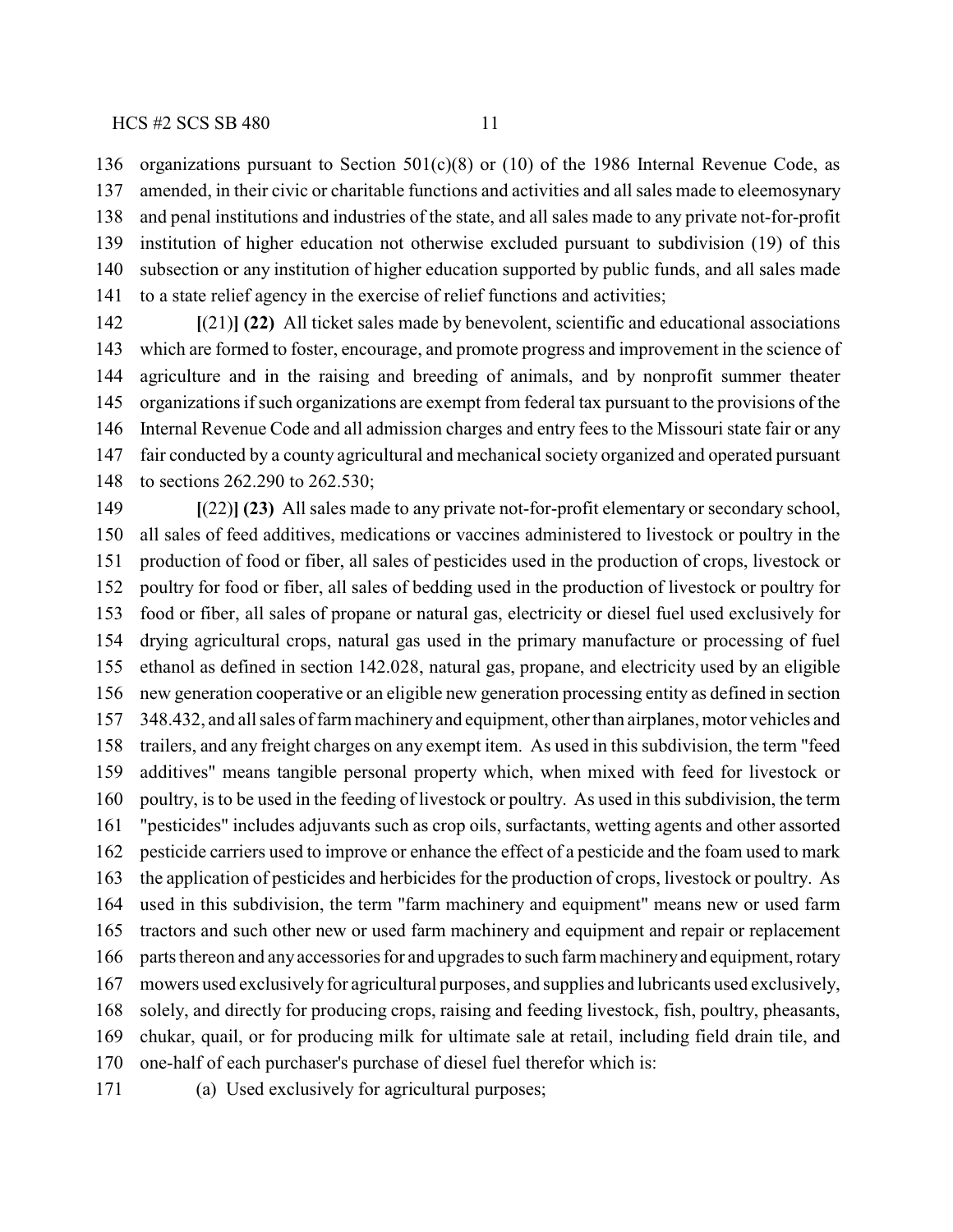(b) Used on land owned or leased for the purpose of producing farm products; and

 (c) Used directly in producing farm products to be sold ultimately in processed form or otherwise at retail or in producing farm products to be fed to livestock or poultry to be sold ultimately in processed form at retail;

 **[**(23)**] (24)** Except as otherwise provided in section 144.032, all sales of metered water service, electricity, electrical current, natural, artificial or propane gas, wood, coal or home heating oil for domestic use and in any city not within a county, all sales of metered or unmetered water service for domestic use:

 (a) "Domestic use" means that portion of metered water service, electricity, electrical current, natural, artificial or propane gas, wood, coal or home heating oil, and in any city not within a county, metered or unmetered water service, which an individual occupant of a residential premises uses for nonbusiness, noncommercial or nonindustrial purposes. Utility service through a single or master meter for residential apartments or condominiums, including service for common areas and facilities and vacant units, shall be deemed to be for domestic use. Each seller shall establish and maintain a system whereby individual purchases are determined as exempt or nonexempt;

 (b) Regulated utility sellers shall determine whether individual purchases are exempt or nonexempt based upon the seller's utility service rate classifications as contained in tariffs on file with and approved by the Missouri public service commission. Sales and purchases made pursuant to the rate classification "residential" and sales to and purchases made by or on behalf of the occupants of residential apartments or condominiums through a single or master meter, including service for common areas and facilities and vacant units, shall be considered as sales made for domestic use and such sales shall be exempt from sales tax. Sellers shall charge sales tax upon the entire amount of purchases classified as nondomestic use. The seller's utility service rate classification and the provision of service thereunder shall be conclusive as to whether or not the utility must charge sales tax;

 (c) Each personmaking domestic use purchases of services or property and who uses any portion of the services or property so purchased for a nondomestic use shall, by the fifteenth day of the fourth month following the year of purchase, and without assessment, notice or demand, file a return and pay sales tax on that portion of nondomestic purchases. Each person making nondomestic purchases of services or property and who uses any portion of the services or property so purchased for domestic use, and each person making domestic purchases on behalf of occupants of residential apartments or condominiums through a single or master meter, including service for common areas and facilities and vacant units, under a nonresidential utility service rate classification may, between the first day of the first month and the fifteenth day of the fourth month following the year of purchase, apply for credit or refund to the director of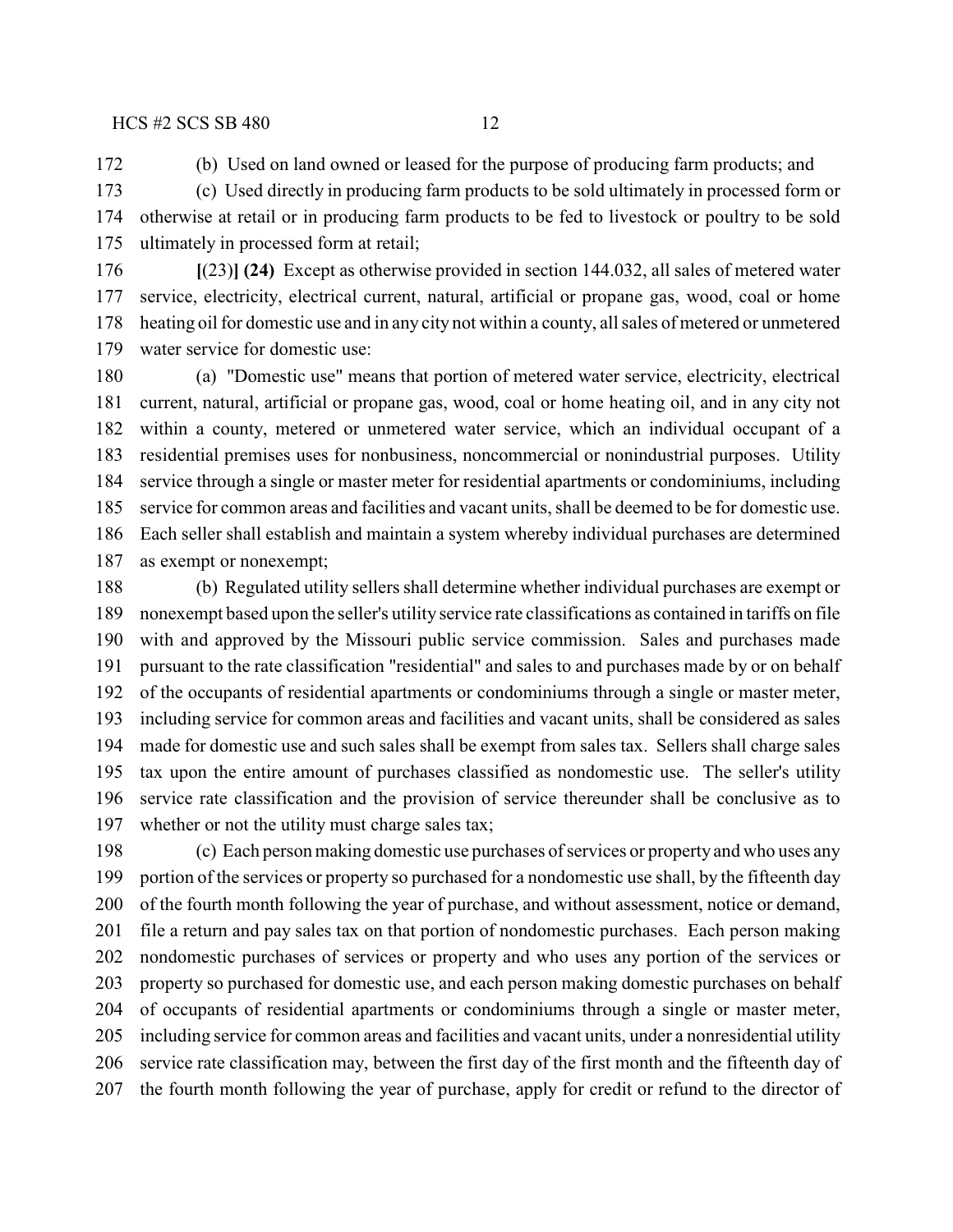revenue and the director shall give credit or make refund for taxes paid on the domestic use

209 portion of the purchase. The person making such purchases on behalf of occupants of residential apartments or condominiums shall have standing to apply to the director of revenue for such

211 credit or refund:

 **[**(24)**] (25)** All sales of handicraft items made by the seller or the seller's spouse if the seller or the seller's spouse is at least sixty-five years of age, and if the total gross proceeds from such sales do not constitute a majority of the annual gross income of the seller;

 **[**(25)**] (26)** Excise taxes, collected on sales at retail, imposed by Sections 4041, 4061, 4071, 4081, 4091, 4161, 4181, 4251, 4261 and 4271 of Title 26, United States Code. The director of revenue shall promulgate rules pursuant to chapter 536 to eliminate all state and local 218 sales taxes on such excise taxes;

 **[**(26)**] (27)** Sales of fuel consumed or used in the operation of ships, barges, or waterborne vessels which are used primarily in or for the transportation of property or cargo, or the conveyance of persons for hire, on navigable rivers bordering on or located in part in this state, if such fuel is delivered by the seller to the purchaser's barge, ship, or waterborne vessel while it is afloat upon such river;

 **[**(27)**] (28)** All sales made to an interstate compact agency created pursuant to sections 70.370 to 70.441 or sections 238.010 to 238.100 in the exercise of the functions and activities of such agency as provided pursuant to the compact;

 **[**(28)**] (29)** Computers, computer software and computer security systems purchased for use by architectural or engineering firms headquartered in this state. For the purposes of this subdivision, "headquartered in this state" means the office for the administrative management of at least four integrated facilities operated by the taxpayer is located in the state of Missouri;

 **[**(29)**](30)** All livestock sales when eitherthe seller is engaged in the growing, producing or feeding of such livestock, or the seller is engaged in the business of buying and selling, bartering or leasing of such livestock;

 **[**(30)**] (31)** All sales of barges which are to be used primarily in the transportation of property or cargo on interstate waterways;

 **[**(31)**] (32)** Electrical energy or gas, whether natural, artificial or propane, water, or other utilities which are ultimately consumed in connection with the manufacturing of cellular glass products or in any material recovery processing plant as defined in subdivision (4) of this subsection;

 **[**(32)**](33)** Notwithstanding other provisions of law to the contrary, all sales of pesticides or herbicides used in the production of crops, aquaculture, livestock or poultry;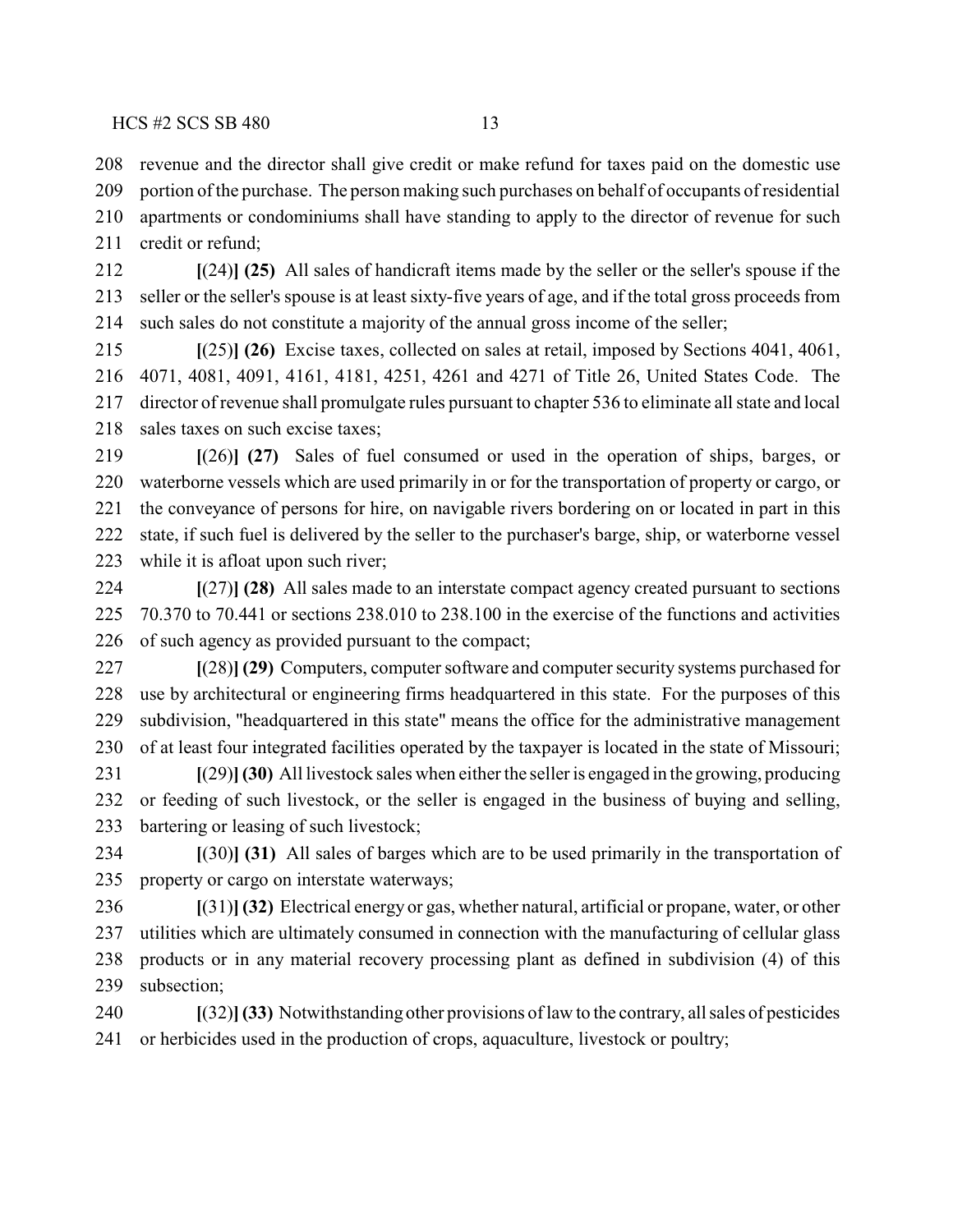**[**(33)**] (34)** Tangible personal property and utilities purchased for use or consumption directly or exclusively in the research and development of agricultural/biotechnology and plant genomics products and prescription pharmaceuticals consumed by humans or animals;

**[**(34)**] (35)** All sales of grain bins for storage of grain for resale;

 **[**(35)**] (36)** All sales of feed which are developed for and used in the feeding of pets owned by a commercial breeder when such sales are made to a commercial breeder, as defined in section 273.325, and licensed pursuant to sections 273.325 to 273.357;

 **[**(36)**] (37)** All purchases by a contractor on behalf of an entity located in another state, provided that the entity is authorized to issue a certificate of exemption for purchases to a contractor under the provisions of that state's laws. For purposes of this subdivision, the term "certificate of exemption" shall mean any document evidencing that the entity is exempt from sales and use taxes on purchases pursuant to the laws of the state in which the entity is located. Any contractor making purchases on behalf of such entity shall maintain a copy of the entity's exemption certificate as evidence of the exemption. If the exemption certificate issued by the exempt entity to the contractor islater determined by the director of revenue to be invalid for any reason and the contractor has accepted the certificate in good faith, neither the contractor or the exempt entity shall be liable for the payment of any taxes, interest and penalty due as the result of use of the invalid exemption certificate. Materials shall be exempt from all state and local sales and use taxes when purchased by a contractor for the purpose of fabricating tangible personal property which is used in fulfilling a contract for the purpose of constructing, repairing or remodeling facilities for the following:

 (a) An exempt entity located in this state, if the entity is one of those entities able to issue project exemption certificates in accordance with the provisions of section 144.062; or

 (b) An exempt entity located outside the state if the exempt entity is authorized to issue an exemption certificate to contractors in accordance with the provisions of that state's law and the applicable provisions of this section;

 **[**(37)**](38)** All sales or other transfers of tangible personal property to a lessor who leases the property under a lease of one year or longer executed or in effect at the time of the sale or other transfer to an interstate compact agency created pursuant to sections 70.370 to 70.441 or sections 238.010 to 238.100;

 **[**(38)**] (39)** Sales of tickets to any collegiate athletic championship event that is held in a facility owned or operated by a governmental authority or commission, a quasi-governmental agency, a state university or college or by the state or any political subdivision thereof, including a municipality, and that is played on a neutral site and may reasonably be played at a site located outside the state of Missouri. For purposes of this subdivision, "neutral site" means any site that is not located on the campus of a conference member institution participating in the event;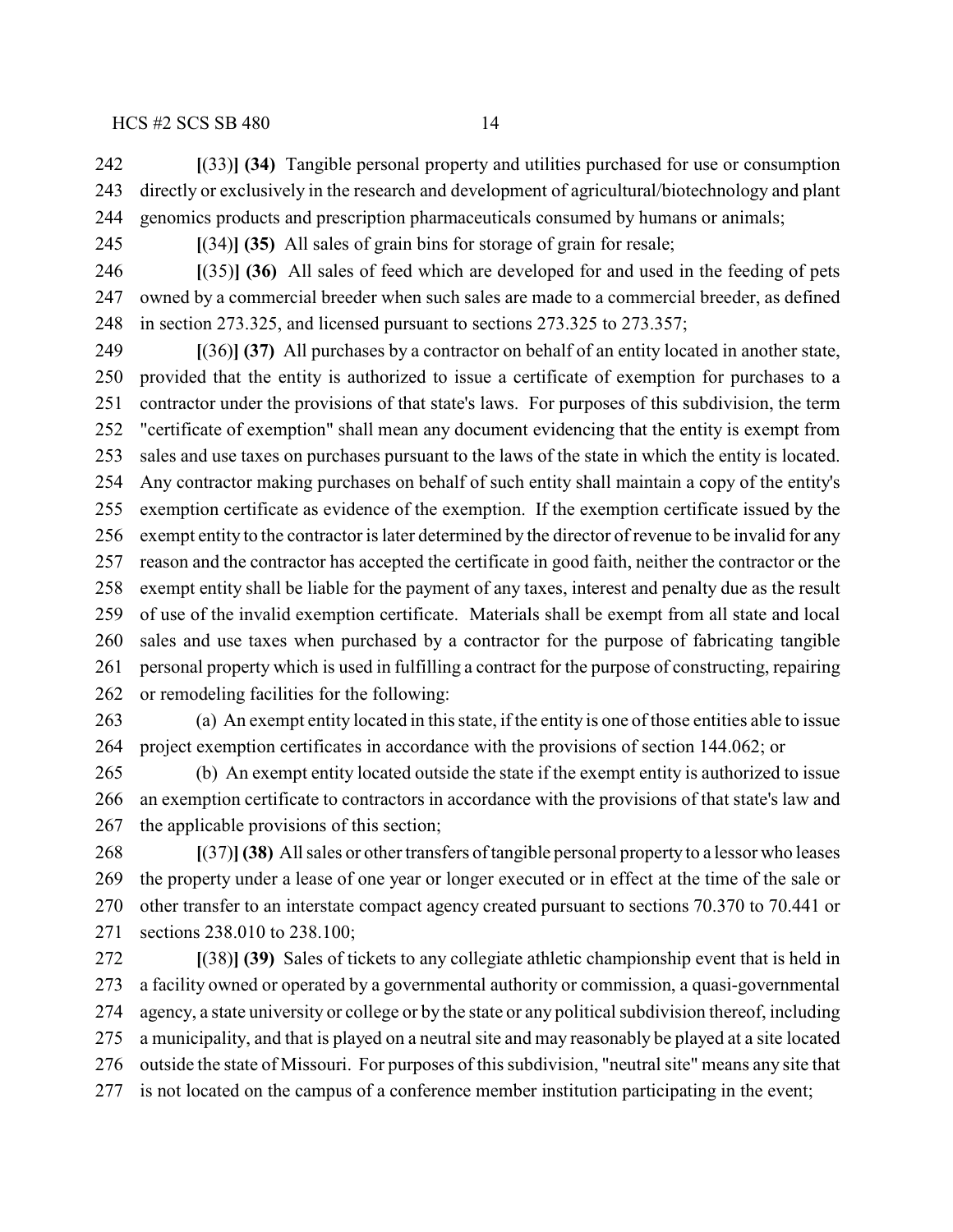**[**(39)**](40)** All purchases by a sports complex authority created under section 64.920, and all sales of utilities by such authority at the authority's cost that are consumed in connection with the operation of a sports complex leased to a professional sports team;

 **[**(40)**] (41)** Beginning January 1, 2009, but not after January 1, 2015, materials, replacement parts, and equipment purchased for use directly upon, and for the modification, replacement, repair, and maintenance of aircraft, aircraft power plants, and aircraft accessories;

 **[**(41)**] (42)** Sales of sporting clays, wobble, skeet, and trap targets to any shooting range or similar places of business for use in the normal course of business and money received by a shooting range or similar places of business from patrons and held by a shooting range or similar place of business for redistribution to patrons at the conclusion of a shooting event.

**227.513. The portion of Interstate 70 fromtheKansas/Missouri state line east to the Missouri/Illinois state line, and the portion of Interstate 44 within the state of Missouri to the Missouri/Oklahoma state line, shall be designated the "Purple Heart Trail". Costs for such designation shall be paid by private donations.**

260.392. 1. As used in sections 260.392 to 260.399, the following terms mean:

 (1) "Cask", all the components and systems associated with the container in which spent fuel, high-level radioactive waste, highway route controlled quantity, or transuranic radioactive waste are stored;

 (2) "High-level radioactive waste", the highly radioactive material resulting from the reprocessing of spent nuclear fuel including liquid waste produced directly in reprocessing and any solid material derived from such liquid waste that contains fission products in sufficient concentrations, and other highly radioactive material that the United States Nuclear Regulatory Commission has determined to be high-level radioactive waste requiring permanent isolation;

 (3) "Highway route controlled quantity", as defined in 49 CFR Part 173.403, as amended, a quantity of radioactive material within a single package. Highway route controlled quantity shipments**[**of thirtymiles or less within the state**]** are exempt from the provisions of this section;

 (4) "Low-level radioactive waste", any radioactive waste not classified as high-level radioactive waste, transuranic radioactive waste, or spent nuclear fuel by the United States Nuclear Regulatory Commission, consistent with existing law. Shipment of all sealed sources meeting the definition of low-level radioactive waste, shipments of low-level radioactive waste that are within a radius of no more than fifty miles from the point of origin, and all naturally occurring radioactive material given written approval for landfill disposal by the Missouri department of natural resources under 10 CSR 80-3.010 are exempt from the provisions of this section. Any low-level radioactive waste that has a radioactive half-life equal to or less than one hundred twenty days is exempt from the provisions of this section;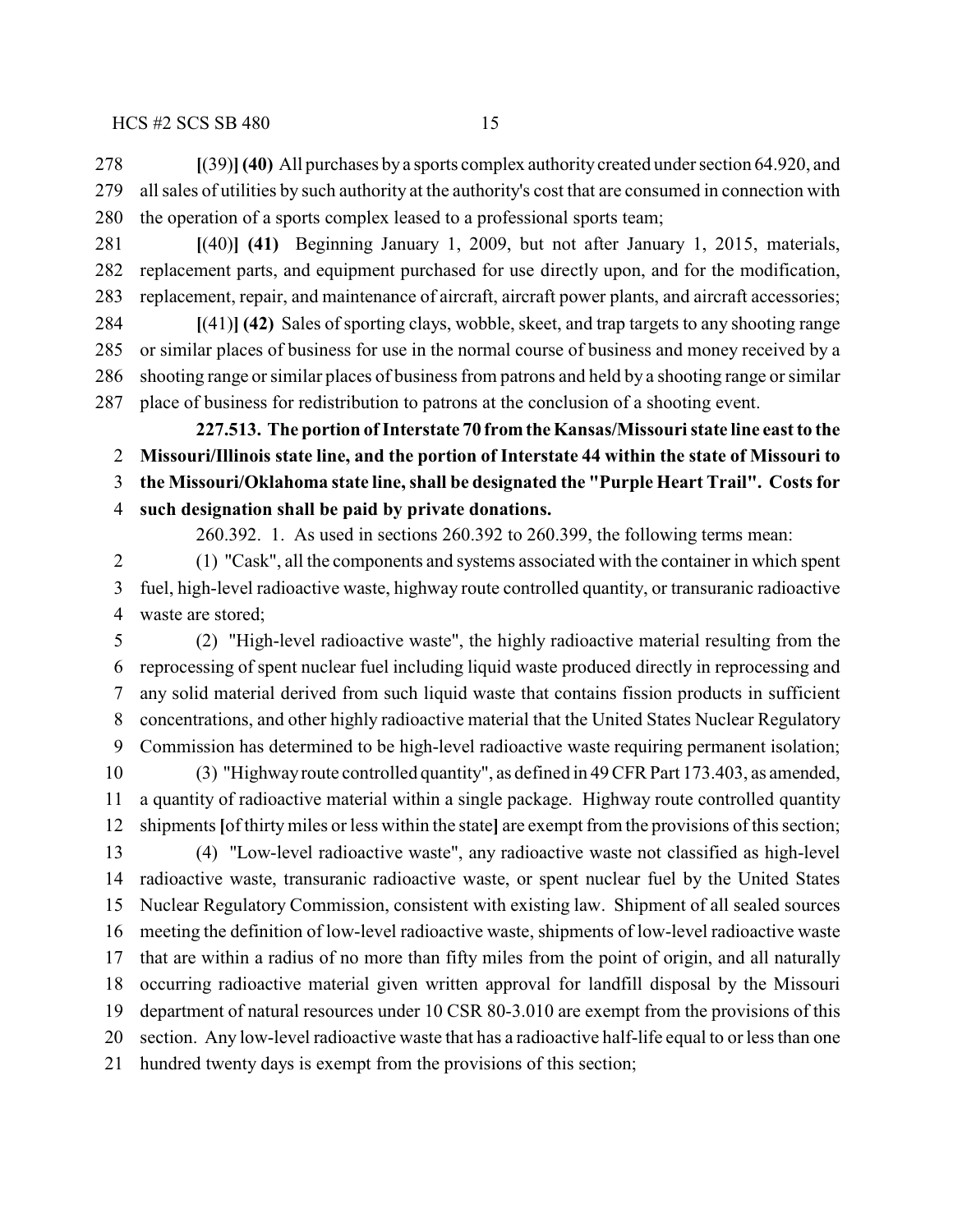(5) "Shipper", the generator, owner, or company contracting for transportation by truck or rail of the spent fuel, high-level radioactive waste, highway route controlled quantity shipments, transuranic radioactive waste, or low-level radioactive waste;

- (6) "Spent nuclear fuel", fuel that has been withdrawn from a nuclear reactor following irradiation, the constituent elements of which have not been separated by reprocessing;
- (7) "State-funded institutions of higher education", any campus of any university within the state of Missouri that receives state funding and has a nuclear research reactor;

 (8) "Transuranic radioactive waste", defined in 40 CFR Part 191.02, as amended, as waste containing more than one hundred nanocuries of alpha-emitting transuranic isotopes with half-lives greater than twenty years, per gram of waste. For the purposes of this section, transuranic waste shall not include:

(a) High-level radioactive wastes;

 (b) Any waste determined by the Environmental Protection Agency with the concurrence of the Environmental Protection Agency administrator that does not need the degree of isolation required by this section; or

 (c) Any waste that the United States Nuclear Regulatory Commission has approved for disposal on a case-by-case basis in accordance with 10 CFR Part 61, as amended.

 2. Any shipper that ships high-level radioactive waste, transuranic radioactive waste, **[**highway route controlled quantity shipments,**]** spent nuclear fuel, or low-level radioactive waste through or within the state shall be subject to the fees established in this subsection, provided that no state-funded institution of higher education that ships nuclear waste shall pay any such fee. These higher education institutions shall reimburse the Missouri state highway patrol directly for all costs related to shipment escorts. The fees for all other shipments shall be:

 (1) One thousand eight hundred dollars for each cask transported through or within the state by truck of high-level radioactive waste, transuranic radioactive waste**[**,**] or** spent nuclear fuel **[**or highway route controlled quantity**]**shipments. All casks of high-level radioactive waste, transuranic radioactive waste**[**,**] or** spent nuclear fuel**[**, or highway route controlled quantity**]** 49 shipments transported by truck are subject to a surcharge of twenty-five dollars per mile for every mile over two hundred miles traveled within the state;

 (2) One thousand three hundred dollars for the first cask and one hundred twenty-five dollars for each additional cask for each rail shipment through or within the state of high-level radioactive waste, transuranic radioactive waste, or spent nuclear fuel;

 (3) One hundred twenty-five dollars for each truck or train transporting low-level radioactive waste through or within the state. The department of natural resources may accept an annual shipment fee as negotiated with a shipper or accept payment per shipment.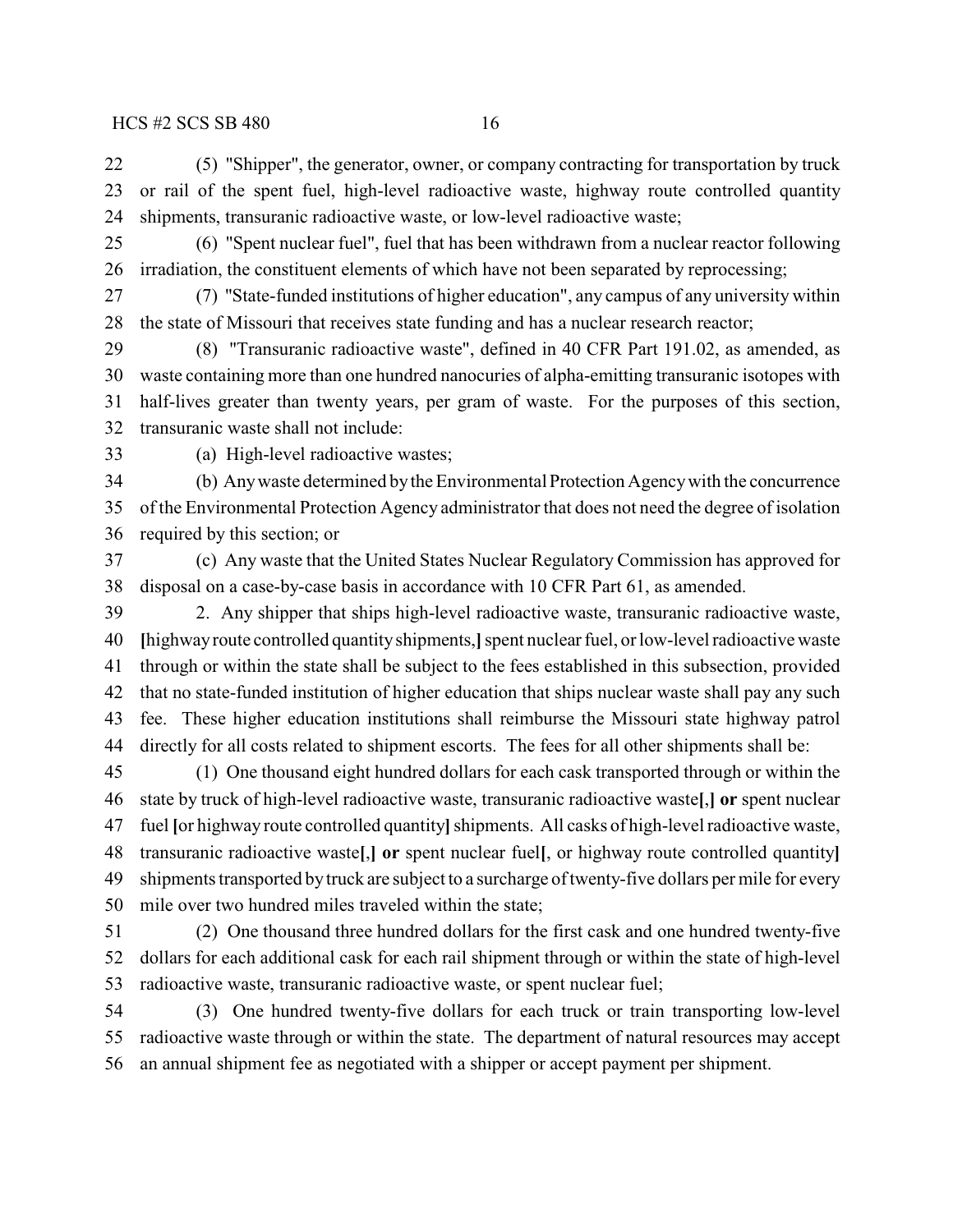3. All revenue generated from the fees established in subsection 2 of this section shall be deposited into the environmental radiation monitoring fund established in section 260.750 and shall be used by the department of natural resources to achieve the following objectives and for purposes related to the shipment of high-level radioactive waste, transuranic radioactive waste, highway route controlled quantity shipments, spent nuclear fuel, or low-level radioactive waste, including, but not limited to:

(1) Inspections, escorts, and security for waste shipment and planning;

(2) Coordination of emergency response capability;

(3) Education and training of state, county, and local emergency responders;

 (4) Purchase and maintenance of necessary equipment and supplies for state, county, and local emergency responders through grants or other funding mechanisms;

 (5) Emergency responses to any transportation incident involving the high-level radioactive waste, transuranic radioactive waste, highway route controlled quantity shipments, spent nuclear fuel, or low-level radioactive waste;

 (6) Oversight of any environmental remediation necessary resulting from an incident involving a shipment of high-level radioactive waste, transuranic radioactive waste, highway route controlled quantity shipments, spent nuclear fuel, or low-level radioactive waste. Reimbursement for oversight of any such incident shall not reduce or eliminate the liability of any party responsible for the incident; such party may be liable for full reimbursement to the state or payment of any other costs associated with the cleanup of contamination related to a transportation incident;

 (7) Administrative costs attributable to the state agencies which are incurred through their involvement as it relates to the shipment of high-level radioactive waste, transuranic radioactive waste, highway route controlled quantity shipments, spent nuclear fuel, or low-level radioactive waste through or within the state.

 4. Nothing in this section shall preclude any other state agency from receiving reimbursement from the department of natural resources and the environmental radiation monitoring fund for services rendered that achieve the objectives and comply with the provisions of this section.

 5. Any unencumbered balance in the environmental radiation monitoring fund that exceeds three hundred thousand dollars in any given fiscal year shall be returned to shippers on a pro rata basis, based on the shipper's contribution into the environmental radiation monitoring fund for that fiscal year.

 6. The department of natural resources, in coordination with the department of health and senior services and the department of public safety, may promulgate rules necessary to carry out the provisions of this section. Any rule or portion of a rule, as that term is defined in section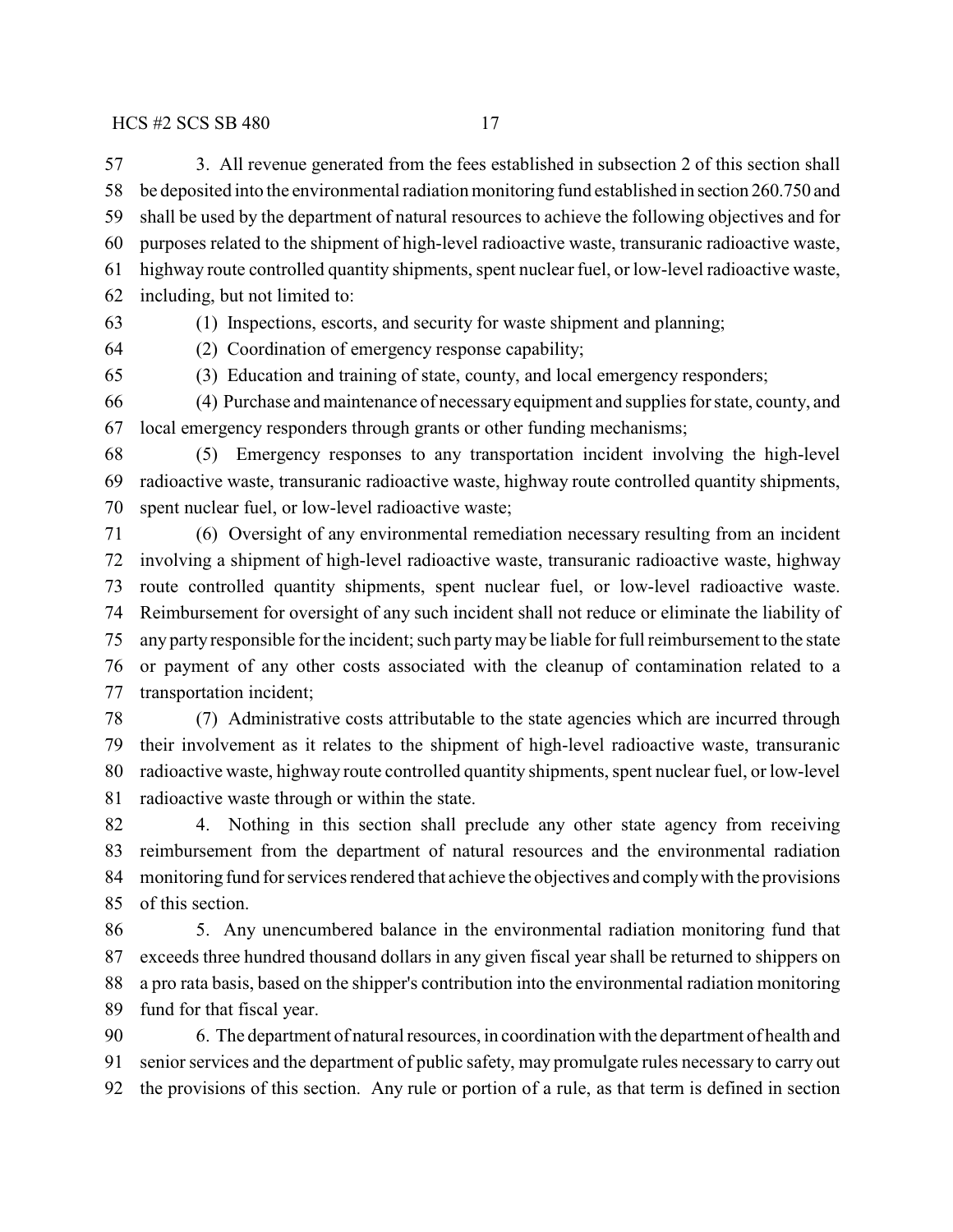536.010, that is created under the authority delegated in this section shall become effective only

 if it complies with and is subject to all of the provisions of chapter 536 and, if applicable, section 536.028. This section and chapter 536 are nonseverable and if any of the powers vested with the general assembly pursuant to chapter 536 to review, to delay the effective date, or to disapprove

 and annul a rule are subsequently held unconstitutional, then the grant of rulemaking authority and any rule proposed or adopted after August 28, 2009, shall be invalid and void.

 7. All funds deposited in the environmental radiation monitoring fund through fees established in subsection 2 of this section shall be utilized, subject to appropriation by the general assembly, for the administration and enforcement of this section by the department of natural resources. All interest earned by the moneys in the fund shall accrue to the fund.

 8. All fees shall be paid to the department of natural resources **[**prior to**] following** shipment.

 9. **(1)** Notice of any shipment of high-level radioactive waste, transuranic radioactive waste, highway route controlled quantity shipments, or spent nuclear fuel through or within the state shall be provided by the shipper to the governor's designee for advanced notification, as described in 10 CFR Parts 71 and 73, as amended, prior to such shipment entering the state. Notice of any shipment of low-level radioactive waste through or within the state shall be provided by the shipper to the Missouri department of natural resources before such shipment enters the state.

 **(2) All vehicles and carriers transporting highway route controlled quantities of radioactive material are regulated by the United States Department of Transportation and required to pass the North American Standard Level VI Inspection for Transuranic Waste and Highway Route Controlled Quantities of Radioactive Material at the point of origin. If a highway route controlled quantity shipment of a material has been the subject of a point of origin level VI inspection and has passed the inspection, the shipment shall not otherwise be subject to an additional inspection unless such inspection is determined to be necessary at the discretion of state safety resources. If escort services are provided by state resources, the Missouri state highway patrol shall establish procedures and fees to provide for the reimbursement of escort services only. The fees may include an annual payment not exceeding two thousand dollars, and per-trip fee of five hundred dollars. The procedures shall require the payment of the per-trip fee only after the escort has been completed. All revenue generated from the fees established in this section shall be deposited into the environmental radiation monitoring fund established in section 260.750 and shall be used by the department of natural resources for purposes related to the shipment of radioactive materials.**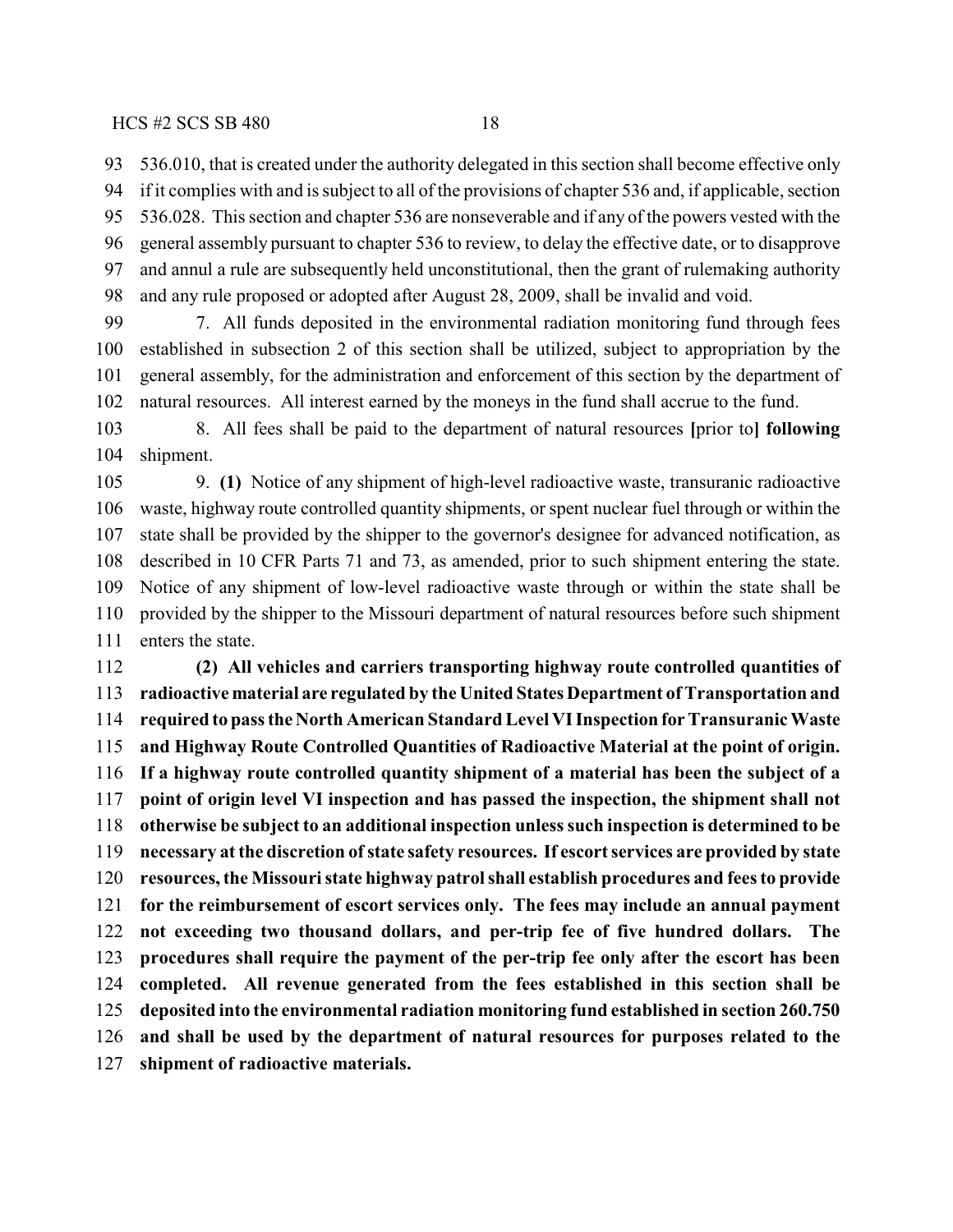10. Any shipper who fails to pay a fee assessed under this section, or fails to provide notice of a shipment, shall be liable in a civil action for an amount not to exceed ten times the amount assessed and not paid. The action shall be brought by the attorney general at the request of the department of natural resources. If the action involves a facility domiciled in the state, the action shall be brought in the circuit court of the county in which the facility is located. If the action does not involve a facility domiciled in the state, the action shall be brought in the circuit court of Cole County.

 11. Beginning on December 31, 2009, and every two years thereafter, the department of natural resources shall prepare and submit a report on activities of the environmental radiation monitoring fund to the general assembly. This report shall include information on fee income received and expenditures made by the state to enforce and administer the provisions of this section.

 12. The provisions of this section shall not apply to high-level radioactive waste, transuranic radioactive waste, highway route controlled quantity shipments, spent nuclear fuel, or low-level radioactive waste shipped by or for the federal government for military or national defense purposes.

13. Under section 23.253 of the Missouri sunset act:

 (1) The provisions of the new program authorized under this section shall automatically sunset six years after August 28, 2009, unless reauthorized byan act of the general assembly; and

 (2) If such program is reauthorized, the program authorized under this section shall automatically sunset twelve years after the effective date of the reauthorization of this section; and

 (3) This section shall terminate on September first of the calendar year immediately following the calendar year in which the program authorized under this section is sunset.

301.010. As used in this chapter and sections 304.010 to 304.040, 304.120 to 304.260, and sections 307.010 to 307.175, the following terms mean:

 (1) "All-terrain vehicle", any motorized vehicle manufactured and used exclusively for off-highway use which is fifty inches or less in width, with an unladen dry weight of one thousand five hundred pounds or less, traveling on three, four or more nonhighway tires, with a seat designed to be straddled by the operator, or with a seat designed to carry more than one person, and handlebars for steering control;

 (2) "Automobile transporter", any vehicle combination designed and used specifically for the transport of assembled motor vehicles;

 (3) "Axle load", the total load transmitted to the road by all wheels whose centers are included between two parallel transverse vertical planes forty inches apart, extending across the full width of the vehicle;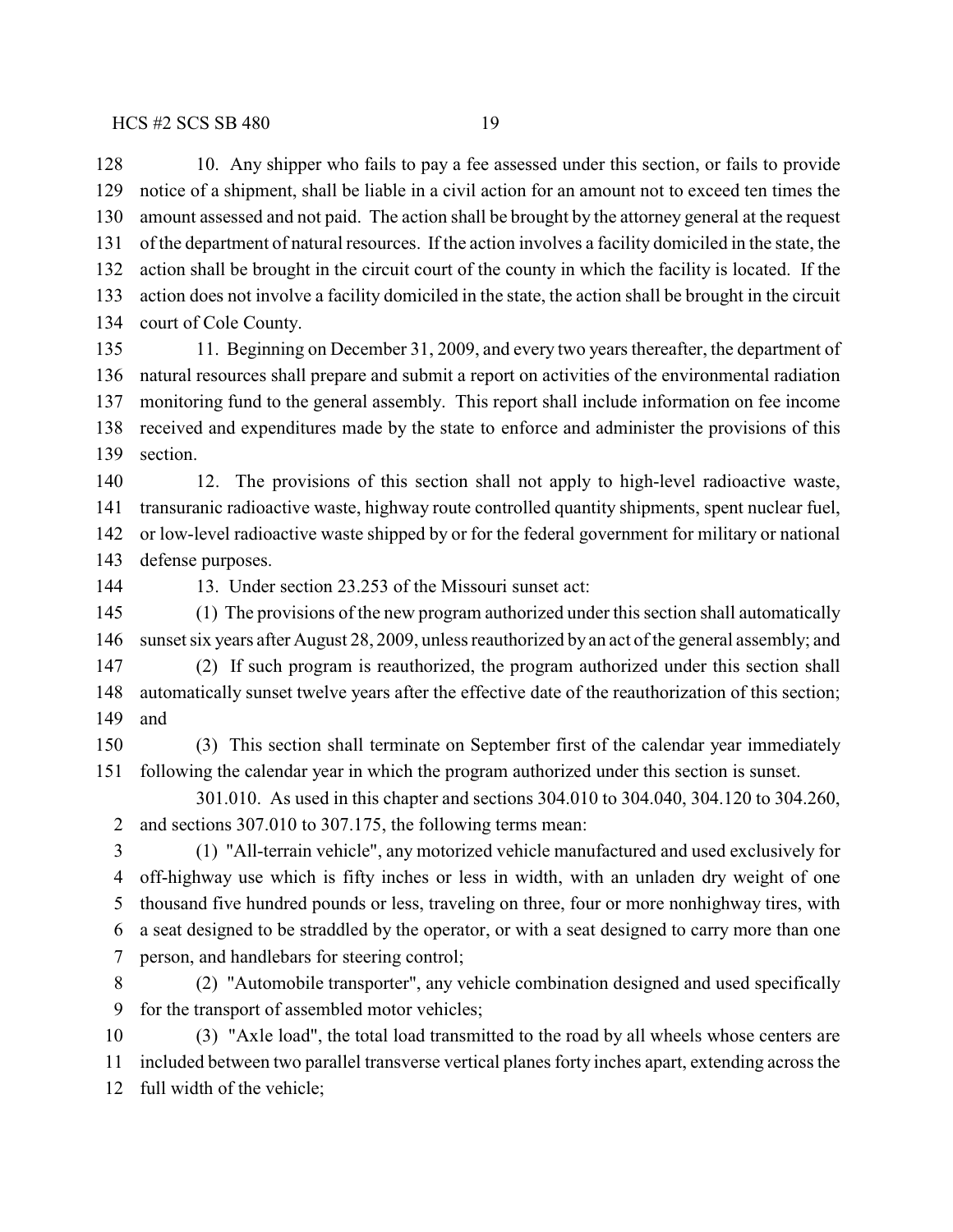(4) "Boat transporter", any vehicle combination designed and used specifically to transport assembled boats and boat hulls;

 (5) "Body shop", a business that repairs physical damage on motor vehicles that are not owned by the shop or its officers or employees by mending, straightening, replacing body parts, or painting;

 (6) "Bus", a motor vehicle primarily for the transportation of a driver and eight or more passengers but not including shuttle buses;

 (7) "Commercial motor vehicle", a motor vehicle designed or regularly used for carrying freight and merchandise, or more than eight passengers but not including vanpools or shuttle buses;

 (8) "Cotton trailer", a trailer designed and used exclusively for transporting cotton at speeds less than forty miles per hour from field to field or from field to market and return;

 (9) "Dealer", any person, firm, corporation, association, agent or subagent engaged in the sale or exchange of new, used or reconstructed motor vehicles or trailers;

(10) "Director" or "director of revenue", the director of the department of revenue;

(11) "Driveaway operation":

 (a) The movement of a motor vehicle or trailer by any person or motor carrier other than a dealer over any public highway, under its own power singly, or in a fixed combination of two or more vehicles, for the purpose of delivery for sale or for delivery either before or after sale;

 (b) The movement of any vehicle or vehicles, not owned by the transporter, constituting the commodity being transported, by a person engaged in the business of furnishing drivers and operators for the purpose of transporting vehicles in transit from one place to another by the driveaway or towaway methods; or

 (c) The movement of a motor vehicle by any person who is lawfully engaged in the business of transporting or delivering vehicles that are not the person's own and vehicles of a type otherwise required to be registered, by the driveaway or towaway methods, from a point of manufacture, assembly or distribution or from the owner of the vehicles to a dealer or sales agent of a manufacturer or to any consignee designated by the shipper or consignor;

 (12) "Dromedary", a box, deck, or plate mounted behind the cab and forward of the fifth wheel on the frame of the power unit of a truck tractor-semitrailer combination. A truck tractor equipped with a dromedary may carry part of a load when operating independently or in a combination with a semitrailer;

(13) "Farm tractor", a tractor used exclusively for agricultural purposes;

(14) "Fleet", any group of ten or more motor vehicles owned by the same owner;

(15) "Fleet vehicle", a motor vehicle which is included as part of a fleet;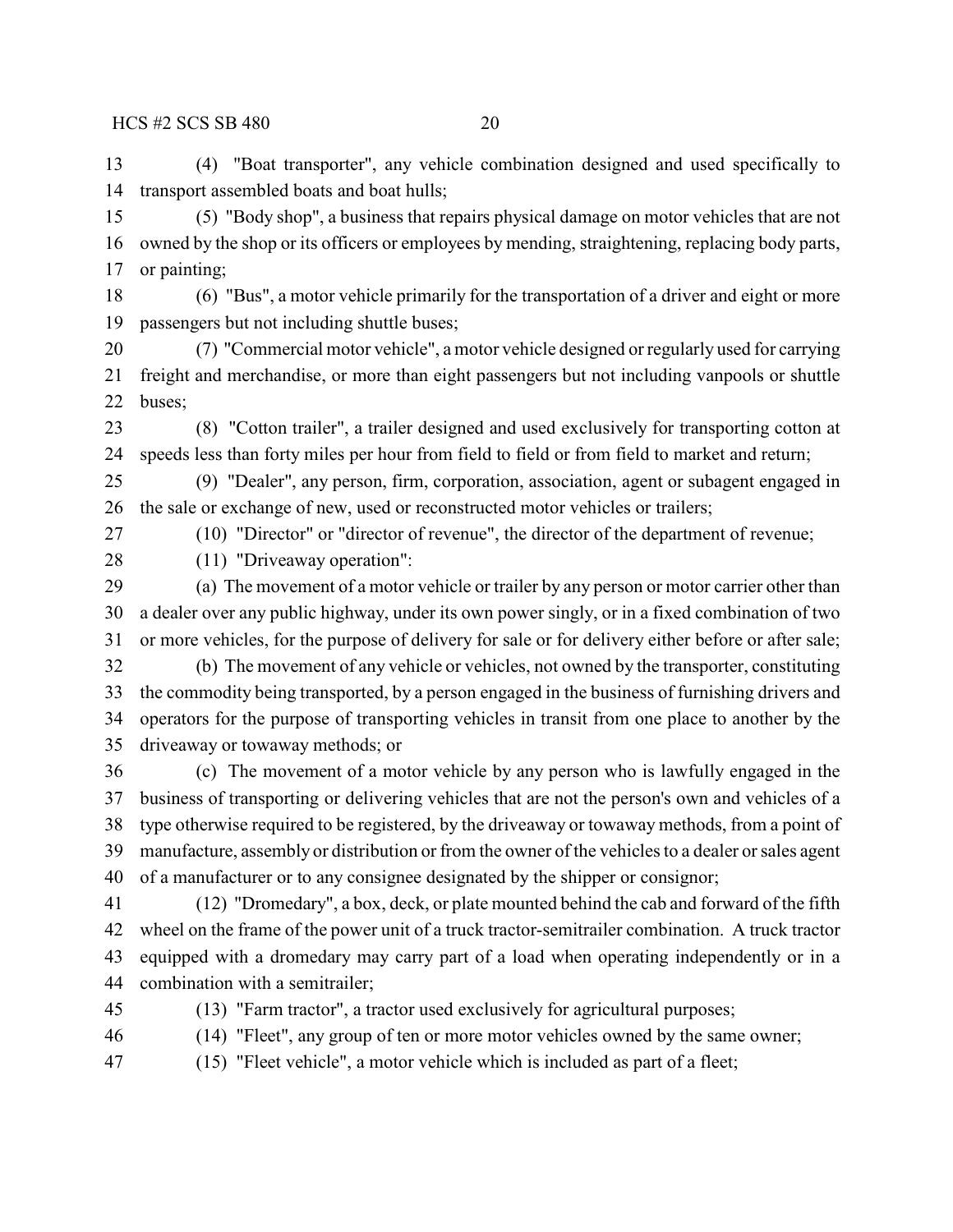(16) "Fullmount", a vehicle mounted completely on the frame of either the first or last vehicle in a saddlemount combination;

 (17) "Gross weight", the weight of vehicle and/or vehicle combination without load, plus the weight of any load thereon;

 (18) "Hail-damaged vehicle", any vehicle, the body of which has become dented as the result of the impact of hail;

 (19) "Highway", any public thoroughfare for vehicles, including state roads, county roads and public streets, avenues, boulevards, parkways or alleys in any municipality;

 (20) "Improved highway", a highway which has been paved with gravel, macadam, concrete, brick or asphalt, or surfaced in such a manner that it shall have a hard, smooth surface;

 (21) "Intersecting highway", any highway which joins another, whether or not it crosses the same;

 (22) "Junk vehicle", a vehicle which is incapable of operation or use upon the highways and has no resale value except as a source of parts or scrap, and shall not be titled or registered;

 (23) "Kit vehicle", a motor vehicle assembled by a person other than a generally recognized manufacturer of motor vehicles by the use of a glider kit or replica purchased from an authorized manufacturer and accompanied by a manufacturer's statement of origin;

 (24) "Land improvement contractors' commercial motor vehicle", any not-for-hire commercial motor vehicle the operation of which is confined to:

 (a) An area that extends not more than a radius of one hundred miles from its home base of operations when transporting its owner's machinery, equipment, or auxiliary supplies to or from projects involving soil and water conservation, or to and from equipment dealers' maintenance facilities for maintenance purposes; or

 (b) An area that extends not more than a radius of fifty miles from its home base of operations when transporting its owner's machinery, equipment, or auxiliary supplies to or from projects not involving soil and water conservation. Nothing in this subdivision shall be construed to prevent any motor vehicle from being registered as a commercial motor vehicle or local commercial motor vehicle;

 (25) "Local commercial motor vehicle", a commercial motor vehicle whose operations are confined solely to a municipality and that area extending not more than fifty miles therefrom, or a commercial motor vehicle whose property-carrying operations are confined solely to the transportation of property owned by any person who is the owner or operator of such vehicle to or from a farm owned by such person or under the person's control by virtue of a landlord and tenant lease; provided that any such property transported to any such farm is for use in the operation of such farm;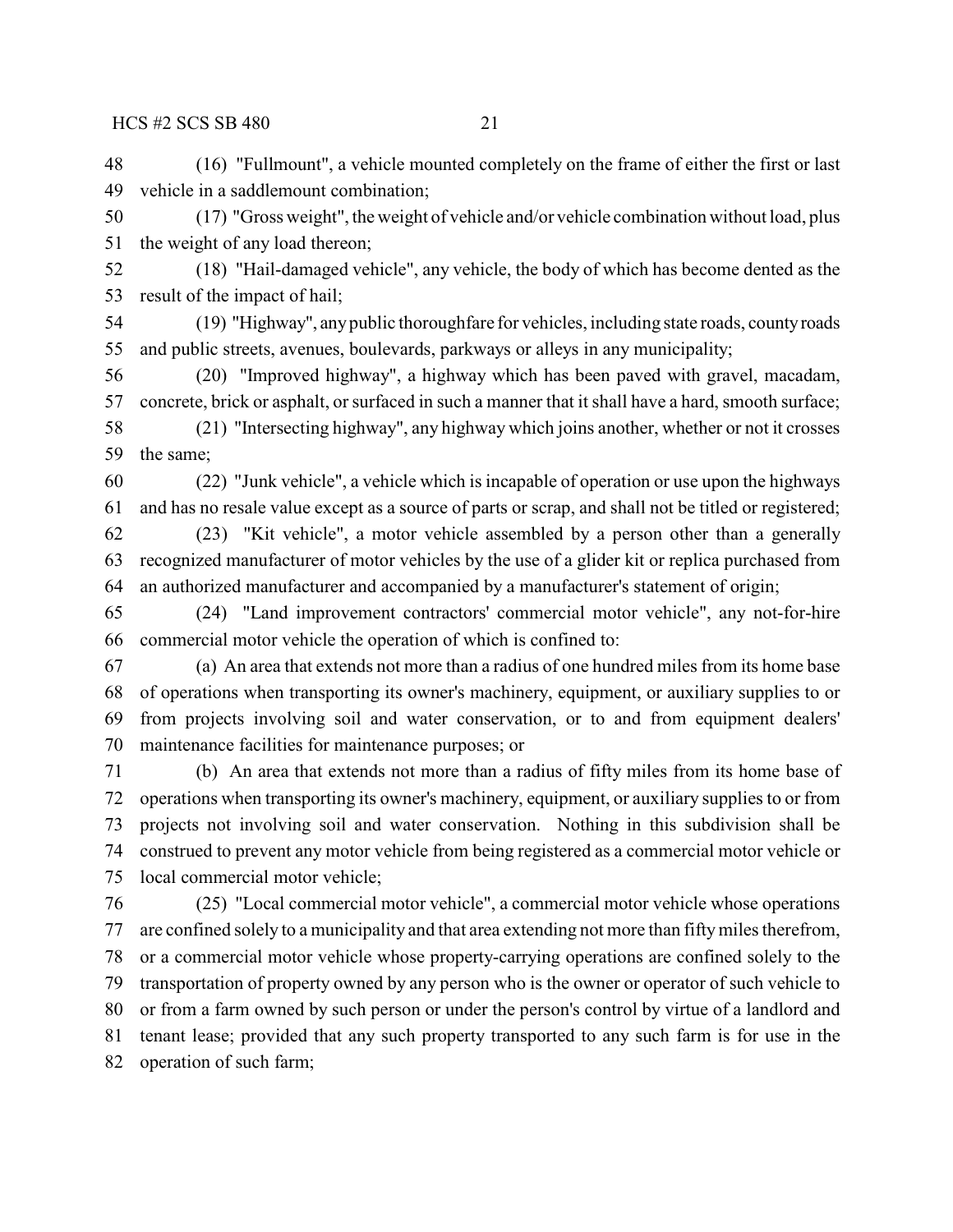(26) "Local log truck", a commercial motor vehicle which is registered pursuant to this chapter to operate as a motor vehicle on the public highways of this state, used exclusively in this state, used to transport harvested forest products, operated solely at a forested site and in an area extending not more than a one hundred-mile radius from such site, carries a load with dimensions not in excess of twenty-five cubic yards per two axles with dual wheels, and when operated on the national system of interstate and defense highways described in Title 23, Section 103(e) of the United States Code, such vehicle shall not exceed the weight limits of section 304.180, does not have more than four axles, and does not pull a trailer which has more than two axles. Harvesting equipment which is used specifically for cutting, felling, trimming, delimbing, debarking, chipping, skidding, loading, unloading, and stacking may be transported on a local 93 log truck. A local log truck may not exceed the limits required by law, however, if the truck does exceed such limits as determined by the inspecting officer, then notwithstanding any other provisions of law to the contrary, such truck shall be subject to the weight limits required by such sections as licensed for eighty thousand pounds;

 (27) "Local log truck tractor", a commercial motor vehicle which is registered under this chapter to operate as a motor vehicle on the public highways ofthis state, used exclusively in this state, used to transport harvested forest products, operated solely at a forested site and in an area extending not more than a one hundred-mile radius from such site, operates with a weight not exceeding twenty-two thousand four hundred pounds on one axle or with a weight not exceeding forty-four thousand eight hundred pounds on any tandem axle, and when operated on the national system of interstate and defense highways described in Title 23, Section 103(e) of the United States Code, such vehicle does not exceed the weight limits contained in section 304.180, and does not have more than three axles and does not pull a trailer which has more than two axles. Violations of axle weight limitations shall be subject to the load limit penalty as described for in sections 304.180 to 304.220;

 (28) "Local transit bus", a bus whose operations are confined wholly within a municipal corporation, or wholly within a municipal corporation and a commercial zone, as defined in section 390.020, adjacent thereto, forming a part of a public transportation system within such municipal corporation and such municipal corporation and adjacent commercial zone;

 (29) "Log truck", a vehicle which is not a local log truck or local log truck tractor and is used exclusively to transport harvested forest products to and from forested sites which is registered pursuant to this chapter to operate as a motor vehicle on the public highways of this state for the transportation of harvested forest products;

 (30) "Major component parts", the rear clip, cowl, frame, body, cab, front-end assembly, and front clip, as those terms are defined by the director of revenue pursuant to rules and regulations or by illustrations;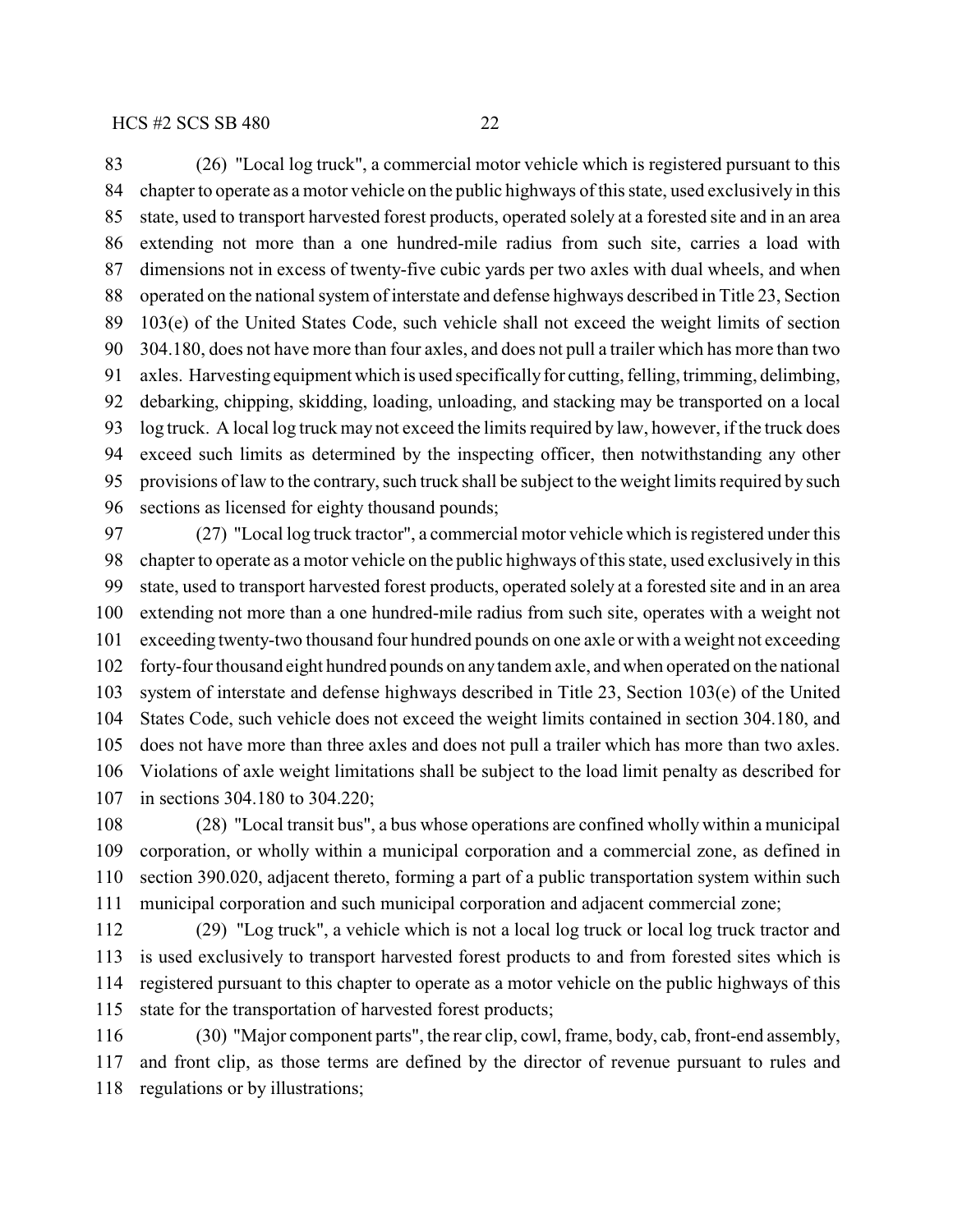(31) "Manufacturer", any person, firm, corporation or association engaged in the business of manufacturing or assembling motor vehicles, trailers or vessels for sale;

 (32) "Mobile scrap processor", a business located in Missouri or any other state that comes onto a salvage site and crushes motor vehicles and parts for transportation to a shredder or scrap metal operator for recycling;

- (33) "Motor change vehicle", a vehicle manufactured prior to August, 1957, which receives a new, rebuilt or used engine, and which used the number stamped on the original engine as the vehicle identification number;
- (34) "Motor vehicle", any self-propelled vehicle not operated exclusively upon tracks, except farm tractors;

 (35) "Motor vehicle primarily for business use", any vehicle other than a recreational motor vehicle, motorcycle, motortricycle, or any commercial motor vehicle licensed for over twelve thousand pounds:

(a) Offered for hire or lease; or

(b) The owner of which also owns ten or more such motor vehicles;

- (36) "Motorcycle", a motor vehicle operated on two wheels;
- (37) "Motorized bicycle", any two-wheeled or three-wheeled device having an automatic transmission and a motor with a cylinder capacity of not more than fifty cubic centimeters, which produces less than three gross brake horsepower, and is capable of propelling the device at a maximum speed of not more than thirty miles per hour on level ground;
- (38) "Motortricycle", a motor vehicle operated on three wheels, including a motorcycle while operated with any conveyance, temporary or otherwise, requiring the use of a third wheel. A motortricycle shall not be included in the definition of all-terrain vehicle;
- 

(39) "Municipality", any city, town or village, whether incorporated or not;

- (40) "Nonresident", a resident of a state or country other than the state of Missouri;
- (41) "Non-USA-std motor vehicle", a motor vehicle not originally manufactured in compliance with United States emissions or safety standards;

(42) "Operator", any person who operates or drives a motor vehicle;

 (43) "Owner", any person, firm, corporation or association, who holds the legal title to a vehicle or in the event a vehicle is the subject of an agreement for the conditional sale or lease thereof with the right of purchase upon performance of the conditions stated in the agreement and with an immediate right of possession vested in the conditional vendee or lessee, or in the event a mortgagor of a vehicle is entitled to possession, then such conditional vendee or lessee or mortgagor shall be deemed the owner for the purpose of this law;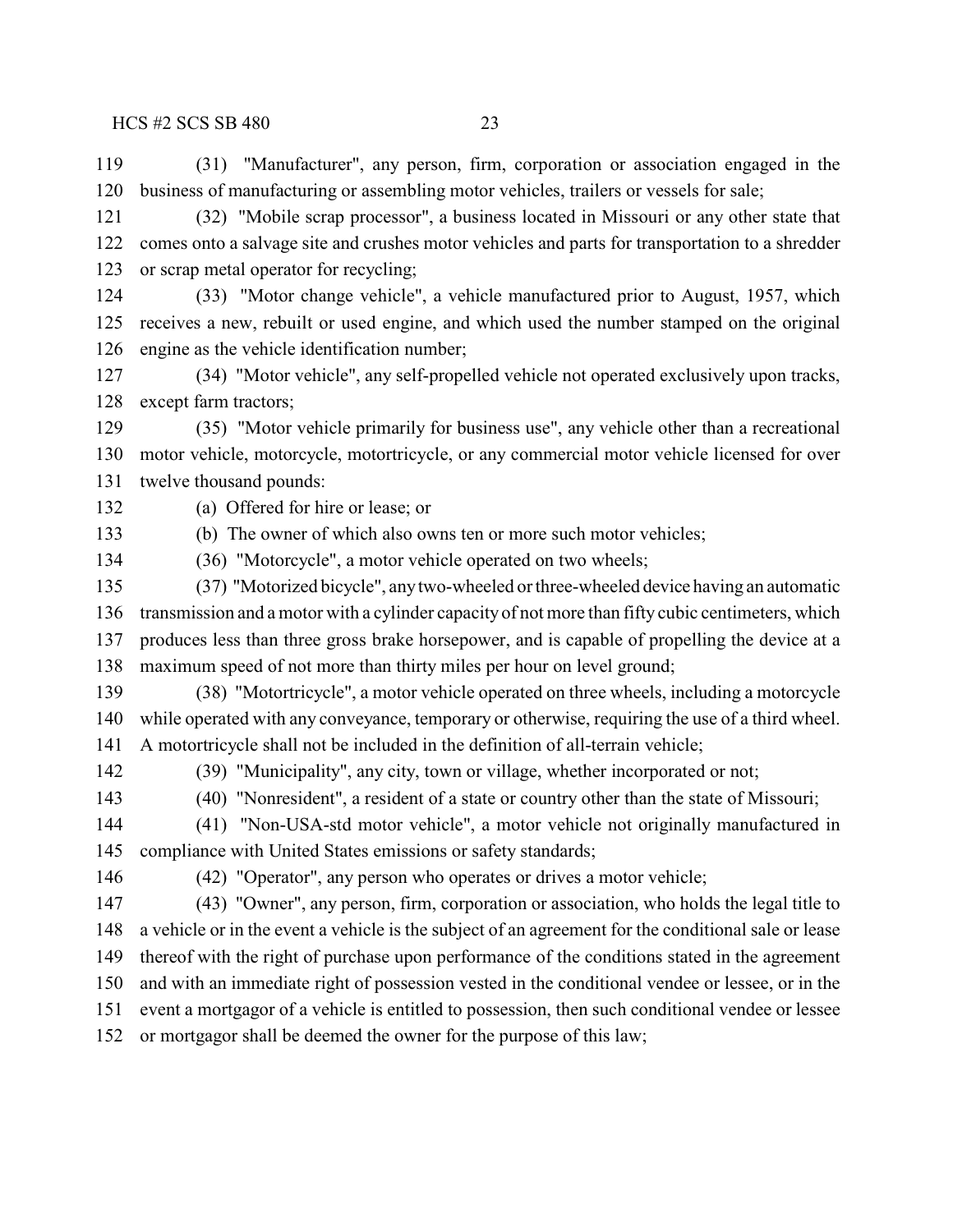(44) "Public garage", a place of business where motor vehicles are housed, stored, repaired, reconstructed or repainted for persons other than the owners or operators of such place of business;

 (45) "Rebuilder", a business that repairs or rebuilds motor vehicles owned by the rebuilder, but does not include certificated common or contract carriers of persons or property;

 (46) "Reconstructed motor vehicle", a vehicle that is altered from its original construction by the addition or substitution of two or more new or used major component parts, excluding motor vehicles made from all new parts, and new multistage manufactured vehicles;

 (47) "Recreational motor vehicle", any motor vehicle designed, constructed or substantially modified so that it may be used and is used for the purposes of temporary housing quarters, including therein sleeping and eating facilities which are either permanently attached to the motor vehicle or attached to a unit which is securely attached to the motor vehicle. Nothing herein shall prevent any motor vehicle from being registered as a commercial motor vehicle if the motor vehicle could otherwise be so registered;

 (48) "Recreational off-highway vehicle", any motorized vehicle manufactured and used exclusively for off-highway use which is **[**sixty**] sixty-four** inches or less in width, with an unladen dry weight of **[**one**] two** thousand **[**eight hundred fifty**]** pounds or less, traveling on four or more nonhighway tires, **[**with a nonstraddle seat, and steering wheel,**]** which may have access 171 to ATV trails;

 (49) "Rollback or car carrier", any vehicle specifically designed to transport wrecked, disabled or otherwise inoperable vehicles, when the transportation is directly connected to a wrecker or towing service;

 (50) "Saddlemount combination", a combination of vehicles in which a truck or truck tractor tows one or more trucks or truck tractors, each connected by a saddle to the frame or fifth wheel of the vehicle in front of it. The "saddle" is a mechanism that connects the front axle of the towed vehicle to the frame or fifth wheel of the vehicle in front and functions like a fifth wheel kingpin connection. When two vehicles are towed in this manner the combination is called a "double saddlemount combination". When three vehicles are towed in this manner, the combination is called a "triple saddlemount combination";

 (51) "Salvage dealer and dismantler", a business that dismantles used motor vehicles for the sale of the parts thereof, and buys and sells used motor vehicle parts and accessories;

(52) "Salvage vehicle", a motor vehicle, semitrailer, or house trailer which:

 (a) Was damaged during a year that is no more than six years after the manufacturer's model year designation for such vehicle to the extent that the total cost of repairs to rebuild or reconstruct the vehicle to its condition immediately before it was damaged for legal operation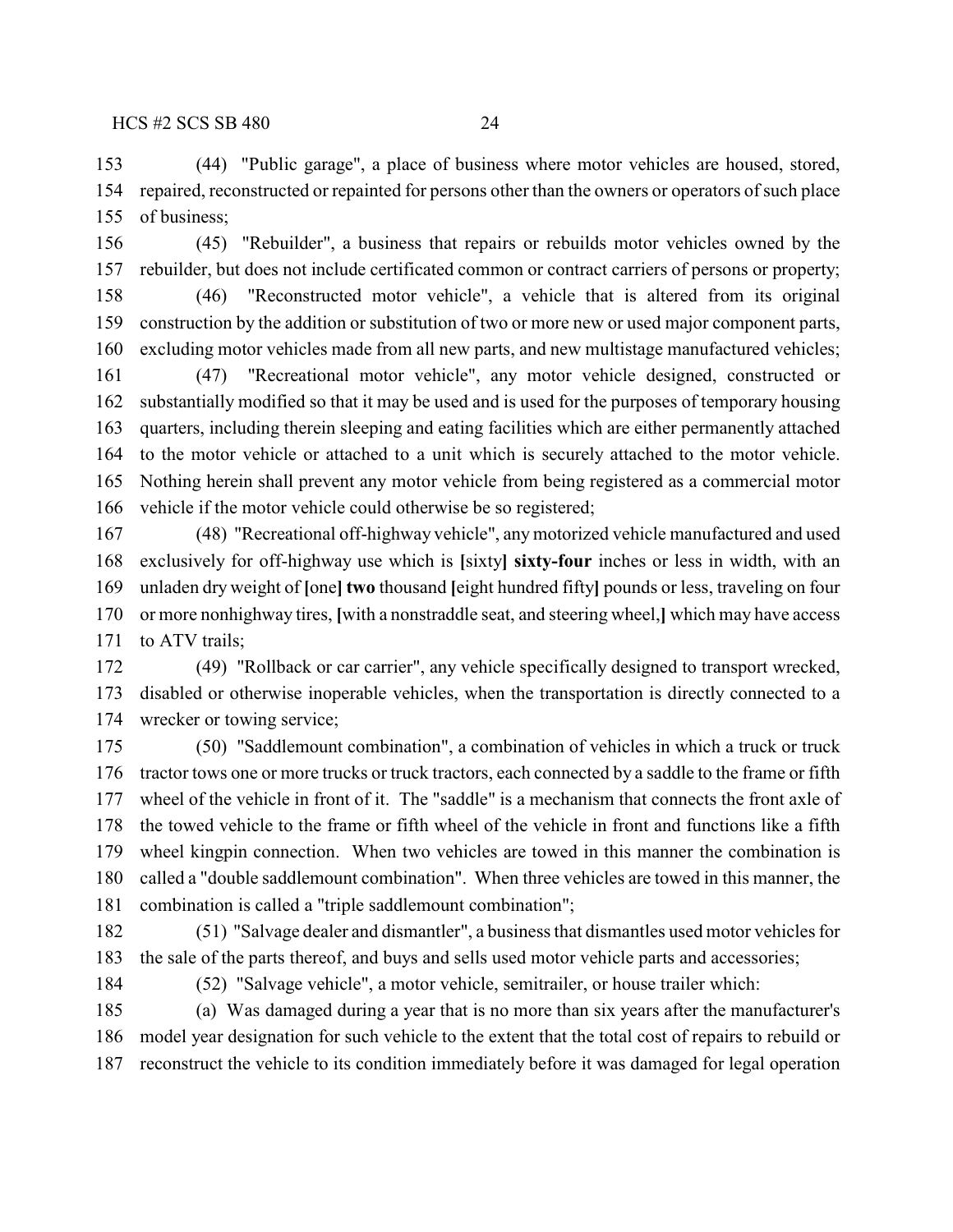on the roads or highways exceeds eighty percent of the fair market value of the vehicle immediately preceding the time it was damaged;

 (b) By reason of condition or circumstance, has been declared salvage, either by its owner, or by a person, firm, corporation, or other legal entity exercising the right of security interest in it;

 (c) Has been declared salvage by an insurance company as a result of settlement of a claim;

(d) Ownership of which is evidenced by a salvage title; or

 (e) Is abandoned property which is titled pursuant to section 304.155 or section 304.157 and designated with the words "salvage/abandoned property". The total cost of repairs to rebuild or reconstruct the vehicle shall not include the cost of repairing, replacing, or reinstalling inflatable safety restraints, tires, sound systems, or damage as a result of hail, or any sales tax on parts or materials to rebuild or reconstruct the vehicle. For purposes of this definition, "fair market value" means the retail value of a motor vehicle as:

 a. Set forth in a current edition of any nationally recognized compilation of retail values, including automated databases, or from publications commonly used by the automotive and insurance industries to establish the values of motor vehicles;

 b. Determined pursuant to a market survey of comparable vehicles with regard to condition and equipment; and

 c. Determined by an insurance company using any other procedure recognized by the insurance industry, including market surveys, that is applied by the company in a uniform manner;

 (53) "School bus", any motor vehicle used solely to transport students to or from school or to transport students to or from any place for educational purposes;

 (54) "Shuttle bus", a motor vehicle used or maintained by any person, firm, or corporation as an incidental service to transport patrons or customers of the regular business of such person, firm, or corporation to and from the place of business of the person, firm, or corporation providing the service at no fee or charge. Shuttle buses shall not be registered as buses or as commercial motor vehicles;

 (55) "Special mobile equipment", every self-propelled vehicle not designed or used primarily for the transportation of persons or property and incidentally operated or moved over the highways, including farm equipment, implements of husbandry, road construction or maintenance machinery, ditch-digging apparatus, stone crushers, air compressors, power shovels, cranes, graders, rollers, well-drillers and wood-sawing equipment used for hire, asphalt spreaders, bituminous mixers, bucket loaders, ditchers, leveling graders, finished machines, motor graders, road rollers, scarifiers, earth-moving carryalls, scrapers, drag lines, concrete pump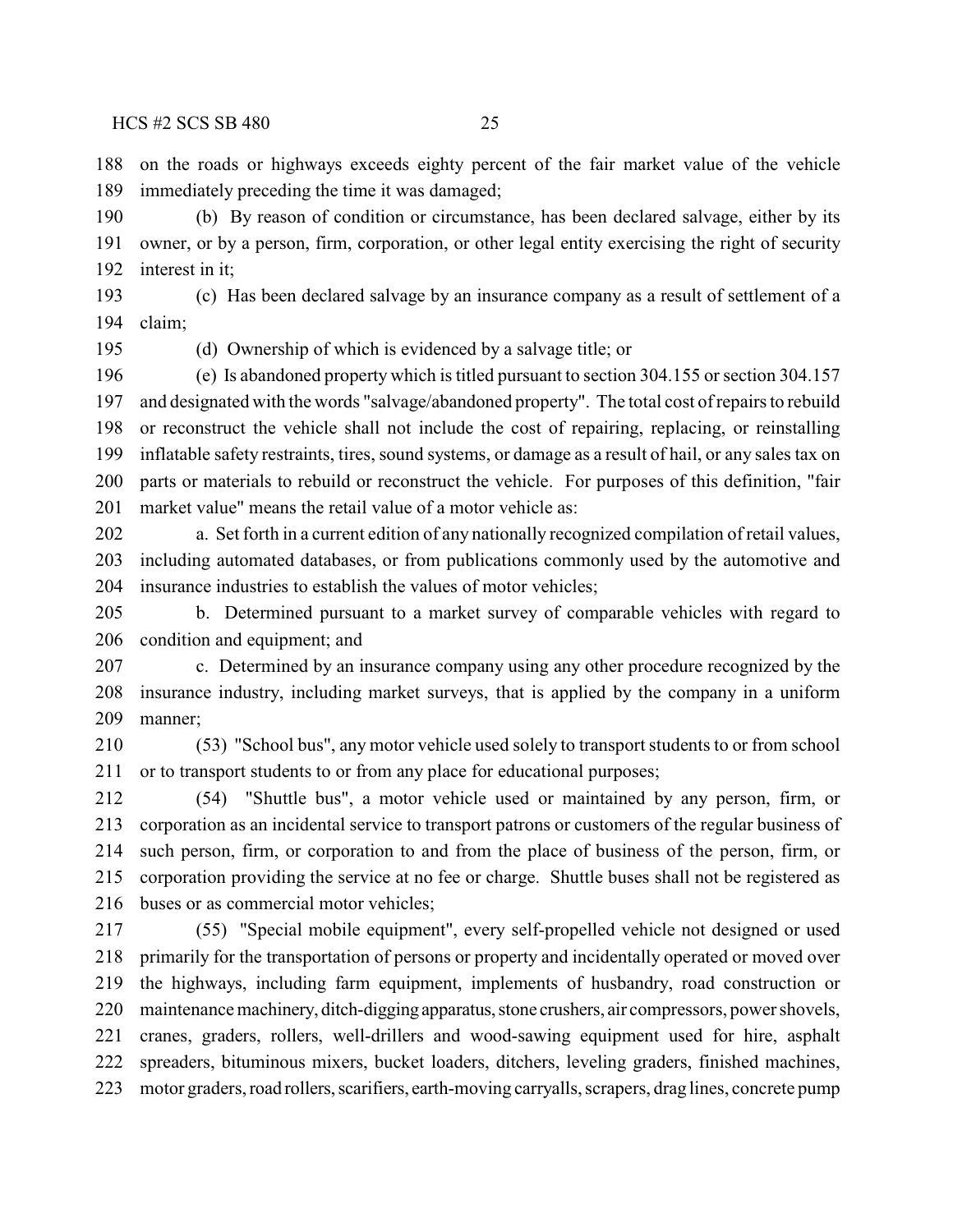trucks, rock-drilling and earth-moving equipment. This enumeration shall be deemed partial and shall not operate to exclude other such vehicles which are within the general terms of this section;

 (56) "Specially constructed motor vehicle", a motor vehicle which shall not have been originally constructed under a distinctive name, make, model or type by a manufacturer of motor vehicles. The term specially constructed motor vehicle includes kit vehicles;

 (57) "Stinger-steered combination", a truck tractor-semitrailer wherein the fifth wheel is located on a drop frame located behind and below the rearmost axle of the power unit;

 (58) "Tandem axle", a group of two or more axles, arranged one behind another, the distance between the extremes of which is more than forty inches and not more than ninety-six inches apart;

 (59) "Tractor", "truck tractor" or "truck-tractor", a self-propelled motor vehicle designed for drawing other vehicles, but not for the carriage of any load when operating independently. When attached to a semitrailer, it supports a part of the weight thereof;

 (60) "Trailer", any vehicle without motive power designed for carrying property or passengers on its own structure and for being drawn by a self-propelled vehicle, except those running exclusively on tracks, including a semitrailer or vehicle of the trailer type so designed and used in conjunction with a self-propelled vehicle that a considerable part of its own weight rests upon and is carried by the towing vehicle. The term "trailer" shall not include cotton trailers as defined in subdivision (8) of this section and shall not include manufactured homes as defined in section 700.010;

 (61) "Truck", a motor vehicle designed, used, or maintained for the transportation of property;

 (62) "Truck-tractor semitrailer-semitrailer", a combination vehicle in which the two trailing units are connected with a B-train assembly which is a rigid frame extension attached to the rear frame of a first semitrailer which allows for a fifth-wheel connection point for the second semitrailer and has one less articulation point than the conventional A-dolly connected truck-tractor semitrailer-trailer combination;

 (63) "Truck-trailer boat transporter combination", a boat transporter combination consisting of a straight truck towing a trailer using typically a ball and socket connection with the trailer axle located substantially at the trailer center of gravity rather than the rear of the trailer but so as to maintain a downward force on the trailer tongue;

 (64) "Used parts dealer", a business that buys and sells used motor vehicle parts or accessories, but not including a business that sells only new, remanufactured or rebuilt parts. "Business" does not include isolated sales at a swap meet of less than three days;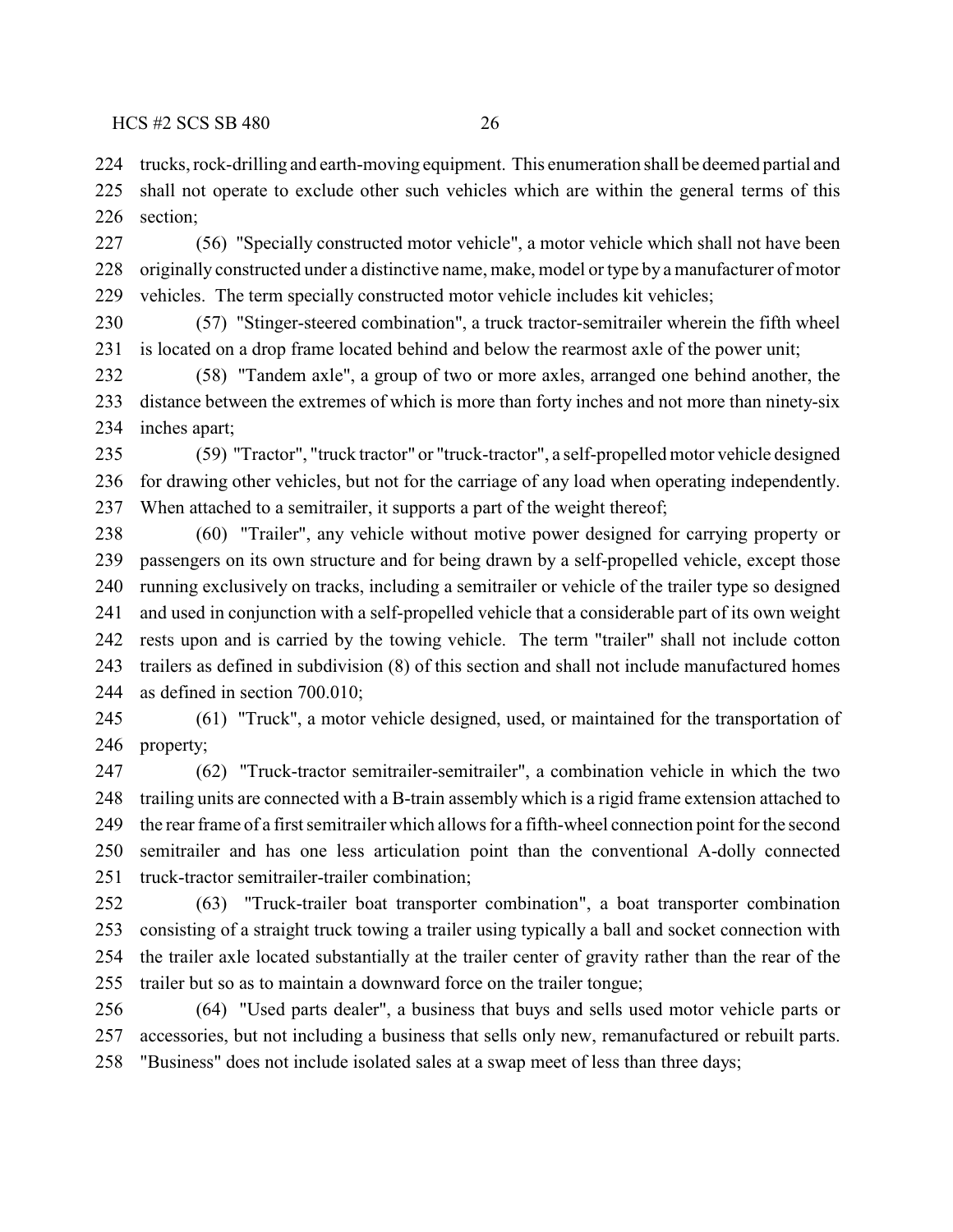(65) "Utility vehicle", any motorized vehicle manufactured and used exclusively for off-highway use which is sixty-three inches or less in width, with an unladen dry weight of one thousand eight hundred fifty pounds or less, traveling on four orsix wheels, to be used primarily for landscaping, lawn care, or maintenance purposes;

 (66) "Vanpool", any van or other motor vehicle used or maintained by any person, group, firm, corporation, association, city, county or state agency, or any member thereof, for the transportation of not less than eight nor more than forty-eight employees, per motor vehicle, to and from their place of employment; however, a vanpool shall not be included in the definition of the term bus or commercial motor vehicle as defined by subdivisions (6) and (7) of this section, nor shall a vanpool driver be deemed a chauffeur as that term is defined by section 302.010; nor shall use of a vanpool vehicle for ride-sharing arrangements, recreational, personal, or maintenance uses constitute an unlicensed use of the motor vehicle, unless used for monetary profit other than for use in a ride-sharing arrangement;

 (67) "Vehicle", any mechanical device on wheels, designed primarily for use, or used, on highways, except motorized bicycles, vehicles propelled or drawn by horses or human power, or vehicles used exclusively on fixed rails or tracks, or cotton trailers or motorized wheelchairs operated by handicapped persons;

 (68) "Wrecker" or "tow truck", any emergency commercial vehicle equipped, designed and used to assist or render aid and transport or tow disabled or wrecked vehicles from a highway, road, street or highway rights-of-way to a point of storage or repair, including towing a replacement vehicle to replace a disabled or wrecked vehicle;

 (69) "Wrecker or towing service", the act of transporting, towing or recovering with a wrecker, tow truck, rollback or car carrier any vehicle not owned by the operator of the wrecker, tow truck, rollback or car carrier for which the operator directly or indirectly receives compensation or other personal gain.

302.304. 1. The director shall notify by ordinary mail any operator of the point value charged against the operator's record when the record shows four or more points have been accumulated in a twelve-month period.

 2. In an action to suspend or revoke a license or driving privilege under this section points shall be accumulated on the date of conviction. No case file of any conviction for a driving violation for which points may be assessed pursuant to section 302.302 may be closed until such time as a copy of the record of such conviction is forwarded to the department of revenue.

 3. The director shall suspend the license and driving privileges of any person whose driving record shows the driver has accumulated eight points in eighteen months**, unless the**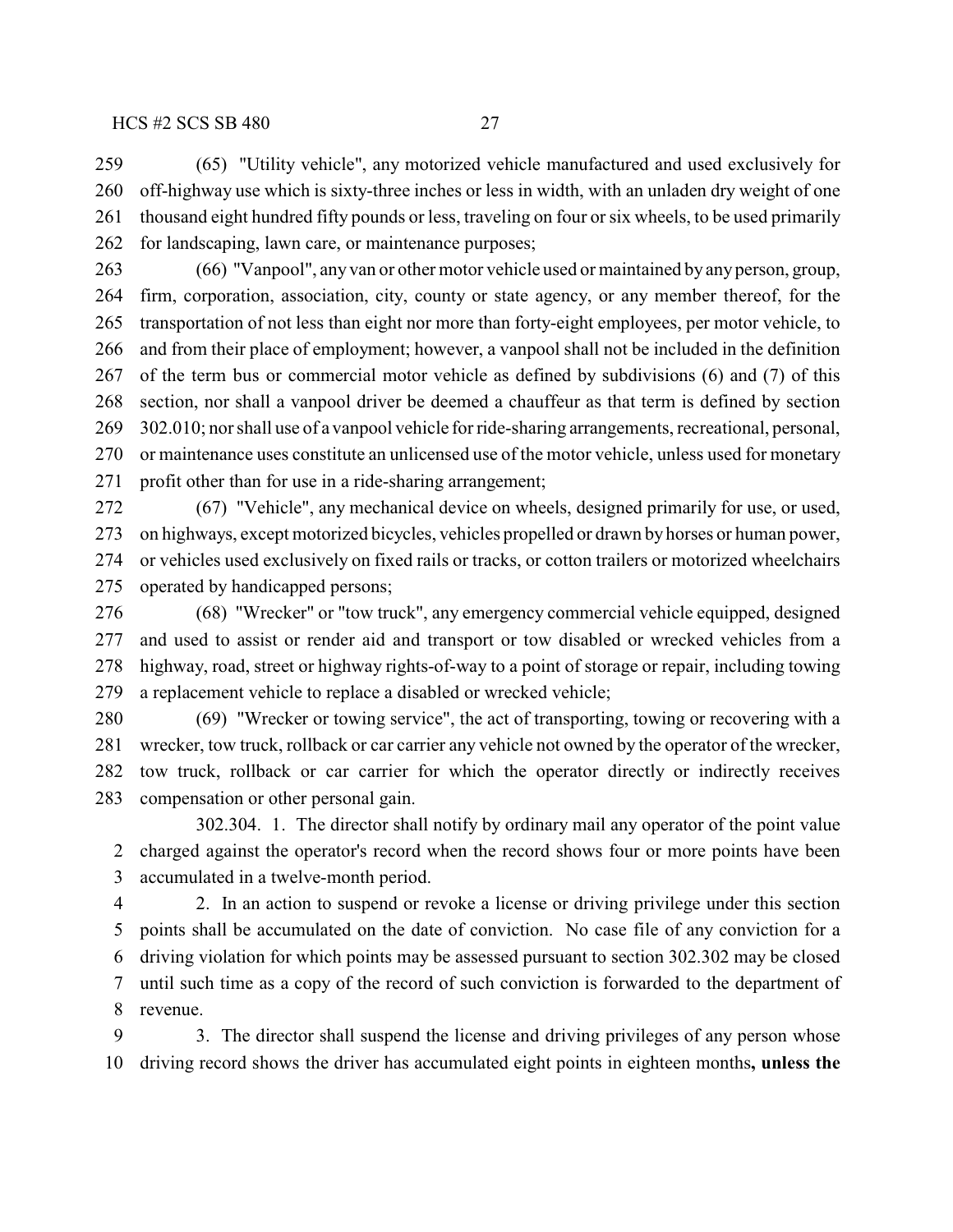# **person accumulated the eight points under the provisions of subdivision (8) of subsection**

**1 of section 302.302 or subdivision (10) of subsection 1 of section 302.302**.

 4. The license and driving privilege of any person whose license and driving privilege have been suspended under the provisions of sections 302.010 to 302.540 except those persons whose license and driving privilege have been suspended under the provisions of subdivision (8) of subsection 1 of section 302.302 or has accumulated sufficient points together with a conviction under subdivision (10) of subsection 1 of section 302.302 and who has filed proof of financial responsibility with the department of revenue, in accordance with chapter 303, and is otherwise eligible, shall be reinstated as follows:

 (1) In the case of an initial suspension, thirty days after the effective date of the suspension;

 (2) In the case of a second suspension, sixty days after the effective date of the suspension;

 (3) In the case of the third and subsequent suspensions, ninety days after the effective date of the suspension. Unless proof of financial responsibility is filed with the department of revenue, a suspension shall continue in effect for two years from its effective date.

 5. The period of suspension of the driver's license and driving privilege of any person under the provisions of subdivision (8) of subsection 1 of section 302.302 or who has accumulated sufficient points together with a conviction under subdivision (10) of subsection 1 of section 302.302 shall be thirty days, followed by a sixty-day period of restricted driving privilege as defined in section 302.010**, unless the person agrees to equip his or her vehicle with a functioning, certified ignition interlock device, in which case, there shall be no period of suspension and the person shall instead have a ninety-day period of restricted driving privilege**. Upon completion of such period of restricted driving privilege, upon compliance with other requirements of law and upon filing of proof of financial responsibility with the department of revenue, in accordance with chapter 303, the license and driving privilege shall be reinstated.

 6. If the person fails to maintain proof of financial responsibility in accordance with chapter 303, the person's driving privilege and license shall be resuspended.

 7. The director shall revoke the license and driving privilege of any person when the person's driving record shows such person has accumulated twelve points in twelve months or eighteen points in twenty-four months or twenty-four points in thirty-six months. The revocation period of any person whose license and driving privilege have been revoked under the provisions of sections 302.010 to 302.540 and who has filed proof of financial responsibility with the department of revenue in accordance with chapter 303 and is otherwise eligible, shall be terminated by a notice from the director of revenue after one year from the effective date of the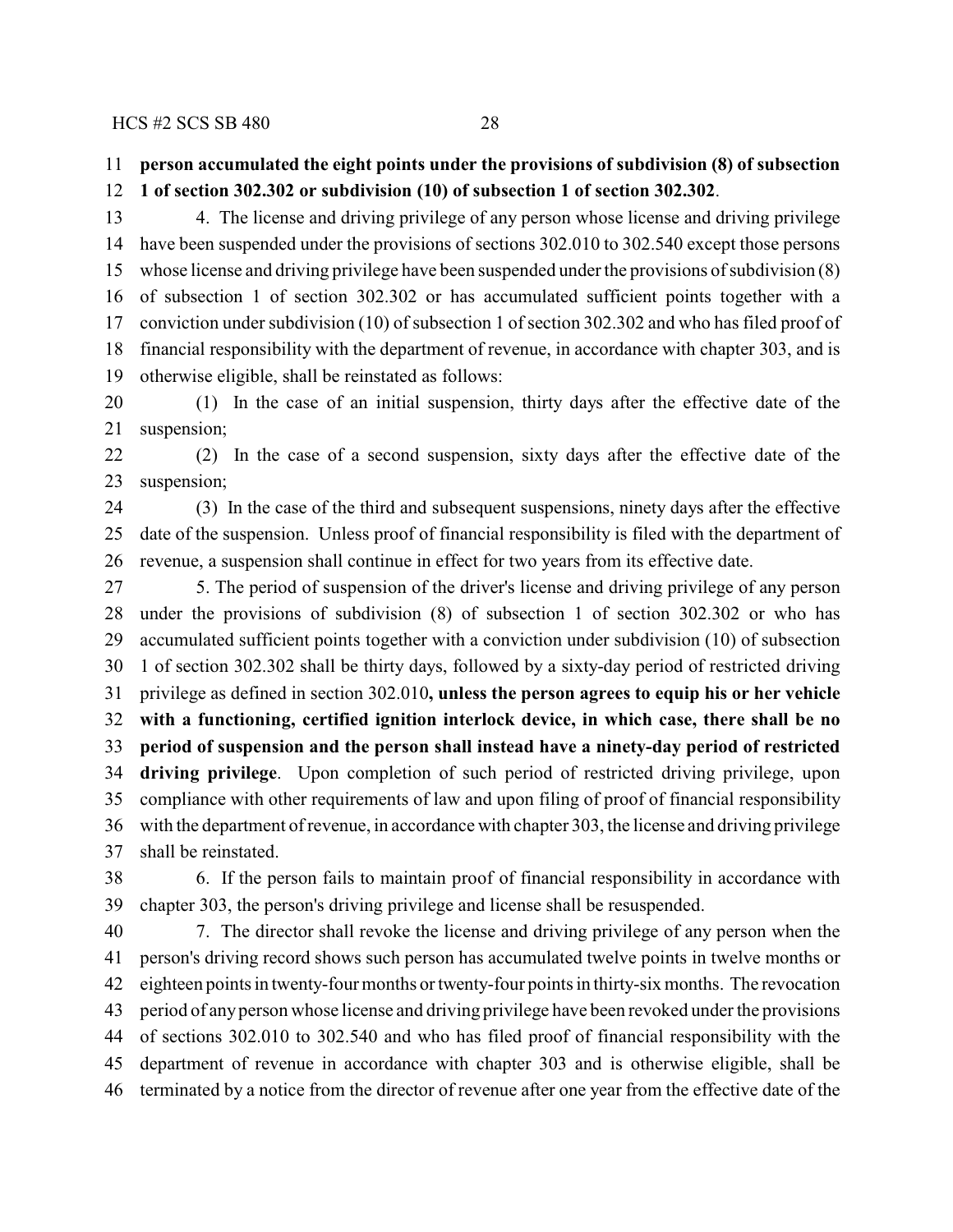revocation. Unless proof of financial responsibility is filed with the department of revenue, except as provided in subsection 2 of section 302.541, the revocation shall remain in effect for a period of two years from its effective date. If the person fails to maintain proof of financial responsibility in accordance with chapter 303, the person's license and driving privilege shall be rerevoked. Any person whose license and driving privilege have been revoked under the provisions of sections 302.010 to 302.540 shall, upon receipt of the notice of termination of the revocation from the director, pass the complete driver examination and apply for a new license before again operating a motor vehicle upon the highways of this state.

 8. If, prior to conviction for an offense that would require suspension or revocation of a person's license under the provisions of this section, the person's total points accumulated are reduced, pursuant to the provisions of section 302.306, below the number of points required for suspension or revocation pursuant to the provisions of thissection, then the person's license shall not be suspended or revoked until the necessary points are again obtained and accumulated.

 9. If any person shall neglect or refuse to surrender the person's license, as provided herein, the director shall direct the state highway patrol or any peace or police officer to secure possession thereof and return it to the director.

 10. Upon the issuance of a reinstatement or termination notice after a suspension or revocation of any person's license and driving privilege underthe provisions of sections 302.010 to 302.540, the accumulated point value shall be reduced to four points, except that the points of any person serving as a member of the armed forces of the United States outside the limits of the United States during a period of suspension or revocation shall be reduced to zero upon the date of the reinstatement or termination of notice. It shall be the responsibility of such member of the armed forces to submit copies of official orders to the director of revenue to substantiate such overseas service. Any other provision of sections 302.010 to 302.540 to the contrary notwithstanding, the effective date ofthe four points remaining on the record upon reinstatement or termination shall be the date of the reinstatement or termination notice.

 11. No credit toward reduction of points shall be given during periods of suspension or revocation or any period of driving under a limited driving privilege granted by a court or the director of revenue.

 12. Any person or nonresident whose license or privilege to operate a motor vehicle in this state has been suspended or revoked under this or any other law shall, before having the license or privilege to operate a motor vehicle reinstated, pay to the director a reinstatement fee of twenty dollars which shall be in addition to all other fees provided by law.

 13. Notwithstanding any other provision of law to the contrary, if after two years from the effective date of any suspension or revocation issued under this chapter, the person or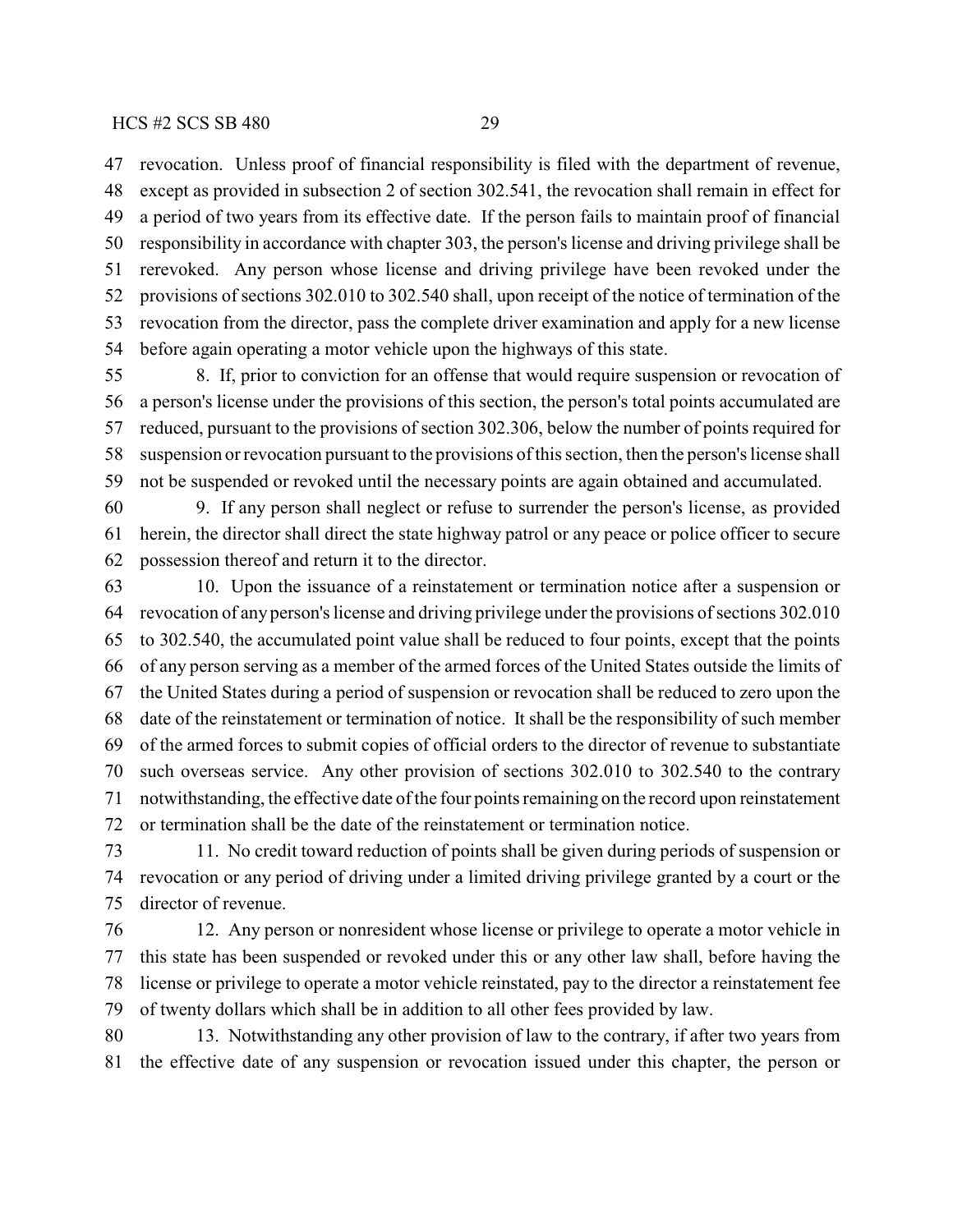nonresident has not paid the reinstatement fee of twenty dollars, the director shall reinstate such license or privilege to operate a motor vehicle in this state.

 14. No person who has had a license to operate a motor vehicle suspended or revoked as a result of an assessment of points for a violation under subdivision (8), (9) or (10) of subsection 1 of section 302.302 shall have that license reinstated until such person has participated in and successfully completed a substance abuse traffic offender program defined in section 302.010, or a program determined to be comparable by the department of mental health. Assignment recommendations, based upon the needs assessment as described in subdivision (22) of section 302.010, shall be delivered in writing to the person with written notice that the person is entitled to have such assignment recommendations reviewed by the court if the person objects to the recommendations. The person may file a motion in the associate division of the circuit court of the county in which such assignment was given, on a printed form provided by the state courts administrator, to have the court hear and determine such motion pursuant to the provisions of chapter 517. The motion shall name the person or entity making the needs assessment as the respondent and a copy of the motion shall be served upon the respondent in any manner allowed by law. Upon hearing the motion, the court may modify or waive any assignment recommendation that the court determines to be unwarranted based upon a review of the needs assessment, the person's driving record, the circumstances surrounding the offense, and the likelihood of the person committing a like offense in the future, except that the court may modify but may not waive the assignment to an education or rehabilitation program of a person determined to be a prior or persistent offender as defined in section 577.023 or of a person determined to have operated a motor vehicle with fifteen-hundredths of one percent or more by weight in such person's blood. Compliance with the court determination of the motion shall satisfy the provisions of this section for the purpose of reinstating such person's license to operate a motor vehicle. The respondent's personal appearance at any hearing conducted pursuant to this subsection shall not be necessary unless directed by the court.

 15. The fees for the program authorized in subsection 14 of this section, or a portion thereof to be determined by the department of mental health, shall be paid by the person enrolled in the program. Any person who is enrolled in the program shall pay, in addition to any fee charged for the program, a supplemental fee in an amount to be determined by the department of mental health for the purposes of funding the substance abuse traffic offender program defined in section 302.010 and section 577.001 or a program determined to be comparable by the department of mental health. The administrator of the program shall remit to the division of alcohol and drug abuse of the department of mental health on or before the fifteenth day of each month the supplemental fee for all persons enrolled in the program, less two percent for administrative costs. Interest shall be charged on any unpaid balance of the supplemental fees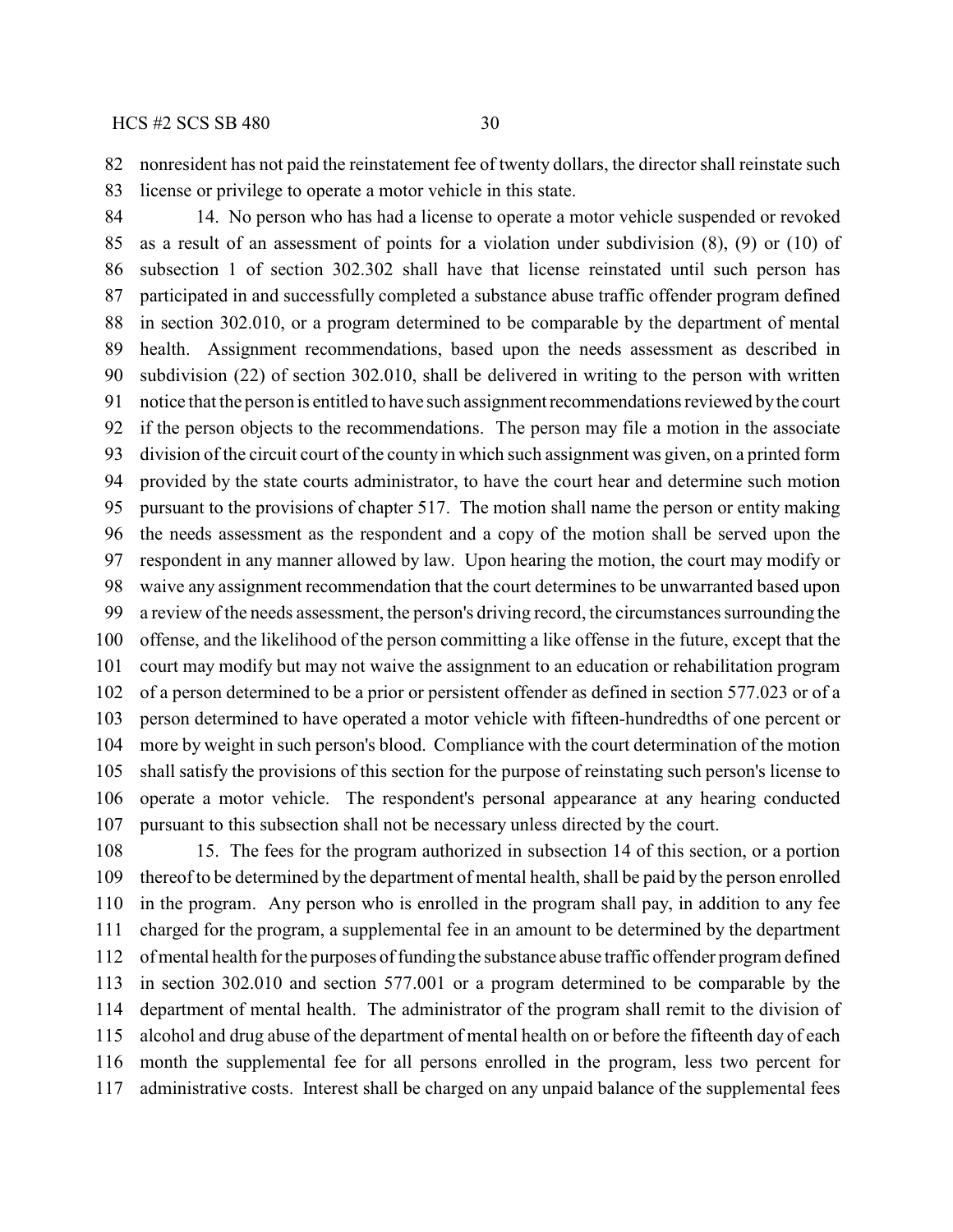### $HCS \sharp 2 \; SCS \; SB \; 480$  31

due the division of alcohol and drug abuse pursuant to this section and shall accrue at a rate not

 to exceed the annual rate established pursuant to the provisions of section 32.065, plus three percentage points. The supplemental fees and any interest received by the department of mental health pursuant to this section shall be deposited in the mental health earnings fund which is created in section 630.053.

 16. Any administrator who fails to remit to the division of alcohol and drug abuse of the department of mental health the supplemental fees and interest for all persons enrolled in the program pursuant to this section shall be subject to a penalty equal to the amount of interest accrued on the supplemental fees due the division pursuant to this section. If the supplemental fees, interest, and penalties are not remitted to the division of alcohol and drug abuse of the department of mental health within six months of the due date, the attorney general of the state of Missouri shall initiate appropriate action of the collection of said fees and interest accrued. The court shall assess attorney fees and court costs against any delinquent program.

 17. Any person who has had a license to operate a motor vehicle suspended or revoked as a result of an assessment of points for a violation under subdivision (9) of subsection 1 of section 302.302 shall be required to file proof with the director of revenue that any motor vehicle operated by the person is equipped with a functioning, certified ignition interlock device as a required condition of reinstatement of the license. The ignition interlock device shall further be required to be maintained on all motor vehicles operated by the person for a period of not less than six months immediately following the date of reinstatement. If the person fails to maintain such proof with the director, the license shall be resuspended or revoked and the person shall be guilty of a class A misdemeanor.

302.341. 1. If a Missouri resident charged with a moving traffic violation of this state or any county or municipality of this state fails to dispose of the charges of which the resident is accused through authorized prepayment of fine and court costs and fails to appear on the return date or at any subsequent date to which the case has been continued, or without good cause fails to pay any fine or court costs assessed against the resident for any such violation within the period of time specified or in such installments as approved by the court or as otherwise provided by law, any court having jurisdiction over the charges shall within ten days of the failure to comply inform the defendant by ordinary mail at the last address shown on the court records that the court will order the director of revenue to suspend the defendant's driving privileges if the charges are not disposed of and fully paid within thirty days from the date of mailing. Thereafter, if the defendant fails to timely act to dispose of the charges and fully pay any applicable fines and court costs, the court shall notify the director of revenue of such failure and of the pending charges against the defendant. Upon receipt of this notification, the director shall suspend the license of the driver, effective immediately, and provide notice of the suspension to the driver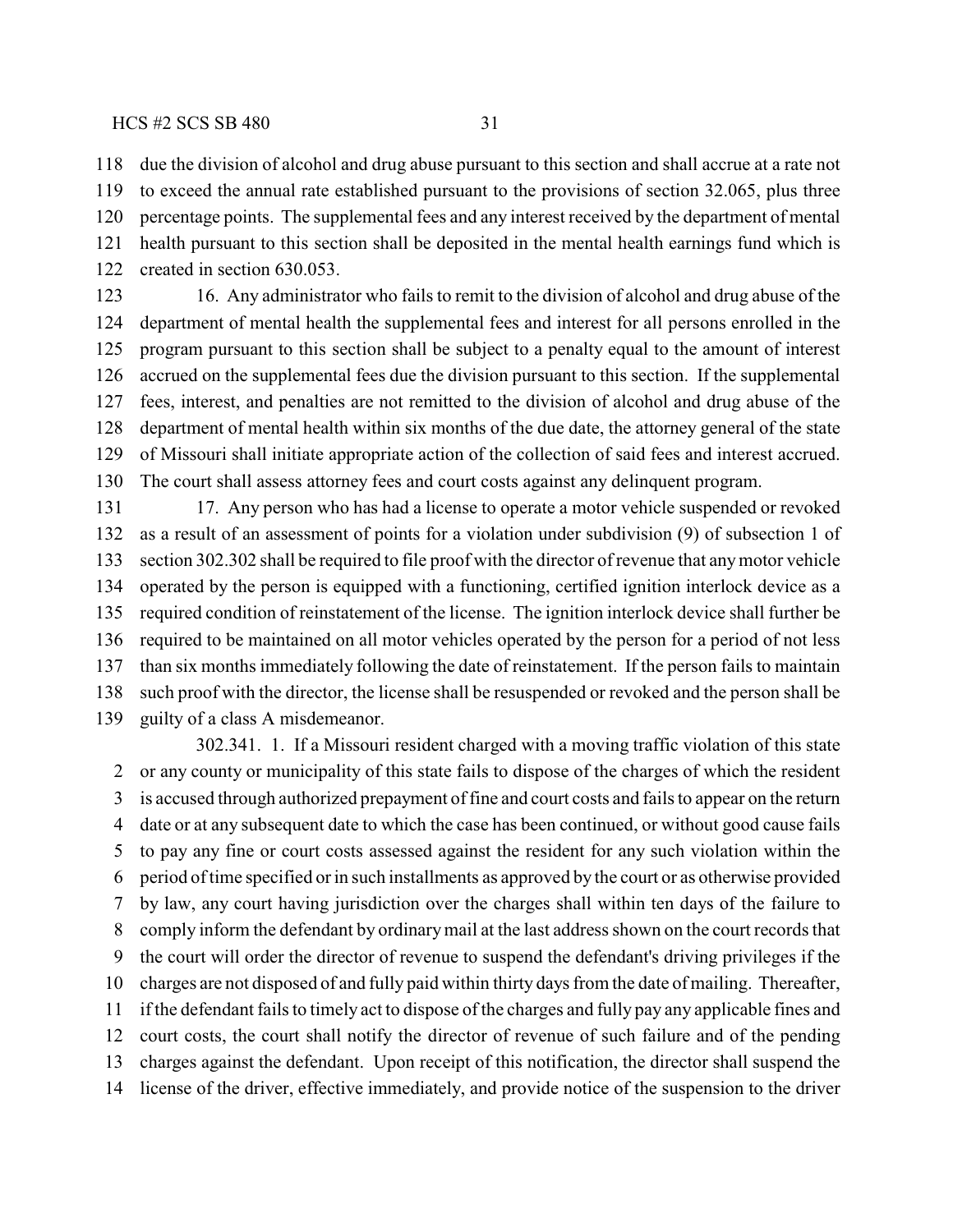at the last address for the driver shown on the records of the department of revenue. Such suspension shall remain in effect until the court with the subject pending charge requests setting aside the noncompliance suspension pending final disposition, or satisfactory evidence of disposition of pending charges and payment of fine and court costs, if applicable, is furnished to the director by the individual. Upon proof of disposition of charges and payment of fine and court costs, if applicable, and payment of the reinstatement fee as set forth in section 302.304, the director shall return the license and remove the suspension from the individual's driving record **if the individual was not operating a commercial motor vehicle or a commercial driver's license holder at the time of the offense**. The filing of financial responsibility with the bureau of safety responsibility, department of revenue, shall not be required as a condition of reinstatement of a driver's license suspended solely under the provisions of this section.

 2. If any city, town or village receives more than thirty-five percent of its annual general operating revenue from fines and court costs for traffic violations occurring on state highways, all revenues from such violations in excess of thirty-five percent of the annual general operating revenue of the city, town or village shall be sent to the director of the department of revenue and shall be distributed annually to the schools of the county in the same manner that proceeds of all penalties, forfeitures and fines collected for any breach of the penal laws of the state are distributed. For the purpose of this section the words "state highways" shall mean any state or federal highway, including any such highway continuing through the boundaries of a city, town or village with a designated street name other than the state highway number. The director of the department of revenue shall set forth by rule a procedure whereby excess revenues as set forth above shall be sent to the department of revenue. If any city, town, or village disputes a determination that it has received excess revenues required to be sent to the department of revenue, such city, town, or village may submit to an annual audit by the state auditor under the authority of article IV, section 13 of the Missouri Constitution. Any rule or portion of a rule, as that term is defined in section 536.010, that is created under the authority delegated in this section shall become effective only if it complies with and is subject to all of the provisions of chapter 536 and, if applicable, section 536.028. This section and chapter 536 are nonseverable and if any of the powers vested with the general assembly under chapter 536 to review, to delay the effective date, or to disapprove and annul a rule are subsequently held unconstitutional, then the grant of rulemaking authority and any rule proposed or adopted after August 28, 2009, shall be invalid and void.

302.700. 1. Sections 302.700 to 302.780 may be cited as the "Uniform Commercial Driver's License Act".

2. When used in sections 302.700 to 302.780, the following words and phrases mean: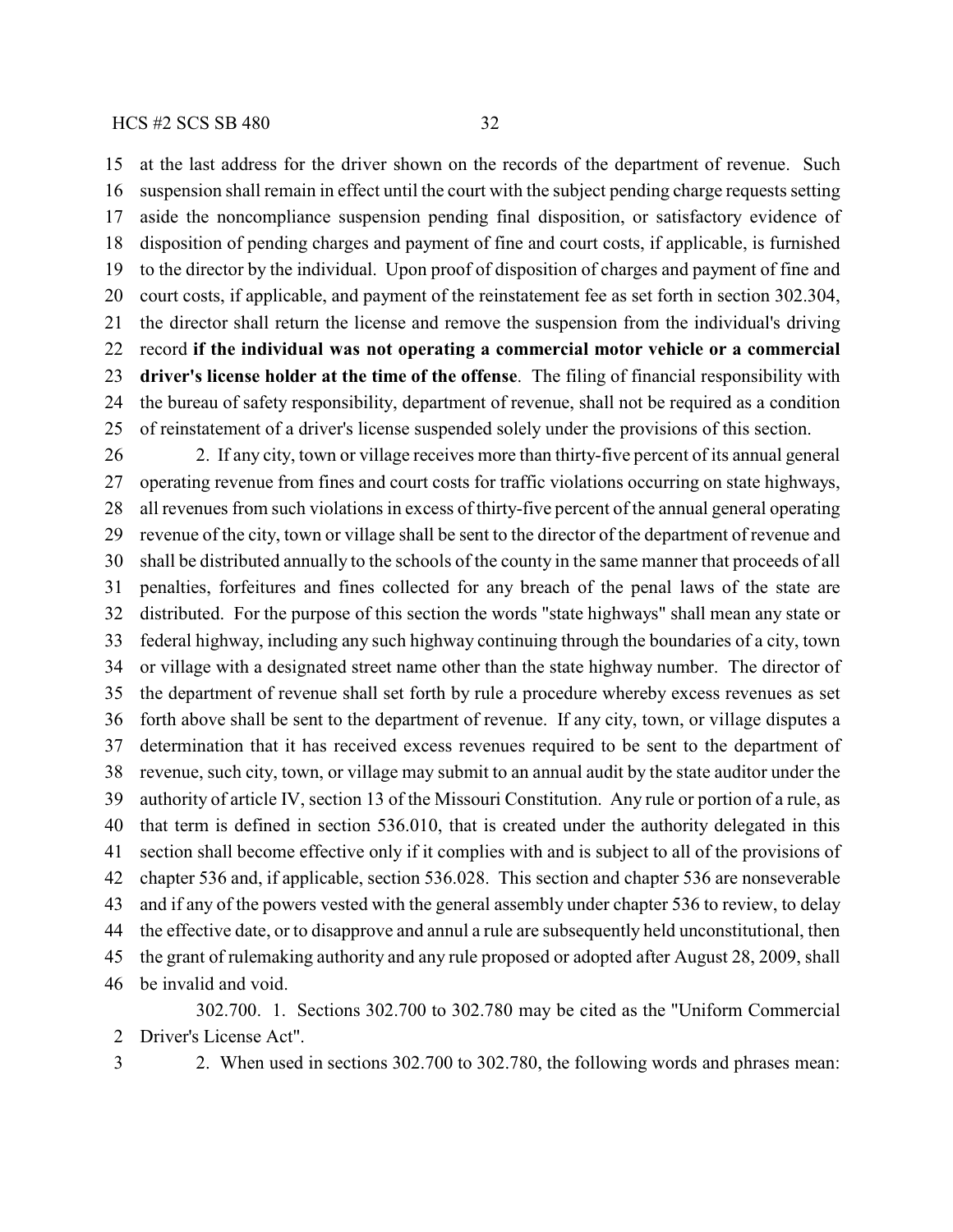(1) "Alcohol", any substance containing any form of alcohol, including, but not limited to, ethanol, methanol, propanol and isopropanol;

 (2) "Alcohol concentration", the number of grams of alcohol per one hundred milliliters of blood or the number of grams of alcohol per two hundred ten liters of breath or the number of grams of alcohol per sixty-seven milliliters of urine;

- (3) **"CDLIS driver record", the electronic record of the individual commercial driver's status and history stored by the state of record as part of the Commercial Driver's License Information System (CDLIS) established under 49 U.S.C. Section 31309, et seq.;**
- **(4) "CDLIS motor vehicle record (CDLIS MVR)", a report generated from the CDLIS driver record which meetsthe requirements for access to CDLIS information and is provided by states to users authorized in 49 CFR Part 384, subject to the provisions of the Driver Privacy Protection Act, 18 U.S.C. Sections 2721 to 2725, et seq.;**

 **(5)** "Commercial driver's instruction permit", a permit issued pursuant to section 302.720;

 **[**(4)**] (6)** "Commercial driver's license", a license issued by this state to an individual which authorizes the individual to operate a commercial motor vehicle;

**[**(5)**] (7) "Commercial driver's license downgrade", occurs when:**

 **(a) A driver changes the self-certification to interstate, but operates exclusively in transportation or operation excepted from 49 CFR Part 391, as provided in 49 CFR Part 390.3(f), 391.2, 391.68, or 398.3;**

 **(b) A driver changes the self-certification to intrastate only, if the driver qualifies under the state's physical qualification requirements for intrastate only;**

 **(c) A driver changes the self-certification to intrastate, but operating exclusively in transportation or operations excepted from all or part of the state driver qualification requirements; or**

 **(d) The state removes the commercial driver's license privilege from the driver's license;**

 **(8)** "Commercial driver's license information system", the information system established pursuant to the Commercial Motor Vehicle Safety Act of 1986 (Title XII of Pub. Law 99-570) to serve as a clearinghouse for locating information related to the licensing and identification of commercial motor vehicle drivers;

 **[**(6)**] (9)** "Commercial motor vehicle", a motor vehicle designed or used to transport passengers or property:

 (a) If the vehicle has a gross combination weight rating of twenty-six thousand one or more pounds inclusive of a towed unit which has a gross vehicle weight rating of ten thousand one pounds or more;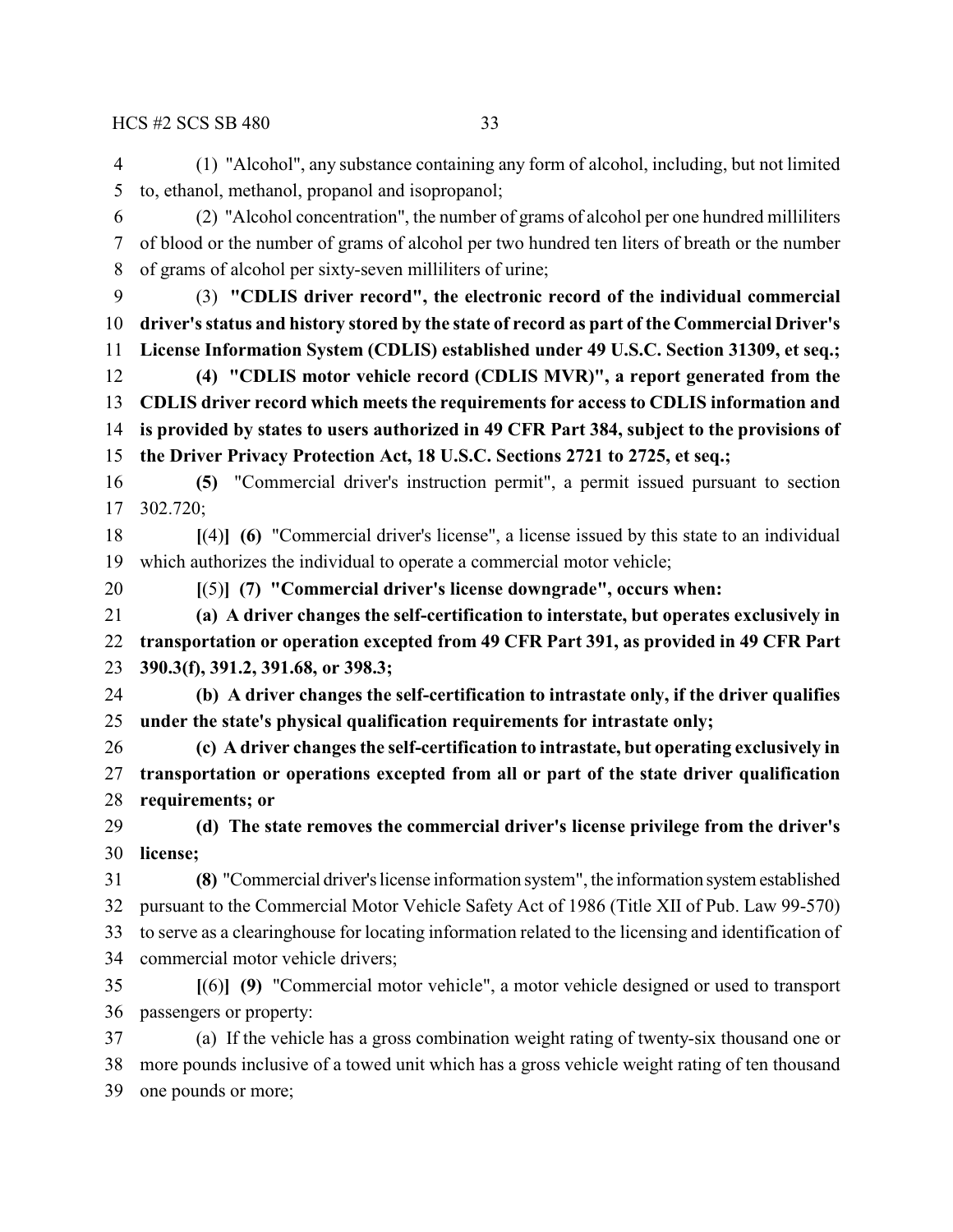(b) If the vehicle has a gross vehicle weight rating of twenty-six thousand one or more pounds or such lesser rating as determined by federal regulation;

 (c) If the vehicle is designed to transport sixteen or more passengers, including the driver; or

 (d) If the vehicle is transporting hazardous materials and is required to be placarded under the Hazardous Materials Transportation Act (46 U.S.C. 1801, et seq.);

 **[**(7)**] (10)** "Controlled substance", any substance so classified under Section 102(6) of the Controlled Substances Act (21 U.S.C. 802(6)), and includes all substances listed in schedules I through V of 21 CFR part 1308, as they may be revised from time to time;

 **[**(8)**] (11)** "Conviction", an unvacated adjudication of guilt, including pleas of guilt and nolo contendre, or a determination that a person has violated or failed to comply with the law in a court of original jurisdiction or an authorized administrative proceeding, an unvacated forfeiture of bail or collateral deposited to secure the person's appearance in court, the payment of a fine or court cost, or violation of a condition of release without bail, regardless of whether the penalty is rebated, suspended or prorated, including an offense for failure to appear or pay; **[**(9)**] (12)** "Director", the director of revenue or his authorized representative;

**[**(10)**] (13)** "Disqualification", any of the following three actions:

(a) The suspension, revocation, or cancellation of a commercial driver's license;

 (b) Any withdrawal of a person's privileges to drive a commercial motor vehicle by a state**, Canada, or Mexico** as the result of a violation offederal, state, county, municipal, or local law relating to motor vehicle traffic control or violations committed through the operation of motor vehicles, other than parking, vehicle weight, or vehicle defect violations;

 (c) A determination by the Federal Motor Carrier Safety Administration that a person is not qualified to operate a commercial motor vehicle under 49 CFR Part 383.52 or Part 391;

 **[**(11)**] (14)** "Drive", to drive, operate or be in physical control of a commercial motor vehicle;

 **[**(12)**] (15)** "Driver", any person who drives, operates, or is in physical control of a motor vehicle, or who is required to hold a commercial driver's license;

 **(16) "Driver applicant", an individual who applies to obtain, transfer, upgrade, or renew a commercial driver's license in this state;**

 **[**(13)**] (17)** "Driving under the influence of alcohol", the commission of any one or more of the following acts:

 (a) Driving a commercial motor vehicle with the alcohol concentration of four one-hundredths of a percent or more as prescribed by the secretary or such other alcohol concentration as may be later determined by the secretary by regulation;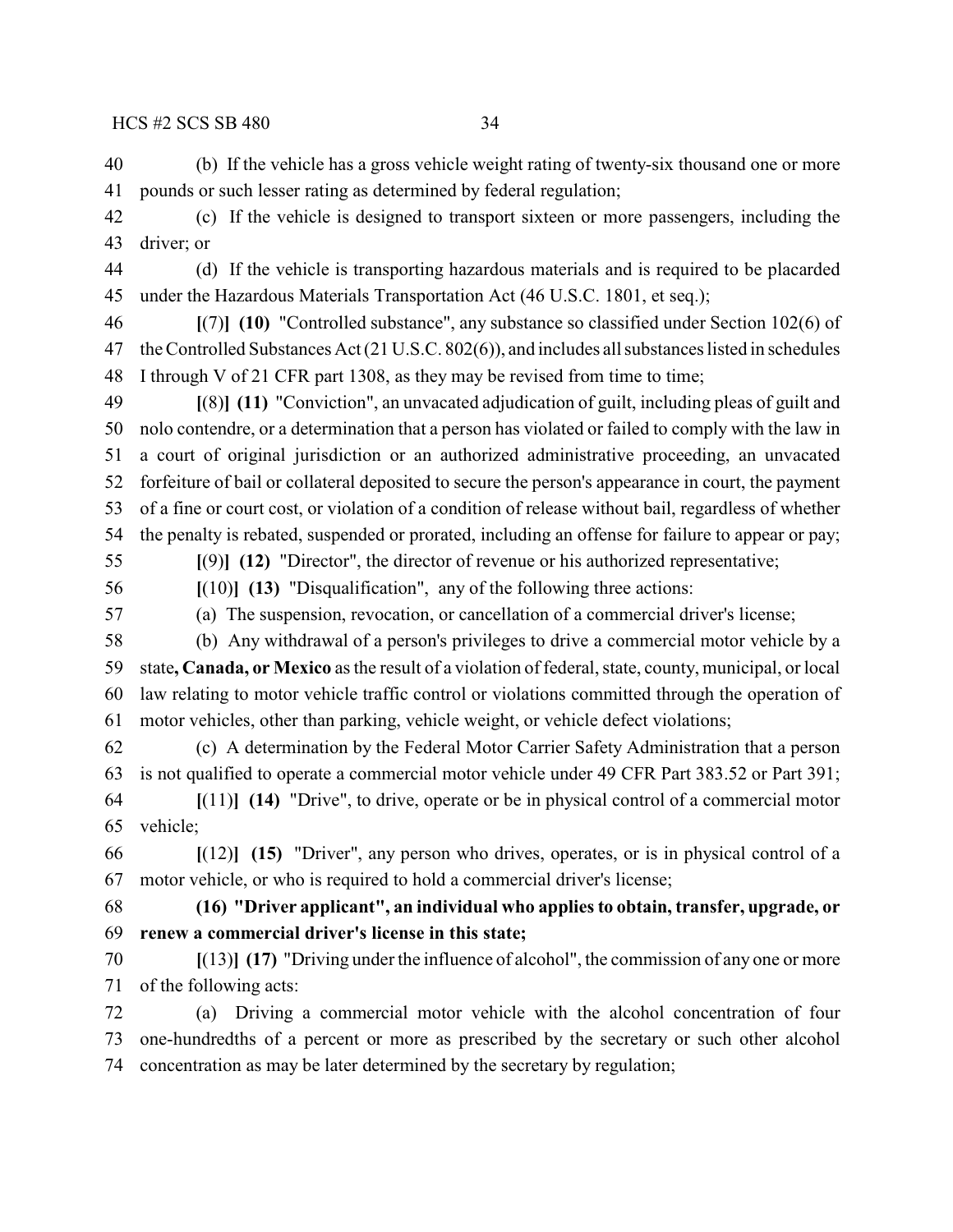(b) Driving a commercial or noncommercial motor vehicle while intoxicated in violation of any federal or state law, or in violation of a county or municipal ordinance;

 (c) Driving a commercial or noncommercial motor vehicle with excessive blood alcohol content in violation of any federal or state law, or in violation of a county or municipal ordinance;

 (d) Refusing to submit to a chemical test in violation of section 577.041, section 302.750, any federal or state law, or a county or municipal ordinance; or

 (e) Having any state, county or municipal alcohol-related enforcement contact, as defined in subsection 3 of section 302.525; provided that any suspension or revocation pursuant to section 302.505, committed in a noncommercial motor vehicle by an individual twenty-one years of age or older shall have been committed by the person with an alcohol concentration of at least eight-hundredths of one percent or more, or in the case of an individual who is less than twenty-one years of age, shall have been committed by the person with an alcohol concentration of at least two-hundredths of one percent or more, and if committed in a commercial motor vehicle, a concentration of four-hundredths of one percent or more;

 **[**(14)**] (18)** "Driving under the influence of a controlled substance", the commission of any one or more of the following acts in a commercial or noncommercial motor vehicle:

 (a) Driving a commercial or noncommercial motor vehicle while under the influence of any substance so classified under Section 102(6) of the Controlled Substances Act (21 U.S.C. 802(6)), including any substance listed in schedules I through V of 21 CFR Part 1308, as they may be revised from time to time;

 (b) Driving a commercial or noncommercial motor vehicle while in a drugged condition in violation of any federal or state law or in violation of a county or municipal ordinance; or

 (c) Refusing to submit to a chemical test in violation of section 577.041, section 302.750, any federal or state law, or a county or municipal ordinance;

 **[**(15)**] (19)** "Employer", any person, including the United States, a state, or a political subdivision of a state, who owns or leases a commercial motor vehicle or assigns a driver to operate such a vehicle;

 **(20) "Endorsement", an authorization on an individual's commercial driver's license permitting the individual to operate certain types of commercial motor vehicles;**

 **[**(16)**] (21)** "Farm vehicle", a commercial motor vehicle controlled and operated by a farmer used exclusively for the transportation of agricultural products, farm machinery, farm supplies, or a combination of these, within one hundred fifty miles of the farm, other than one which requires placarding for hazardous materials as defined in this section, or used in the operation of a common or contract motor carrier, except that a farm vehicle shall not be a commercial motor vehicle when the total combined gross weight rating does not exceed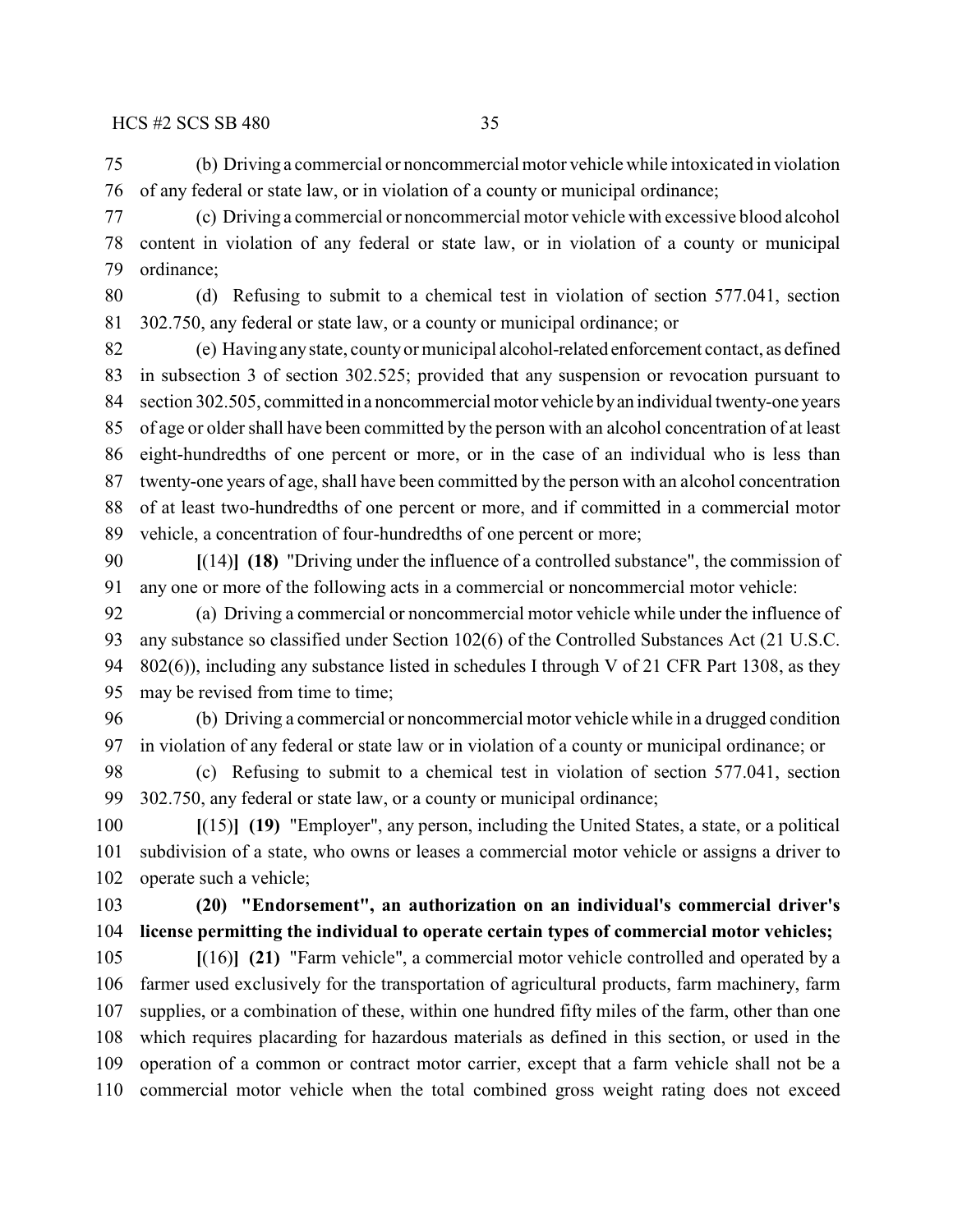twenty-six thousand one pounds when transporting fertilizers as defined in subdivision **[**(21)**]**

**(27)** of this subsection;

**[**(17)**] (22)** "Fatality", the death of a person as a result of a motor vehicle accident;

 **[**(18)**] (23)** "Felony", any offense under state or federal law that is punishable by death or imprisonment for a term exceeding one year;

 **(24) "Foreign", outside the fifty states of the United States and the District of Columbia;**

 **[**(19)**] (25)** "Gross combination weight rating" or "GCWR", the value specified by the manufacturer as the loaded weight of a combination (articulated) vehicle.

 In the absence of a value specified by the manufacturer, GCWR will be determined by adding the GVWR of the power unit and the total weight of the towed unit and any load thereon;

 **[**(20)**] (26)** "Gross vehicle weight rating" or "GVWR", the value specified by the manufacturer as the loaded weight of a single vehicle;

 **[**(21)**] (27)** "Hazardous materials", any material that has been designated as hazardous under 49 U.S.C. 5103 and is required to be placarded under subpart F of CFR Part 172 or any quantity of a material listed as a select agent or toxin in 42 CFR Part 73. Fertilizers, including but not limited to ammonium nitrate, phosphate, nitrogen, anhydrous ammonia, lime, potash, motor fuel or special fuel, shall not be considered hazardous materials when transported by a farm vehicle provided all other provisions of this definition are followed;

 **[**(22)**] (28)** "Imminent hazard", the existence of a condition that presents a substantial likelihood that death, serious illness, severe personal injury, or a substantial endangerment to health, property, or the environment may occur before the reasonably foreseeable completion date of a formal proceeding begins to lessen the risk of that death, illness, injury, or endangerment;

 **[**(23)**] (29)** "Issuance", the initial licensure, license transfers, license renewals, and license upgrades;

 **(30) "Medical examiner", a person who is licensed, certified, or registered, in accordance with applicable state laws and regulations, to perform physical examinations. The term includes, but is not limited to, doctors of medicine, doctors of osteopathy, physician assistants, advanced practice nurses, and doctors of chiropractic;**

 **(31) "Medical variance", when a driver has received one of the following that allows the driver to be issued a medical certificate:**

 **(a) An exemption letter permitting operation of a commercial motor vehicle under 49 CFR Part 381, Subpart C or 49 CFR Part 391.64;**

 **(b) A skill performance evaluation certificate permitting operation of a commercial motor vehicle under 49 CFR Part 391.49;**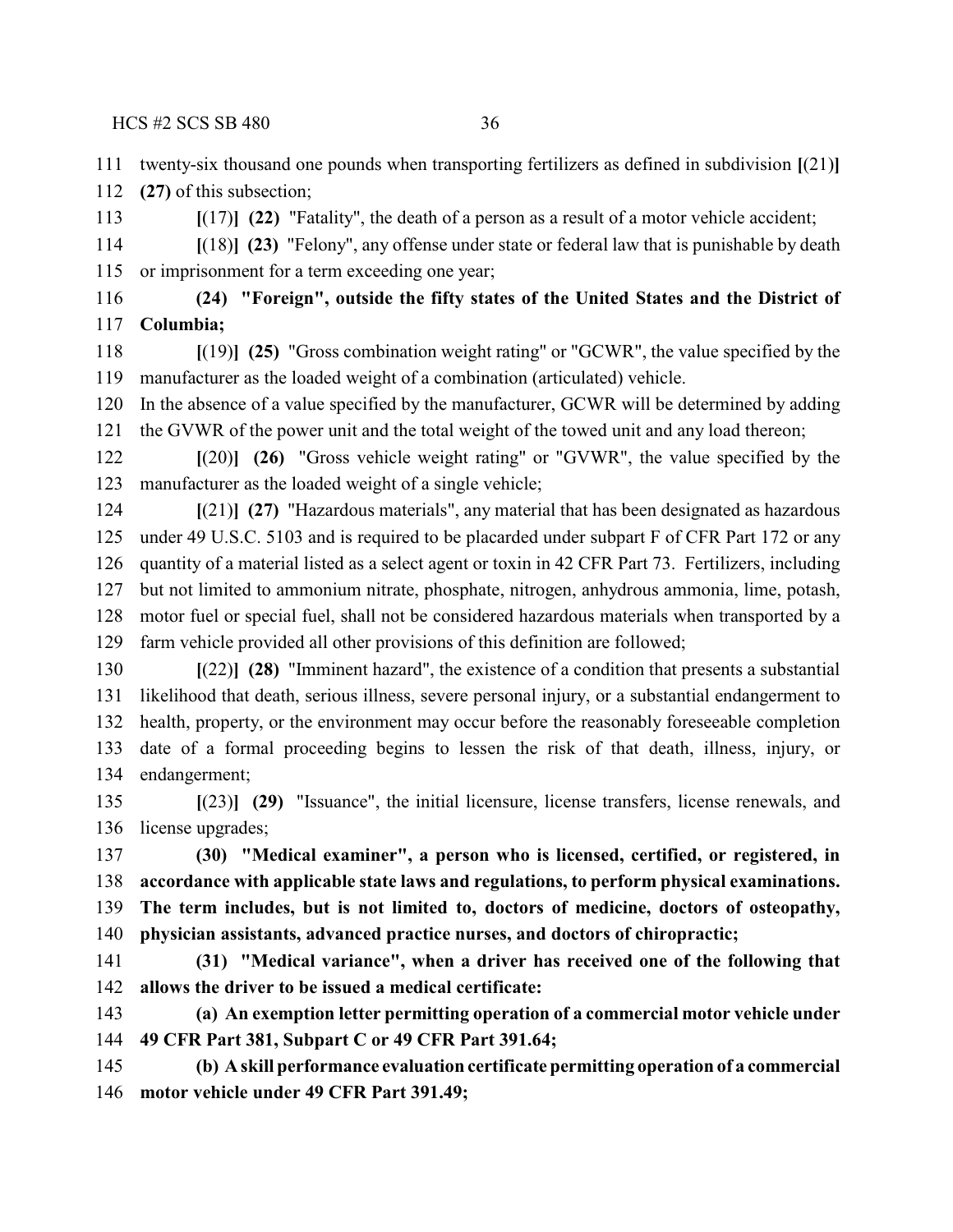**[**(24)**] (32)** "Motor vehicle", any self-propelled vehicle not operated exclusively upon tracks;

 **[**(25)**] (33)** "Noncommercial motor vehicle", a motor vehicle or combination of motor vehicles not defined by the term "commercial motor vehicle" in this section;

 **[**(26)**] (34)** "Out of service", a temporary prohibition against the operation of a commercial motor vehicle by a particular driver, or the operation of a particular commercial motor vehicle, or the operation of a particular motor carrier;

 **[**(27)**] (35)** "Out-of-service order", a declaration by **[**the Federal Highway Administration, or any**] an** authorized enforcement officer of a federal, state, **[**Commonwealth of Puerto Rico,**]** Canadian, Mexican or any local jurisdiction, that a driver, or a commercial motor vehicle, or a motor carrier operation, is out of service **under 49 CFR Part 386.72, 392.5, 392.9a, 395.13, or 396.9, or comparable laws, or the North American Standard Out-of-Service Criteria**;

 **[**(28)**] (36)** "School bus", a commercial motor vehicle used to transport preprimary, primary, or secondary school students from home to school, from school to home, or to and from school-sponsored events. School bus does not include a bus used as a common carrier as defined by the Secretary;

**[**(29)**] (37)** "Secretary", the Secretary of Transportation of the United States;

 **[**(30)**] (38)** "Serious traffic violation", driving a commercial motor vehicle in such a manner that the driver receives a conviction for the following offenses or driving a noncommercial motor vehicle when the driver receives a conviction for the following offenses and the conviction results in the suspension or revocation of the driver's license or noncommercial motor vehicle driving privilege:

(a) Excessive speeding, as defined by the Secretary by regulation;

 (b) Careless, reckless or imprudent driving which includes, but shall not be limited to, any violation of section 304.016, any violation of section 304.010, or any other violation of federal or state law, or any county or municipal ordinance while driving a commercial motor vehicle in a willful or wanton disregard for the safety of persons or property, or improper or erratic traffic lane changes, or following the vehicle ahead too closely, but shall not include careless and imprudent driving by excessive speed;

 (c) A violation of any federal or state law or county or municipal ordinance regulating the operation of motor vehicles arising out of an accident or collision which resulted in death to any person, other than a parking violation;

 (d) Driving a commercial motor vehicle without obtaining a commercial driver's license in violation of any federal or state or county or municipal ordinance;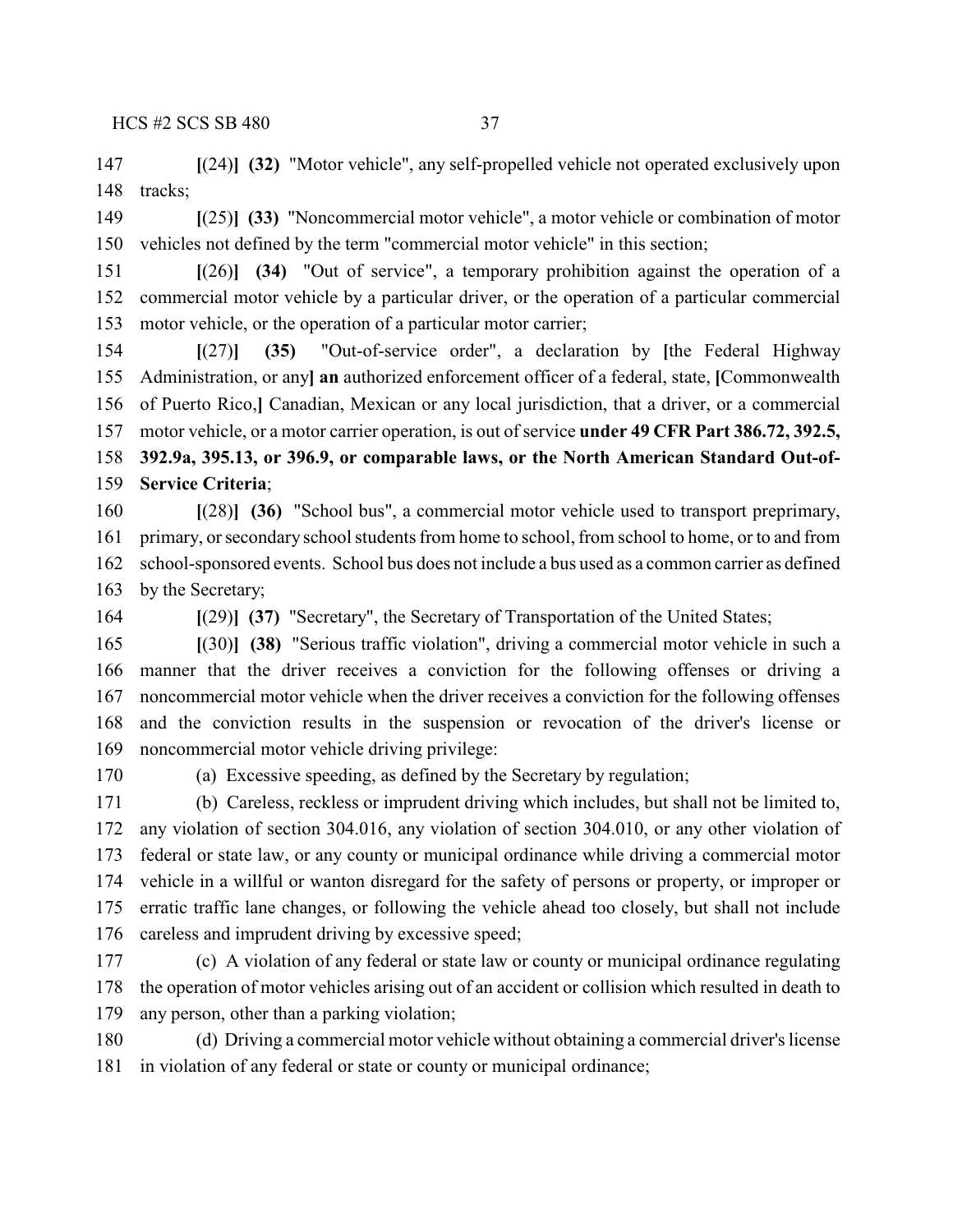(e) Driving a commercial motor vehicle without a commercial driver's license in the driver's possession in violation of any federal or state or county or municipal ordinance. Any individual who provides proof to the court which has jurisdiction over the issued citation that the individual held a valid commercial driver's license on the date that the citation was issued shall not be guilty of this offense;

 (f) Driving a commercial motor vehicle without the proper commercial driver's license class or endorsement for the specific vehicle group being operated or for the passengers or type of cargo being transported in violation of any federal or state law or county or municipal ordinance; or

 (g) Any other violation of a federal or state law or county or municipal ordinance regulating the operation of motor vehicles, other than a parking violation, as prescribed by the secretary by regulation;

 **[**(31)**] (39)** "State", a state**[**, territory or possession**]** of the United States**[**, the District of Columbia, the Commonwealth of Puerto Rico, Mexico, and any province of Canada**]**;

**[**(32)**] (40)** "United States", the fifty states and the District of Columbia.

**302.768. 1. Any applicant for a commercial driver's license or commercial driver's instruction permit shall comply with the Federal Motor Carrier Safety Administration application requirements of 49 CFR Part 383.71 by certifying to one of the following applicable statements relating to federal and state driver qualification rules:**

 **(1) Nonexcepted interstate: Certifies the applicant is a driver operating or expecting to operate in interstate or foreign commerce, or is otherwise subject to and meets requirements of 49 CFR Part 391 and is required to obtain a medical examiner's certificate as defined in 49 CFR Part 391.45;**

 **(2) Excepted interstate: Certifies the applicant is a driver operating or expecting to operate entirely in interstate commerce that is not subject to Part 391 and is subject to Missouri driver qualifications and not required to obtain a medical examiner's certificate;**

 **(3) Nonexcepted intrastate: Certifies the applicant is a driver operating only in intrastate commerce and is subject to Missouri driver qualifications;**

 **(4) Excepted intrastate: Certifies the applicant operates or expects to operate only in intrastate commerce, and engaging only in operations excepted from all parts of the Missouri driver qualification requirements.**

 **2. Any applicant who cannot meet certification requirements under one of the categories defined in subsection 1 of this section shall be denied issuance of a commercial driver's license or commercial driver's instruction permit.**

 **3. An applicant certifying to operation in nonexcepted interstate or nonexcepted intrastate commerce shall provide the state with an original or copy of a current medical**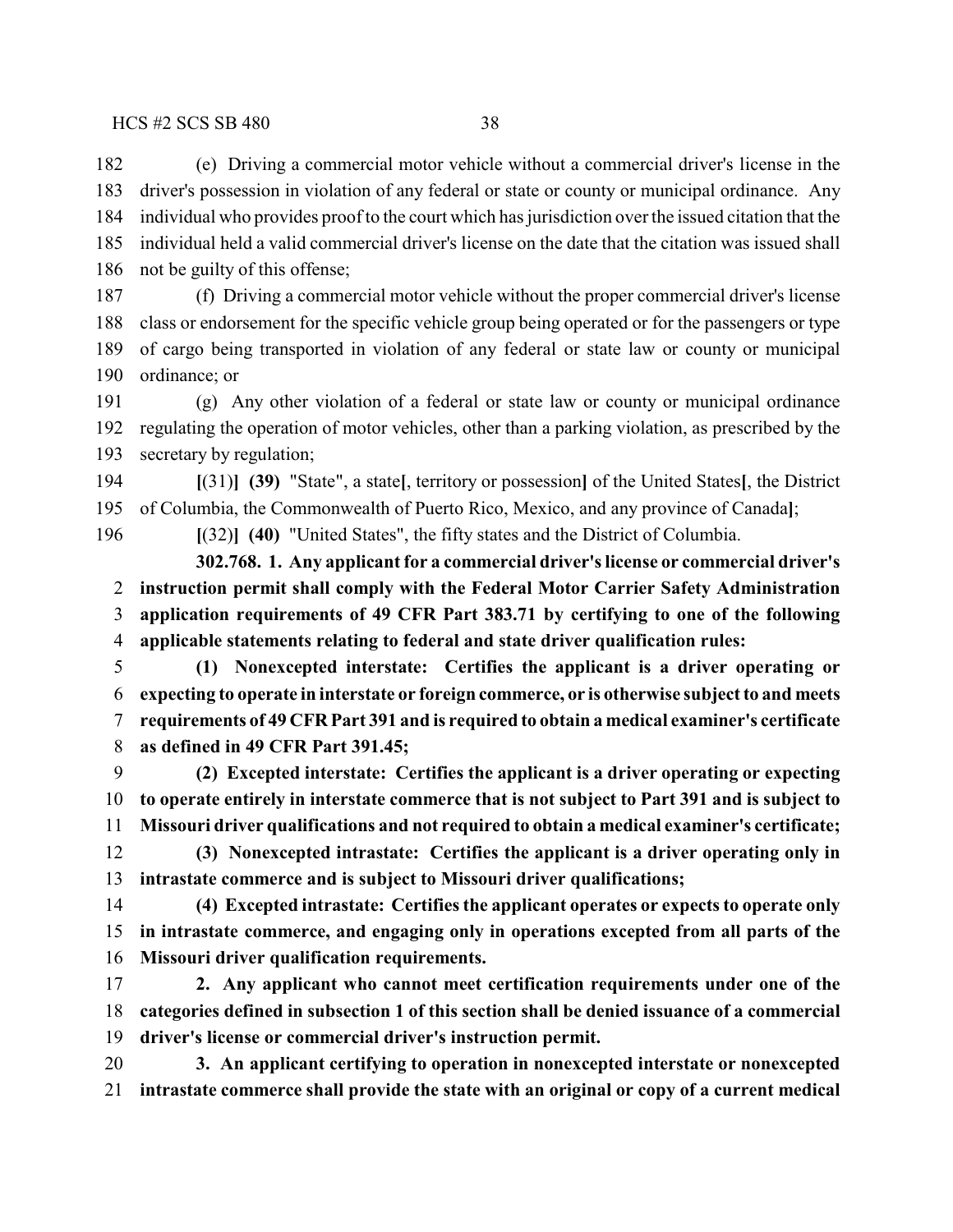**examiners certificate or a medical examiners certificate accompanied by a medical variance or waiver. The state shall retain the original or copy of the documentation of physical qualification for a minimum of three years beyond the date the certificate was issued.**

 **4. Applicants certifying to operation in nonexcepted interstate commerce or nonexcepted intrastate commerce shall provide an updated medical certificate or variance documents to maintain a certified status during the term of the commercial driver's license or commercial driver's instruction permit in order to retain commercial privileges.**

 **5. The director shall post the medical examiners certificate of information, medical variance if applicable, the applicant's self-certification and certification status to the Missouri driver record within ten calendar days and such information will become part of the CDLIS driver record.**

 **6. Applicants certifying to operation in nonexcepted interstate commerce or nonexcepted intrastate commerce who fail to provide or maintain a current medical examiners certificate, or if the state has received notice of a medical variance or waiver expiring or being rescinded, the state shall, within ten calendar days, update the driver's medical certification status to "not certified". The state shall notify the driver of the change in certification status and require the driver to annually comply with requirements for a commercial driver's license downgrade within sixty days of the expiration of the applicant certification.**

 **7. The department of revenue may, by rule, establish the cost and criteria for submission of updated medical certification status information as required under this section.**

 **8. Any person who falsifies any information in an application for or update of medical certification status information for a commercial driver's license shall not be licensed to operate a commercial motor vehicle, or the person's commercial driver's license shall be canceled for a period of one year after the director discovers such falsification.**

 **9. The director may promulgate rules and regulations necessary to administer and enforce this section. Any rule or portion of a rule, as that term is defined in section 536.010, that is created under the authority delegated in this section shall become effective only if it complies with and is subject to all of the provisions of chapter 536 and, if applicable, section 536.028. This section and chapter 536 are nonseverable and if any of the powers vested with the general assembly pursuant to chapter 536 to review, to delay the effective date, or to disapprove and annul a rule are subsequently held unconstitutional, then the grant of rulemaking authority and any rule proposed or adopted after August 28, 2011, shall be invalid and void.**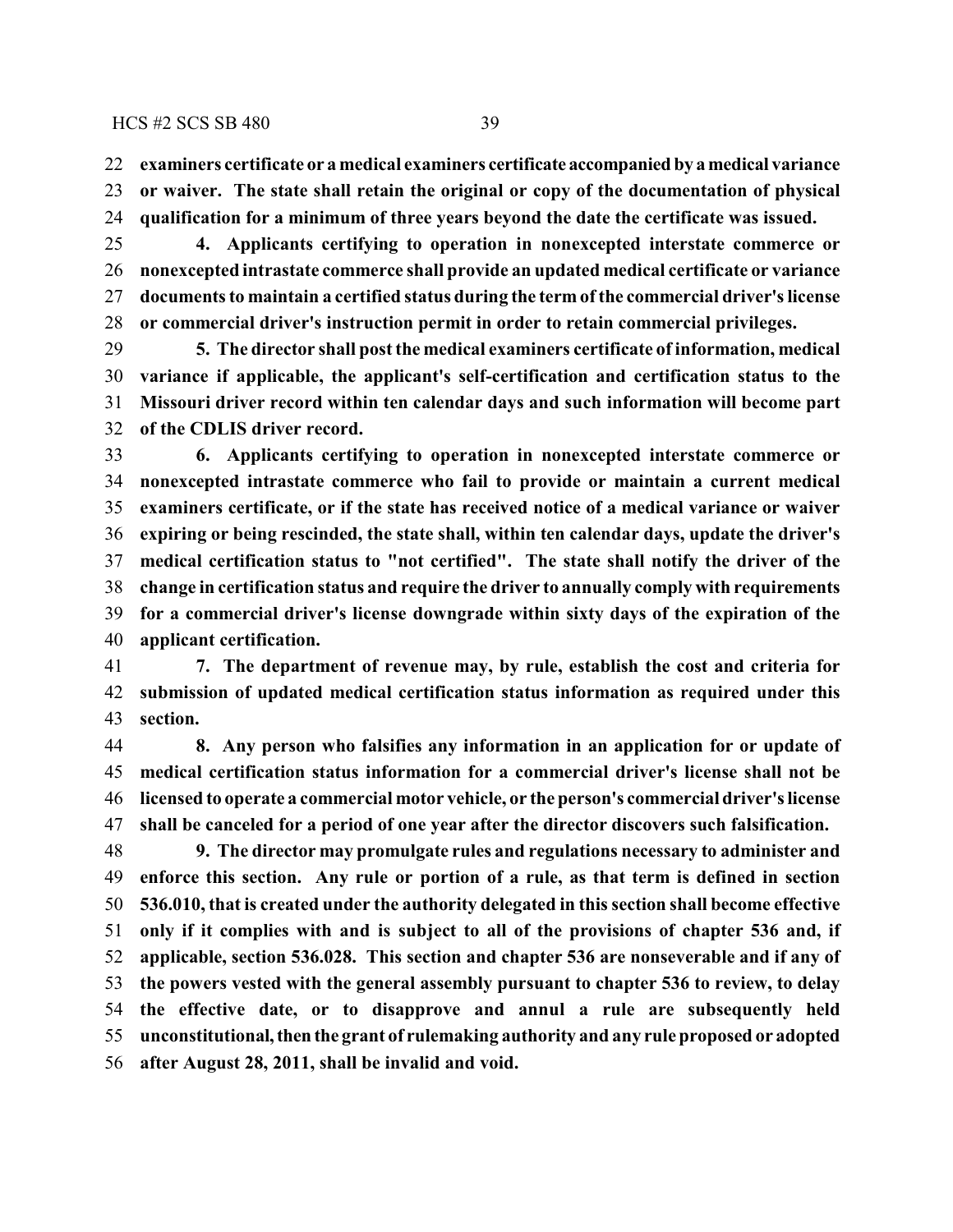306.532. Effective **[**January 1, 2011**] August 28, 2012**, the certificate of title for a new outboard motor shall designate the year **[**the outboard motor was manufactured as the "Year Manufactured" and shall further designate the year**]** the dealer received the new outboard motor from the manufacturer as the "Model Year-NEW" **and the "Year Manufactured" shall reflect such date as purchased from manufacturer by dealer. Any new outboard motor purchased by a dealer from the manufacturer on or after July first of any year shall be labeled with the "Year Manufactured" of the immediately following calendar year unless the manufacturer indicates a specific model or program year**.

 390.020. As used in this chapter, unless the context clearly requires otherwise, the words and terms mean:

 (1) "Agricultural commodities in bulk", commodities conforming to the meaning of "commodities in bulk" as defined in this section, which are agricultural, horticultural, viticultural or forest products or any other products which are grown or produced on a farm or in a forest, and which have not undergone processing at any time since movement from the farm or forest, or processed or unprocessed grain, feed, feed ingredients, or forest products;

 (2) "Certificate", a written document authorizing a common carrier to engage in intrastate commerce and issued under the provisions of this chapter;

 (3) "Charter service", the transportation of a group of persons who, pursuant to a common purpose and at a fixed charge for the vehicle, have acquired the exclusive use of a passenger-carrying motor vehicle to travel together as a group from a point of origin to a specified destination or for a particular itinerary, either agreed upon in advance or modified by the chartering group after having left the place of origin;

 (4) "Commercial zone", unless otherwise increased pursuant to the provisions of subdivision (4) of section 390.041, any municipality within this state together with that territory either within or without the state of Missouri, extending one mile beyond the corporate limits of such municipality and one additional mile for each fifty thousand inhabitants or portion thereof; however, any commercial zone of a city not within a county shall extend eighteen miles beyond that city's corporate limits and shall also extend throughout any first class charter county which adjoins that zone;

 (5) "Commodities in bulk", commodities, which are fungible, flowable, capable of being poured or dumped, tendered for transportation unpackaged, incapable of being counted, but are weighed or measured by volume and which conform to the shape of the vehicle transporting them;

 (6) "Common carrier", any person which holds itself out to the general public to engage in the transportation by motor vehicle of passengers or property for hire or compensation upon the public highways and airlines engaged in intrastate commerce;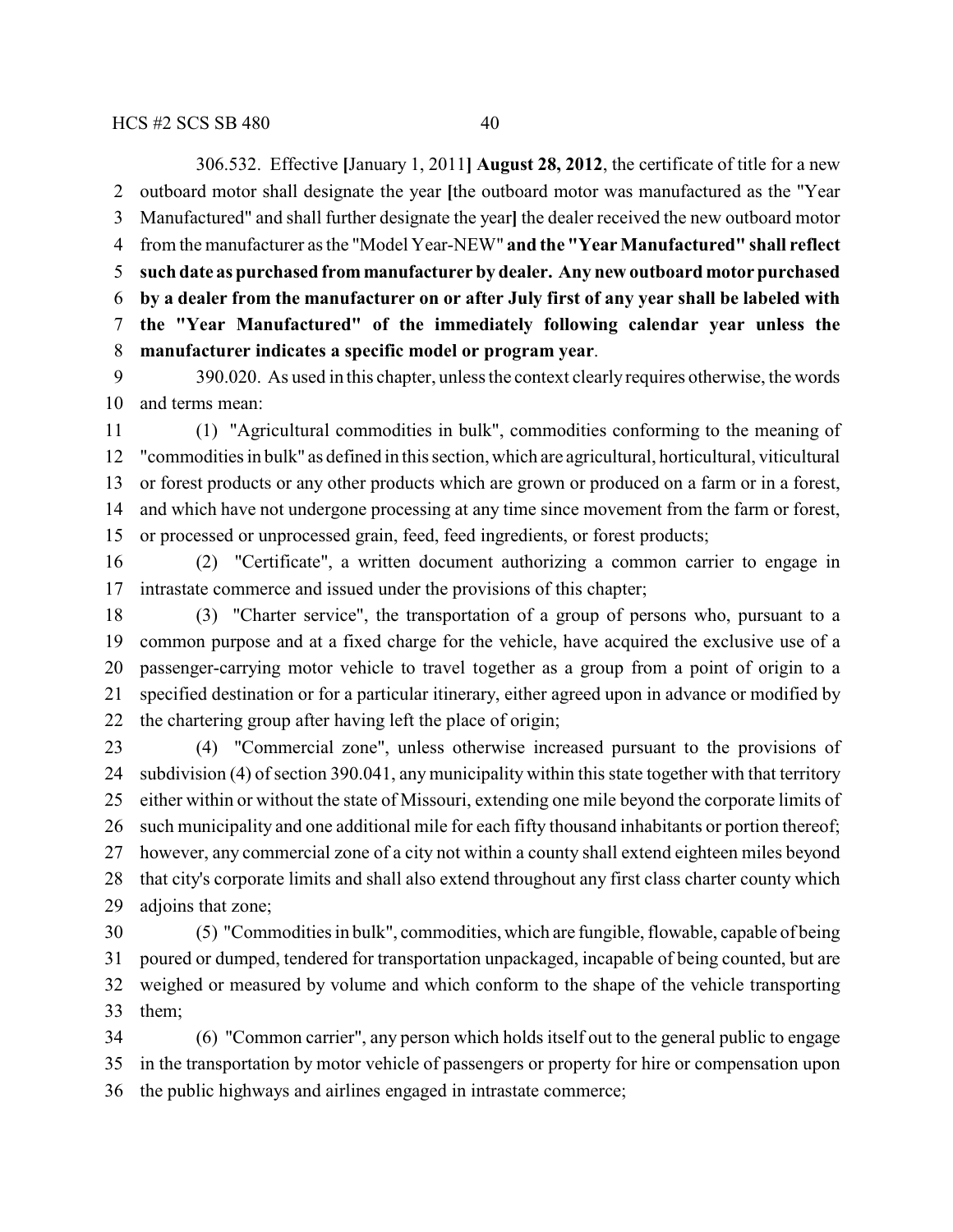(7) "Contract carrier", any person under individual contracts or agreements which engage in transportation by motor vehicles of passenger or property for hire or compensation upon the public highways;

 (8) "Corporate family", a group of corporations consisting of a parent corporation and all subsidiaries in which the parent corporation owns directly orindirectly a one hundred percent interest;

 (9) "Division", the division of motor carrier and railroad safety of the department of transportation;

(10) "Driveaway operator":

 (a) Any motor carrier who moves any commercial motor vehicle or assembled automobile singly under its own power or in any other combination of two or more vehicles under the power of one ofsaid vehicles upon any public highway for the purpose of delivery for sale or for delivery either before or after sale;

 (b) A person engaged in the business of furnishing drivers and operators for the purpose of transporting vehicles in transit from one place to another by the driveaway or towaway methods; or

 (c) A person who is lawfully engaged in the business of transporting or delivering vehicles that are not the person's own and vehicles of a type otherwise required to be registered, by the driveaway or towaway methods, from a point of manufacture, assembly or distribution or from the owner of the vehicles to a dealer or sales agent of a manufacturer or to any consignee designated by the shipper or consignor;

 (11) "Dump truck", any open-top vehicle, including dump trailers, and those trailers commonly referred to as hopper trailers and/or belly dump trailers, that discharges its load by tipping or opening the body in such a manner that the load is ejected or dumped by gravity but does not include tank or other closed-top vehicles, or vehicles that discharge cargo by means of an auger, conveyor belt, air pressure, pump or other mechanical means;

 (12) "Household goods", personal effects and property used or to be used in a dwelling when a part of the equipment or supply of such dwelling; new or used furniture; store or office furniture or fixtures; equipment of museums, institutions, hospitals and other establishments; and articles, which because of their unusual nature or value require specialized handling and equipment usually employed in moving household goods;

 (13) "Interstate commerce", commerce between a point in this state and a point outside this state, or between points outside this state when such commerce moves through this state whether such commerce moves wholly by motor vehicle or partly by motor vehicle and partly by any other regulated means of transportation where the commodity does not come to rest or change its identity during the movement;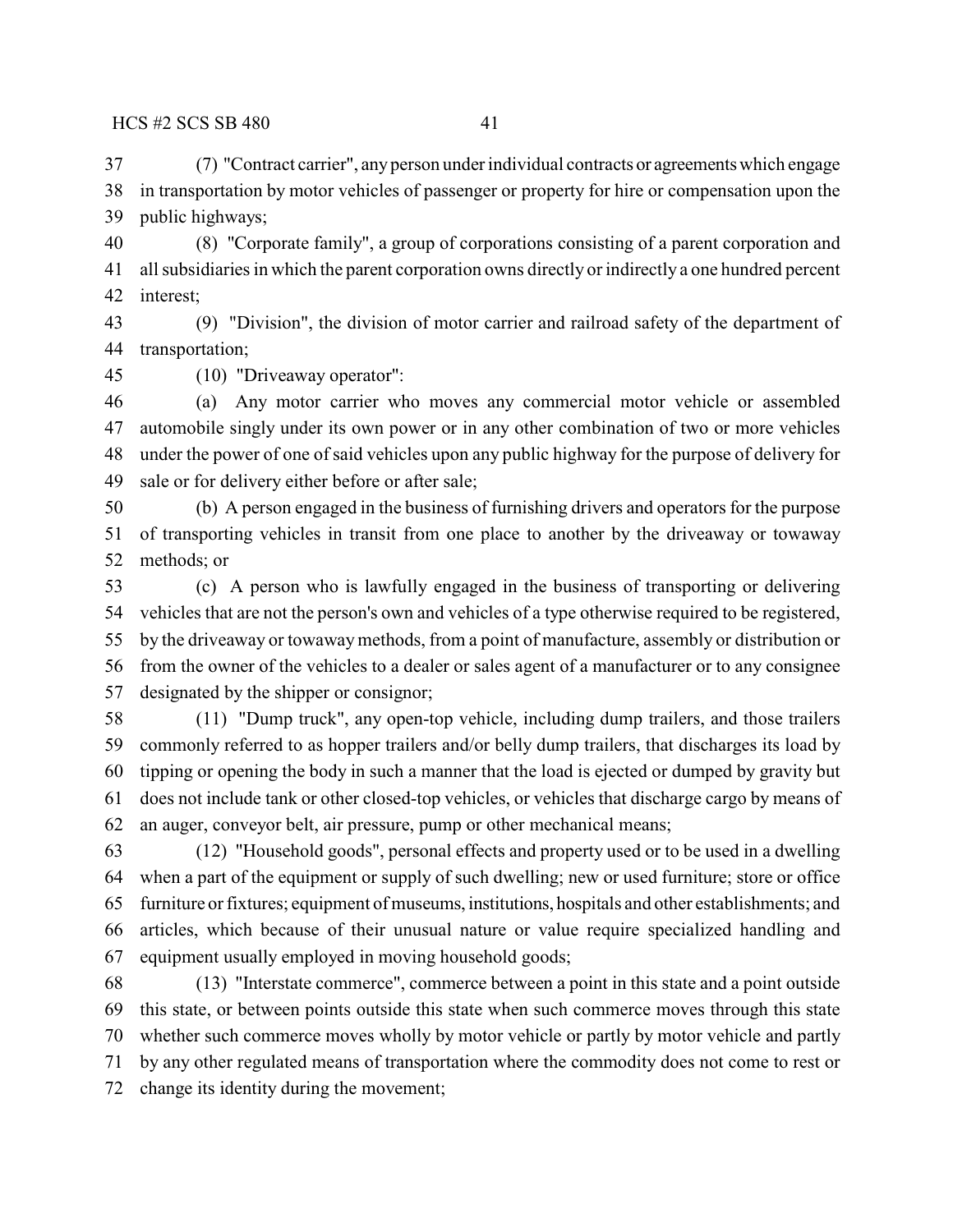(14) "Intrastate commerce", commerce moving wholly between points within this state, whether such commerce moves wholly by motor vehicle or partly by motor vehicle and partly by any other means of transportation;

 (15) "Irregular route", the course or line of travel to be used by a motor carrier's vehicle when not restricted to any specific route or routes within the area the motor carrier is authorized to serve;

 (16) "Less-than-truckload lots", lots of freight, other than a truckload lot, being transported on the motor vehicle at one time;

 (17) "Mobile home", house trailers, cabin trailers, bungalow trailers, mobile homes and any other transportable building unit designed to be used for residential, commercial, industrial or recreational purposes, including special equipment, wheels, tires, axles, springs, racks, undercarriages and undersupports used or useful in connection with the transportation of mobile homes when transported as part of the transportation of mobile homes;

 (18) "Motor carrier", any person engaged in the transportation of property or passengers, or both, for compensation or hire, over the public roads of this state by motor vehicle. The term includes both common and contract carriers;

 (19) "Motor vehicle", any vehicle, truck, truck-tractor, trailer, or semitrailer, motor bus or any self-propelled vehicle used upon the highways of the state in the transportation of property 91 or passengers;

 (20) "Party", any person admitted as a party to a division proceeding or seeking and entitled as a matter of right to admission to a division proceeding;

 (21) "Permit", a permit issued under the provisions of this chapter to a contract carrier to engage in intrastate or interstate commerce or to a common carrier to engage in interstate commerce;

 (22) "Person", any individual or other legal entity, whether such entity is a proprietorship, partnership, corporation, company, association or joint-stock association, including the partners, officers, employees, and agents of the person, as well as any trustees, assignees, receivers, or personal representatives of the person;

 (23) "Private carrier", any person engaged in the transportation of property or passengers by motor vehicle upon public highways, but not as a common or contract carrier by motor vehicle; and includes any person who transports property by motor vehicle where such transportation is incidental to or in furtherance of his commercial enterprises;

 (24) "Public highway", every public street, road, highway or thoroughfare of any kind used by the public, whether actually dedicated to the public;

 (25) "Regular route", a specific and determined course to be traveled by a motor carrier's vehicle rendering service to, from or between various points or localities in this state;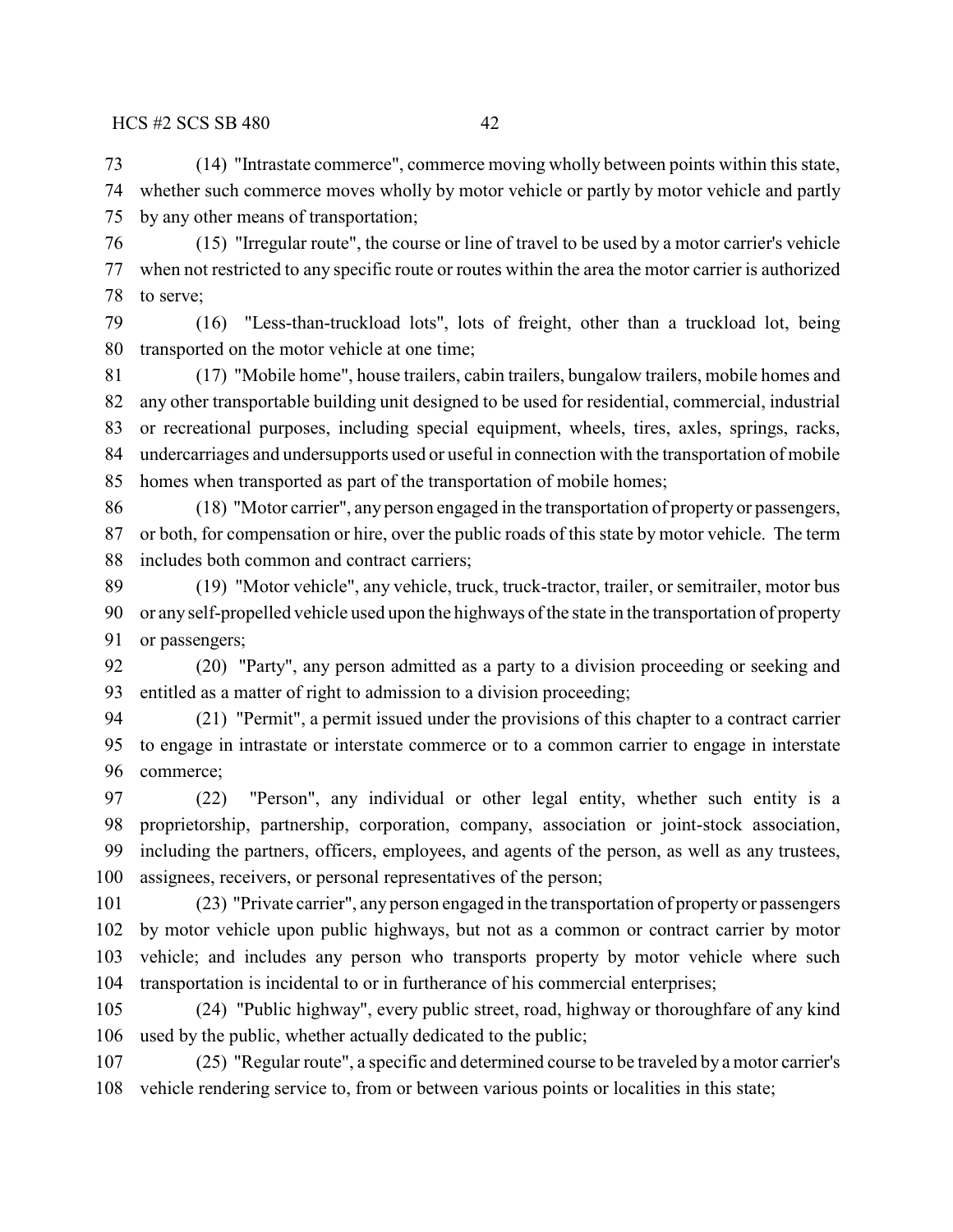(26) "School bus", any motor vehicle while being used solely to transport students to or from school or to transport students to or from any place for educational purposes or school purposes;

 (27) "Taxicab", any motor vehicle performing a bona fide for-hire taxicab service having a capacity of not more than five passengers, exclusive ofthe driver, and not operated on a regular route or between fixed termini;

 (28) "Truckload lot", a lot or lots of freight tendered to a carrier by one consignor or one consignee for delivery at the direction of the consignor or consignee with the lot or lots being the only lot or lots transported on the motor vehicle at any one time.

577.023. 1. For purposes of this section, unless the context clearly indicates otherwise:

(1) An "aggravated offender" is a person who:

 (a) Has pleaded guilty to or has been found guilty of three or more intoxication-related traffic offenses; or

 (b) Has pleaded guilty to or has been found guilty of one or more intoxication-related traffic offense and, in addition, any of the following: involuntary manslaughter under subdivision (2) or (3) of subsection 1 of section 565.024; murder in the second degree under section 565.021, where the underlying felony is an intoxication-related traffic offense; or assault in the second degree under subdivision (4) of subsection 1 of section 565.060; or assault of a law enforcement officer in the second degree under subdivision (4) of subsection 1 of section 565.082;

(2) A "chronic offender" is:

 (a) A person who has pleaded guilty to or has been found guilty of four or more intoxication-related traffic offenses; or

 (b) A person who has pleaded guilty to or has been found guilty of, on two or more separate occasions, any combination of the following: involuntary manslaughter under subdivision (2) or (3) of subsection 1 of section 565.024; murder in the second degree under section 565.021, where the underlying felony is an intoxication-related traffic offense; assault in the second degree under subdivision (4) of subsection 1 of section 565.060; or assault of a law enforcement officer in the second degree under subdivision (4) of subsection 1 of section 565.082; or

 (c) A person who has pleaded guilty to or has been found guilty of two or more intoxication-related traffic offenses and, in addition, any of the following: involuntary manslaughter under subdivision (2) or (3) of subsection 1 of section 565.024; murder in the second degree under section 565.021, where the underlying felony is an intoxication-related traffic offense; assault in the second degree under subdivision (4) of subsection 1 of section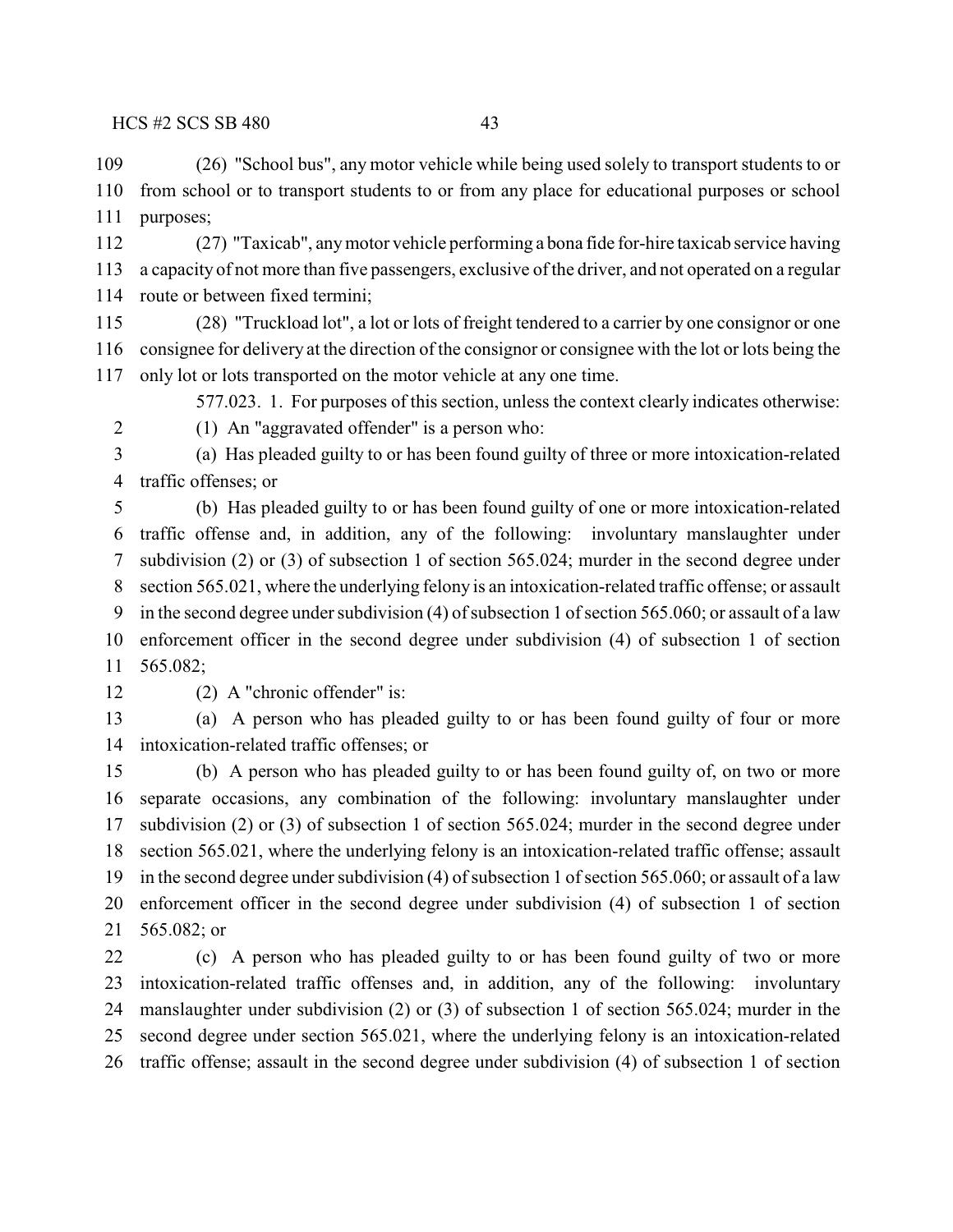565.060; or assault of a law enforcement officer in the second degree under subdivision (4) of subsection 1 of section 565.082;

 (3) "Continuous alcohol monitoring", automatically testing breath, blood, or transdermal alcohol concentration levels and tampering attempts at least once every hour, regardless of the location of the person who is being monitored, and regularly transmitting the data. Continuous alcohol monitoring shall be considered an electronic monitoring service under subsection 3 of section 217.690;

 (4) An "intoxication-related traffic offense" is driving while intoxicated, driving with excessive blood alcohol content, involuntary manslaughter pursuant to subdivision (2) or (3) of subsection 1 of section 565.024, murder in the second degree under section 565.021, where the underlying felony is an intoxication-related traffic offense, assault in the second degree pursuant to subdivision (4) of subsection 1 of section 565.060, assault of a law enforcement officer in the second degree pursuant to subdivision (4) of subsection 1 of section 565.082, or driving under the influence of alcohol or drugs in violation of state law or a county or municipal ordinance;

- 
- (5) A "persistent offender" is one of the following:

 (a) A person who has pleaded guilty to or has been found guilty of two or more intoxication-related traffic offenses;

 (b) A person who has pleaded guilty to or has been found guilty of involuntary manslaughter pursuant to subdivision (2) or (3) of subsection 1 of section 565.024, assault in the second degree pursuant to subdivision (4) of subsection 1 of section 565.060, assault of a law enforcement officer in the second degree pursuant to subdivision (4) of subsection 1 of section 565.082; and

 (6) A "prior offender" is a person who has pleaded guilty to or has been found guilty of one intoxication-related traffic offense, where such prior offense occurred within five years of the occurrence of the intoxication-related traffic offense for which the person is charged.

 2. Any person who pleads guilty to or is found guilty of a violation of section 577.010 or 577.012 who is alleged and proved to be a prior offender shall be guilty of a class A misdemeanor.

 3. Any person who pleads guilty to or is found guilty of a violation of section 577.010 or 577.012 who is alleged and proved to be a persistent offender shall be guilty of a class D felony.

 4. Any person who pleads guilty to or is found guilty of a violation of section 577.010 or section 577.012 who is alleged and proved to be an aggravated offender shall be guilty of a class C felony.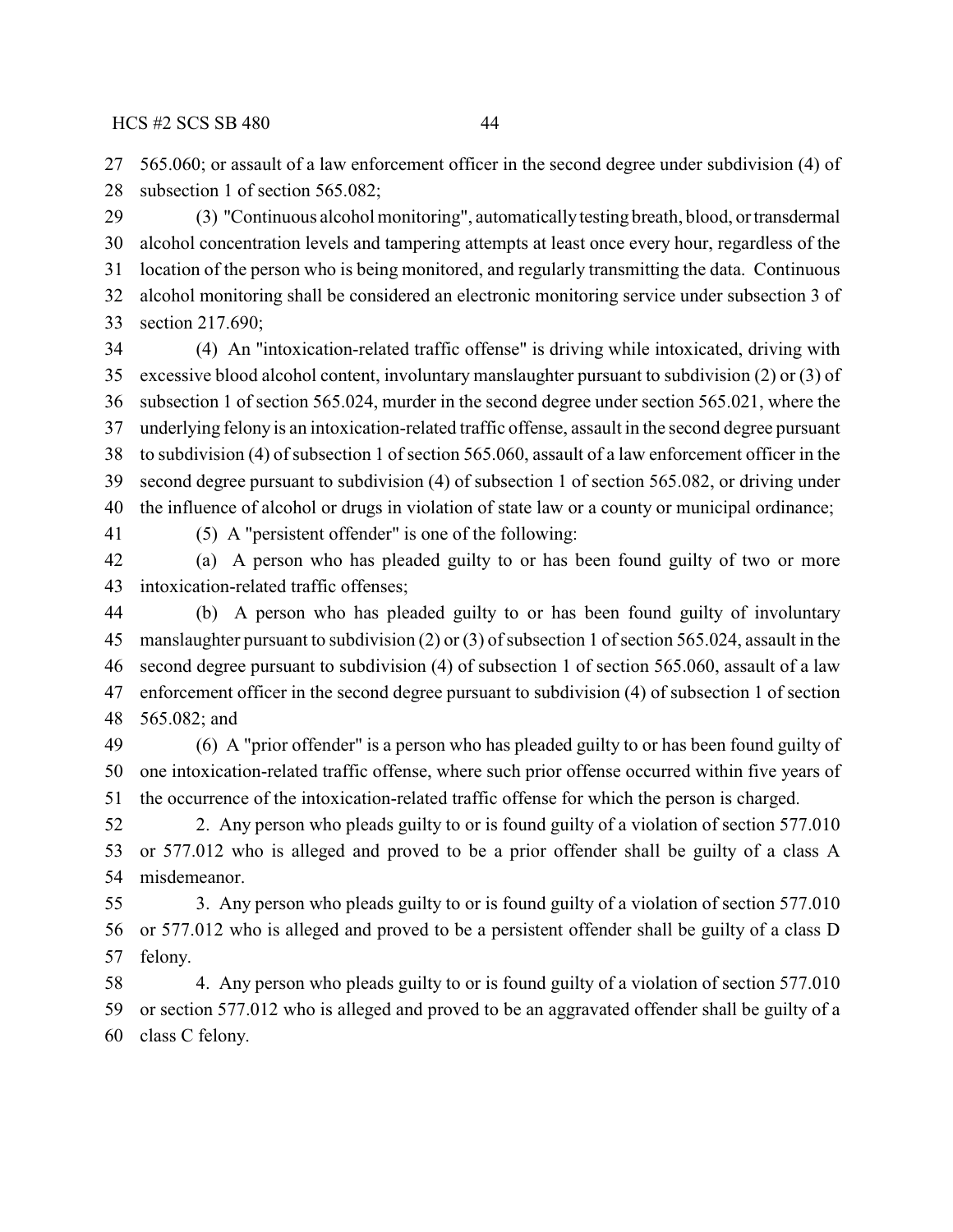5. Any person who pleads guilty to or is found guilty of a violation of section 577.010 or section 577.012 who is alleged and proved to be a chronic offender shall be guilty of a class B felony.

 6. No state, county, or municipal court shall suspend the imposition of sentence as to a prior offender, persistent offender, aggravated offender, or chronic offender under this section nor sentence such person to pay a fine in lieu of a term of imprisonment, section 557.011 to the contrary notwithstanding.

 (1) No prior offender shall be eligible for parole or probation until he or she has served a minimum of ten days imprisonment:

 (a) Unless as a condition of such parole or probation such person performs at least thirty days involving at least two hundred forty hours of community service under the supervision of the court in those jurisdictions which have a recognized program for community service; or

 (b) The offender participates in and successfully completes a program established pursuant to section 478.007 or other court-ordered treatment program, if available**, and as part of either program, the offender performs at least thirty days of community service under the supervision of the court**.

 (2) No persistent offender shall be eligible for parole or probation until he or she has served a minimum of thirty days imprisonment:

 (a) Unless as a condition of such parole or probation such person performs at least sixty days involving at least four hundred eighty hours of community service under the supervision of the court; or

 (b) The offender participates in and successfully completes a program established pursuant to section 478.007 or other court-ordered treatment program, if available**, and as part of either program, the offender performs at least sixty days of community service under the supervision of the court**.

 (3) No aggravated offender shall be eligible for parole or probation until he or she has served a minimum of sixty days imprisonment.

 (4) No chronic offender shall be eligible for parole or probation until he or she has served a minimum of two years imprisonment. In addition to any other terms or conditions of probation, the court shall consider, as a condition of probation for any person who pleads guilty to or is found guilty of an intoxication-related traffic offense, requiring the offender to abstain from consuming or using alcohol or any products containing alcohol as demonstrated by continuous alcohol monitoring or by verifiable breath alcohol testing performed a minimum of four times per day as scheduled by the court for such duration as determined by the court, but not less than ninety days. The court may, in addition to imposing any other fine, costs, or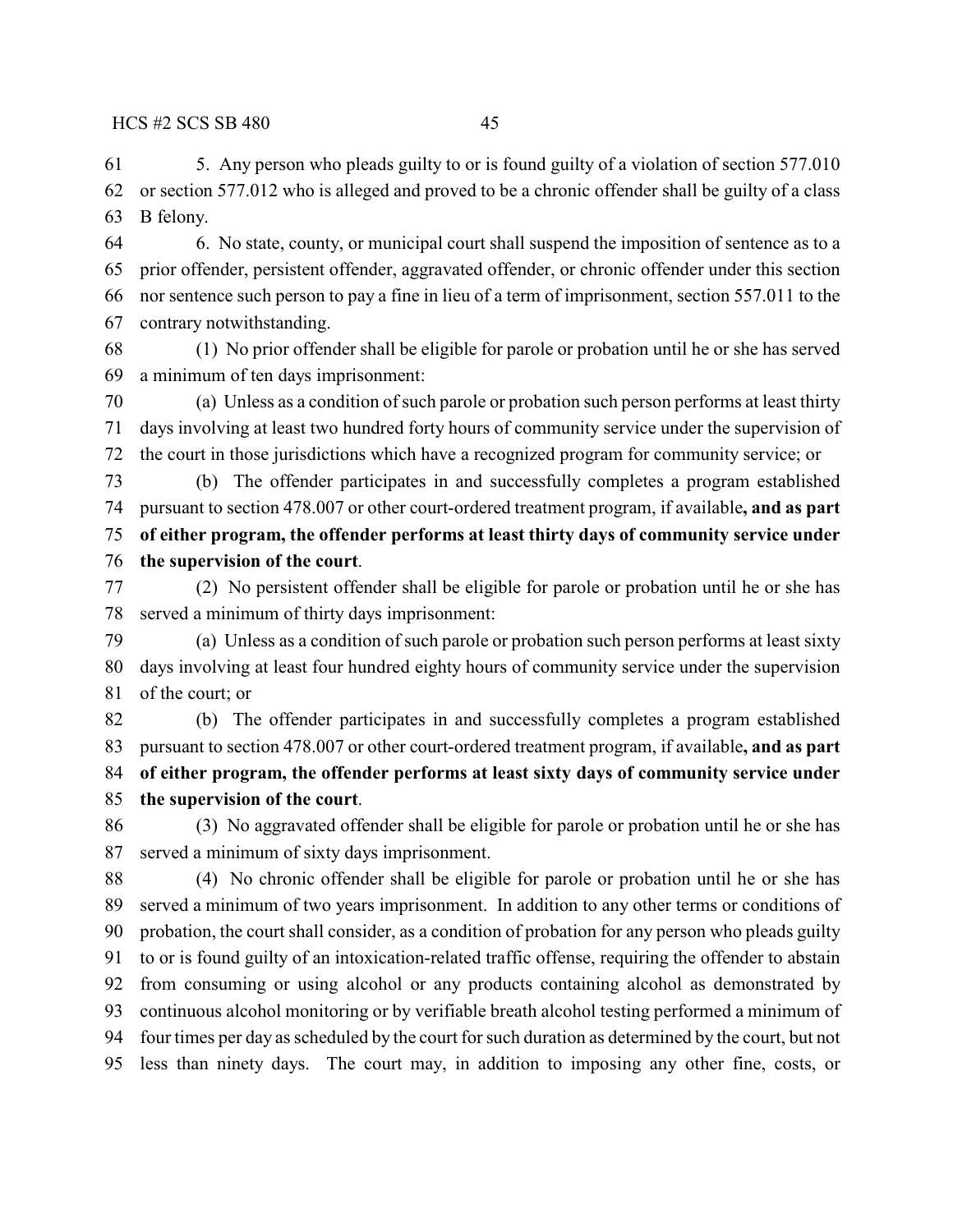assessments provided by law, require the offender to bear any costs associated with continuous

 alcohol monitoring or verifiable breath alcohol testing. 7. The state, county, or municipal court shall find the defendant to be a prior offender, persistent offender, aggravated offender, or chronic offender if: (1) The indictment or information, original or amended, or the information in lieu of an indictment pleads all essential facts warranting a finding that the defendant is a prior offender or persistent offender; and (2) Evidence is introduced that establishes sufficient facts pleaded to warrant a finding beyond a reasonable doubt the defendant is a prior offender, persistent offender, aggravated offender, or chronic offender; and

 (3) The court makes findings of fact that warrant a finding beyond a reasonable doubt by the court that the defendant is a prior offender, persistent offender, aggravated offender, or chronic offender.

 8. In a jury trial, the facts shall be pleaded, established and found prior to submission to the jury outside of its hearing.

 9. In a trial without a jury or upon a plea of guilty, the court may defer the proof in findings of such facts to a later time, but prior to sentencing.

 10. The defendant shall be accorded full rights of confrontation and cross-examination, with the opportunity to present evidence, at such hearings.

115 11. The defendant may waive proof of the facts alleged.

 12. Nothing in this section shall prevent the use of presentence investigations or commitments.

118 13. At the sentencing hearing both the state, county, or municipality and the defendant shall be permitted to present additional information bearing on the issue of sentence.

 14. The pleas or findings of guilt shall be prior to the date of commission of the present offense.

 15. The court shall not instruct the jury as to the range of punishment or allow the jury, upon a finding of guilt, to assess and declare the punishment as part of its verdict in cases of prior offenders, persistent offenders, aggravated offenders, or chronic offenders.

 16. Evidence of a prior conviction, plea of guilty, or finding of guilt in an intoxication-related traffic offense shall be heard and determined by the trial court out of the hearing of the jury prior to the submission of the case to the jury, and shall include but not be limited to evidence received by a search of the records of the Missouri uniform law enforcement 129 system, including criminal history records from the central repository or records from the driving while intoxicated tracking system (DWITS) maintained by the Missouri state highway patrol, or the certified driving record maintained by the Missouri department of revenue. After hearing the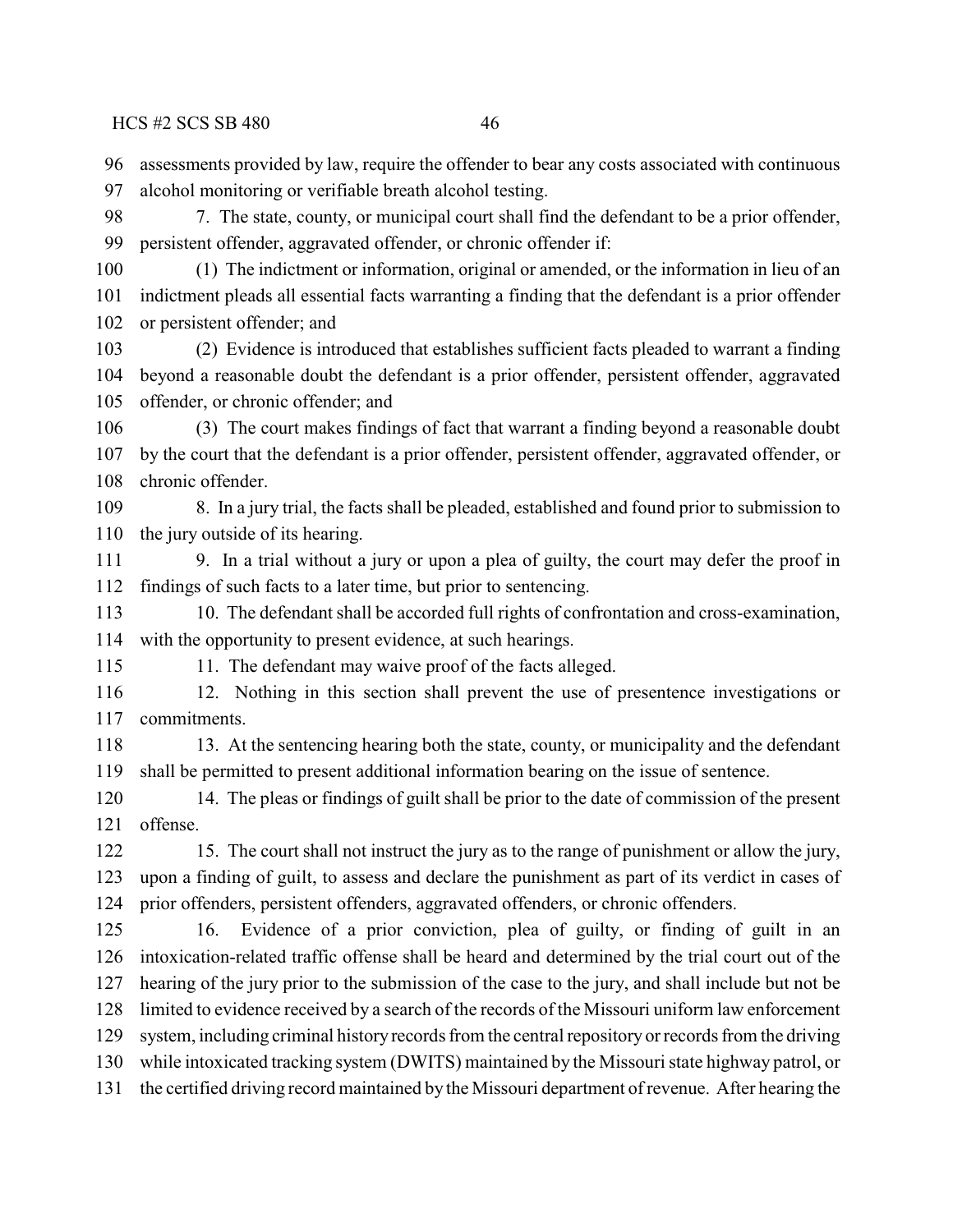evidence, the court shall enter its findings thereon. A plea of guilty or a finding of guilt followed

by incarceration, a fine, a suspended imposition of sentence, suspended execution of sentence,

probation or parole or any combination thereof in any intoxication-related traffic offense in a

state, county or municipal court or any combination thereof, shall be treated as a prior plea of

guilty or finding of guilt for purposes of this section.

577.041. 1. If a person under arrest, or who has been stopped pursuant to subdivision (2) or (3) of subsection 1 of section 577.020, refuses upon the request of the officer to submit to any test allowed pursuant to section 577.020, then evidence of the refusal shall be admissible in a proceeding pursuant to section 565.024, 565.060, or 565.082, or section 577.010 or 577.012. The request of the officer shall include the reasons of the officer for requesting the person to submit to a test and also shall inform the person that evidence of refusal to take the test may be used against such person and that the person's license shall be immediately revoked upon refusal to take the test. If a person when requested to submit to any test allowed pursuant to section 577.020 requests to speak to an attorney, the person shall be granted twenty minutes in which to attempt to contact an attorney. If upon the completion of the twenty-minute period the person continues to refuse to submit to any test, it shall be deemed a refusal. In this event, the officer shall, on behalf of the director of revenue, serve the notice of license revocation personally upon the person and shall take possession of any license to operate a motor vehicle issued by this state which is held by that person. The officershall issue a temporary permit, on behalf of the director of revenue, which is valid for fifteen days and shall also give the person a notice of such person's right to file a petition for review to contest the license revocation.

 2. The officer shall make a certified report under penalties of perjury for making a false statement to a public official. The report shall be forwarded to the director of revenue and shall include the following:

(1) That the officer has:

 (a) Reasonable grounds to believe that the arrested person was driving a motor vehicle while in an intoxicated or drugged condition; or

 (b) Reasonable grounds to believe that the person stopped, being under the age of twenty-one years, was driving a motor vehicle with a blood alcohol content of two-hundredths of one percent or more by weight; or

 (c) Reasonable grounds to believe that the person stopped, being under the age of twenty-one years, was committing a violation of the traffic laws of the state, or political subdivision of the state, and such officer has reasonable grounds to believe, after making such stop, that the person had a blood alcohol content of two-hundredths of one percent or greater;

(2) That the person refused to submit to a chemical test;

(3) Whether the officer secured the license to operate a motor vehicle of the person;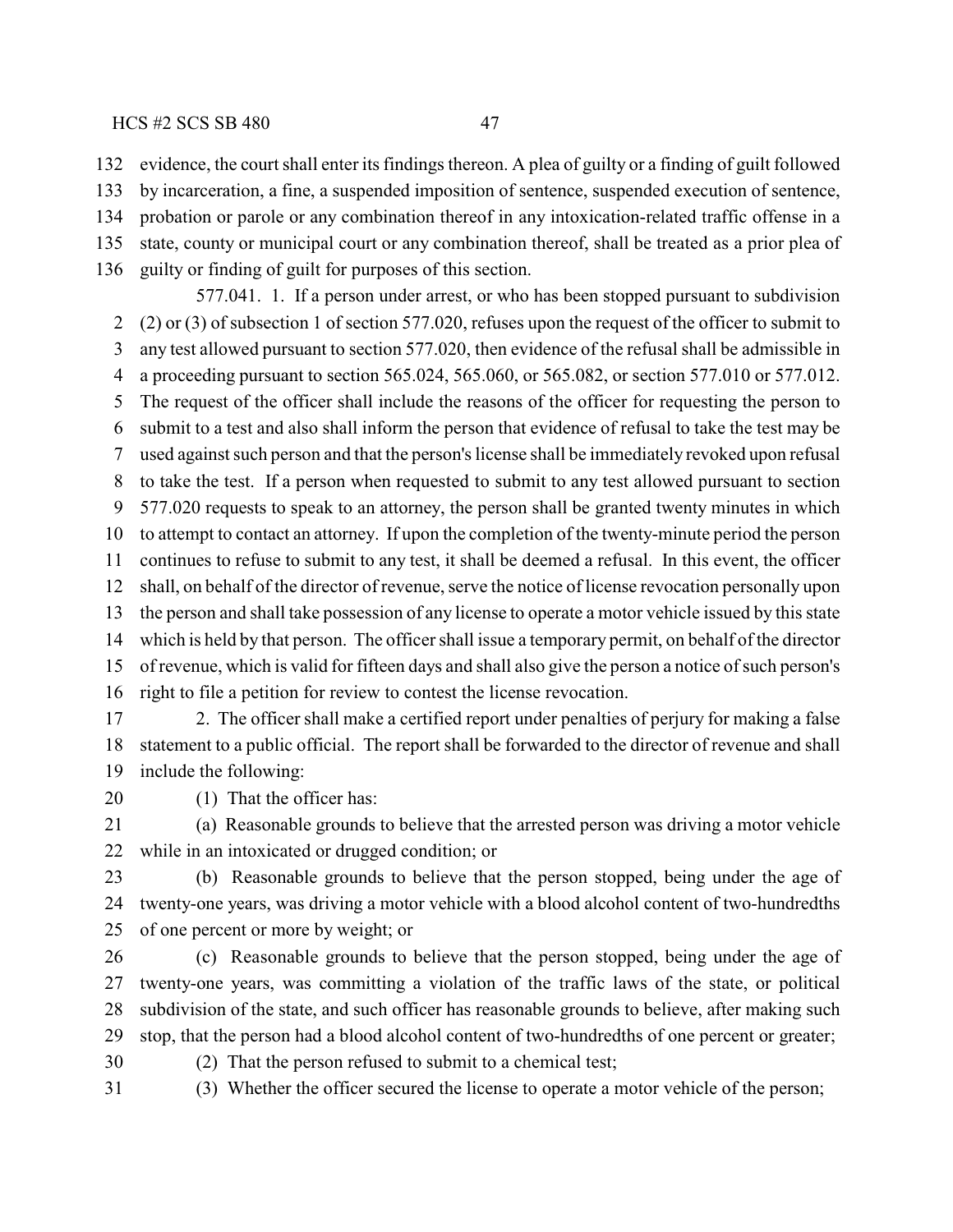(4) Whether the officer issued a fifteen-day temporary permit;

 (5) Copies of the notice of revocation, the fifteen-day temporary permit and the notice of the right to file a petition for review, which notices and permit may be combined in one document; and

(6) Any license to operate a motor vehicle which the officer has taken into possession.

 3. Upon receipt of the officer's report, the director shall revoke the license of the person refusing to take the test for a period of one year; or if the person is a nonresident, such person's operating permit or privilege shall be revoked for one year; or if the person is a resident without a license or permit to operate a motor vehicle in this state, an order shall be issued denying the person the issuance of a license or permit for a period of one year.

 4. If a person's license has been revoked because of the person's refusal to submit to a chemical test, such person may petition for a hearing before a circuit division or associate division of the court in the county in which the arrest or stop occurred. The person may request such court to issue an order staying the revocation until such time as the petition for review can be heard. If the court, in its discretion, grants such stay, it shall enter the order upon a form prescribed by the director of revenue and shall send a copy of such order to the director. Such order shall serve as proof of the privilege to operate a motor vehicle in this state and the director shall maintain possession of the person's license to operate a motor vehicle until termination of any revocation pursuant to this section. Upon the person's request the clerk of the court shall notify the prosecuting attorney of the county and the prosecutor shall appear at the hearing on behalf of the director of revenue. At the hearing the court shall determine only:

(1) Whether or not the person was arrested or stopped;

(2) Whether or not the officer had:

 (a) Reasonable grounds to believe that the person was driving a motor vehicle while in an intoxicated or drugged condition; or

 (b) Reasonable grounds to believe that the person stopped, being under the age of twenty-one years, was driving a motor vehicle with a blood alcohol content of two-hundredths of one percent or more by weight; or

 (c) Reasonable grounds to believe that the person stopped, being under the age of twenty-one years, was committing a violation of the traffic laws of the state, or political subdivision of the state, and such officer had reasonable grounds to believe, after making such stop, that the person had a blood alcohol content of two-hundredths of one percent or greater; and

(3) Whether or not the person refused to submit to the test.

 5. If the court determines any issue not to be in the affirmative, the court shall order the director to reinstate the license or permit to drive.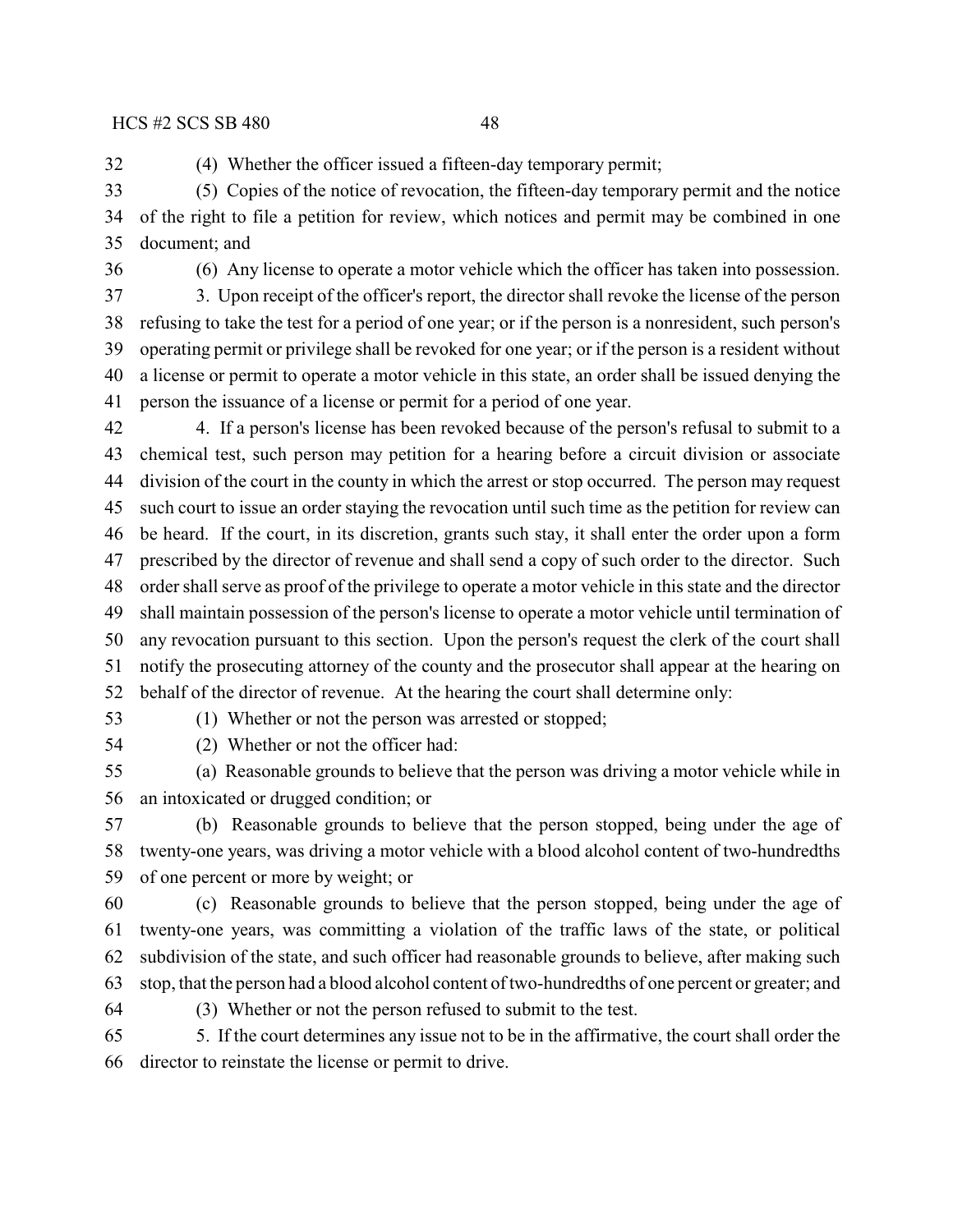6. Requests for review as provided in this section shall go to the head of the docket of the court wherein filed.

 7. No person who has had a license to operate a motor vehicle suspended or revoked pursuant to the provisions of this section shall have that license reinstated until such person has participated in and successfully completed a substance abuse traffic offender program defined in section 577.001, or a program determined to be comparable by the department of mental health or the court. Assignment recommendations, based upon the needs assessment as described in subdivision (23) of section 302.010, shall be delivered in writing to the person with written notice that the person is entitled to have such assignment recommendations reviewed by the court if the person objects to the recommendations. The person may file a motion in the associate division of the circuit court of the county in which such assignment was given, on a printed form provided by the state courts administrator, to have the court hear and determine such motion pursuant to the provisions of chapter 517. The motion shall name the person or entity making the needs assessment as the respondent and a copy of the motion shall be served upon the respondent in any manner allowed by law. Upon hearing the motion, the court may modify or waive any assignment recommendation that the court determines to be unwarranted based upon a review of the needs assessment, the person's driving record, the circumstances surrounding the offense, and the likelihood of the person committing a like offense in the future, except that the court may modify but may not waive the assignment to an education or rehabilitation program of a person determined to be a prior or persistent offender as defined in section 577.023, or of a person determined to have operated a motor vehicle with fifteen-hundredths of one percent or more by weight in such person's blood. Compliance with the court determination of the motion shall satisfy the provisions of this section for the purpose of reinstating such person's license to operate a motor vehicle. The respondent's personal appearance at any hearing conducted pursuant to this subsection shall not be necessary unless directed by the court.

 8. The fees for the substance abuse traffic offender program, or a portion thereof to be determined by the division of alcohol and drug abuse of the department of mental health, shall be paid by the person enrolled in the program. Any person who is enrolled in the program shall pay, in addition to any fee charged for the program, a supplemental fee to be determined by the department of mental health for the purposes of funding the substance abuse traffic offender program defined in section 302.010 and section 577.001. The administrator of the program shall remit to the division of alcohol and drug abuse of the department of mental health on or before the fifteenth day of each month the supplemental fee for all persons enrolled in the program, less two percent for administrative costs. Interest shall be charged on any unpaid balance of the supplemental fees due the division of alcohol and drug abuse pursuant to this section and shall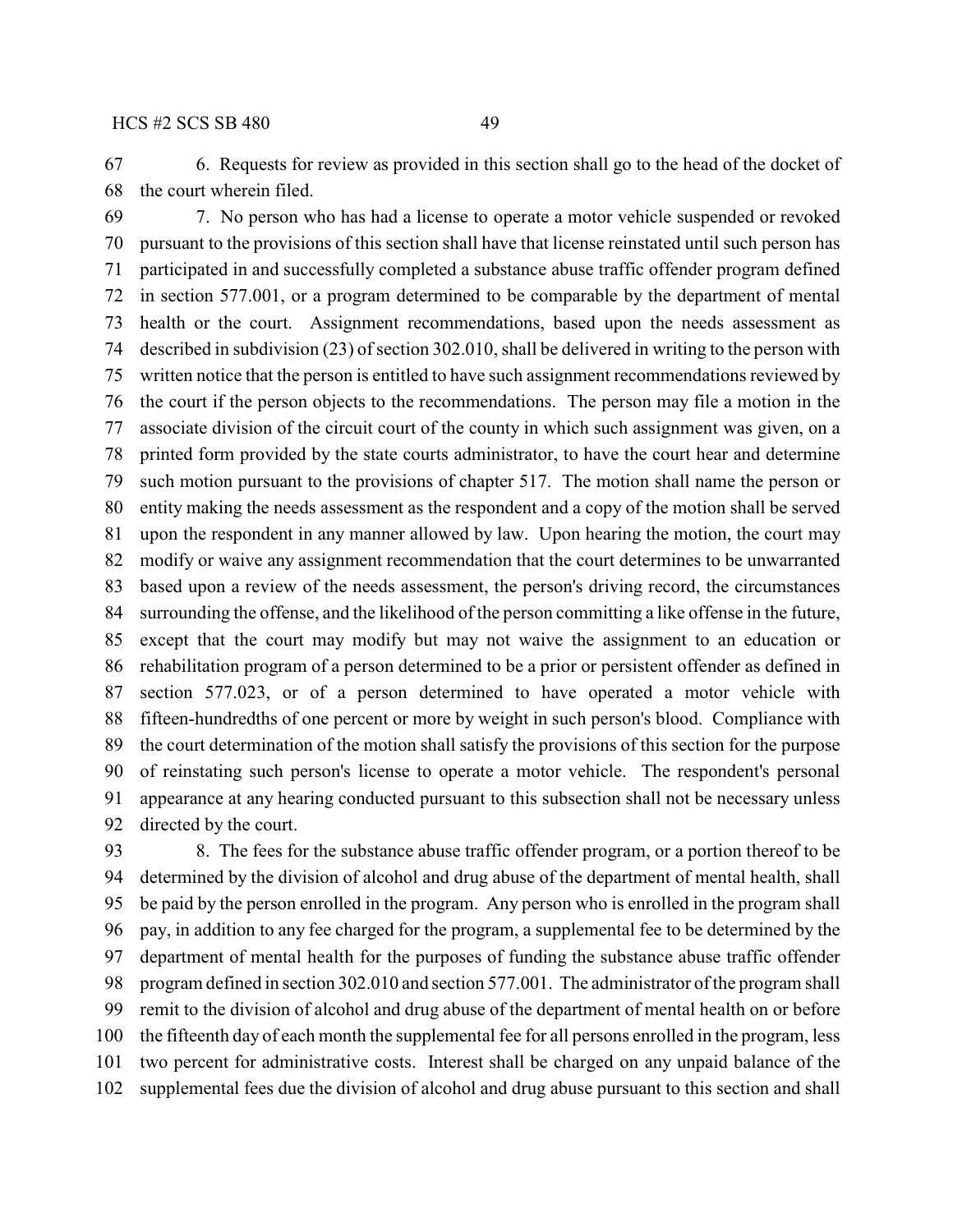### $HCS \sharp 2 \; SCS \; SB \; 480$  50

 accrue at a rate not to exceed the annual rates established pursuant to the provisions of section 32.065, plus three percentage points. The supplemental fees and any interest received by the department of mental health pursuant to this section shall be deposited in the mental health earnings fund which is created in section 630.053.

 9. Any administrator who fails to remit to the division of alcohol and drug abuse of the department of mental health the supplemental fees and interest for all persons enrolled in the program pursuant to this section shall be subject to a penalty equal to the amount of interest accrued on the supplemental fees due the division pursuant to this section. If the supplemental fees, interest, and penalties are not remitted to the division of alcohol and drug abuse of the department of mental health within six months of the due date, the attorney general of the state of Missouri shall initiate appropriate action of the collection of said fees and interest accrued. The court shall assess attorney fees and court costs against any delinquent program.

 10. Any person who has had a license to operate a motor vehicle revoked **[**more than once**]** for violation of the provisions of this section shall be required to file proof with the director of revenue that any motor vehicle operated by the person is equipped with a functioning, certified ignition interlock device as a required condition of license reinstatement. Such ignition interlock device shall further be required to be maintained on all motor vehicles operated by the person for a period of not less than **[**six months**] one year** immediately following the date of reinstatement. If the person fails to maintain such proof with the director as required by this section, the license shall be rerevoked and the person shall be guilty of a class A misdemeanor. 11. The revocation period of any person whose license and driving privilege has been

 revoked under this section and who has filed proof of financial responsibility with the department of revenue in accordance with chapter 303 and is otherwise eligible, shall be terminated by a notice from the director of revenue after one year from the effective date of the revocation. Unless proof of financial responsibility is filed with the department of revenue, the revocation shall remain in effect for a period of two years from its effective date. If the person fails to maintain proof of financial responsibility in accordance with chapter 303, the person's license and driving privilege shall be rerevoked and the person shall be guilty of a class A misdemeanor.

577.600. 1. In addition to any other provisions of law, a court **[**may**] shall** require that any person who is found guilty of or pleads guilty to **[**a first**] an** intoxication-related traffic offense, as defined in section 577.023, **[**and a court shall require that any person who is found guilty of or pleads guilty to a second or subsequent intoxication-related traffic offense, as defined in section 577.023,**]** shall not operate any motor vehicle unless that vehicle is equipped with a functioning, certified ignition interlock device for a period of**:**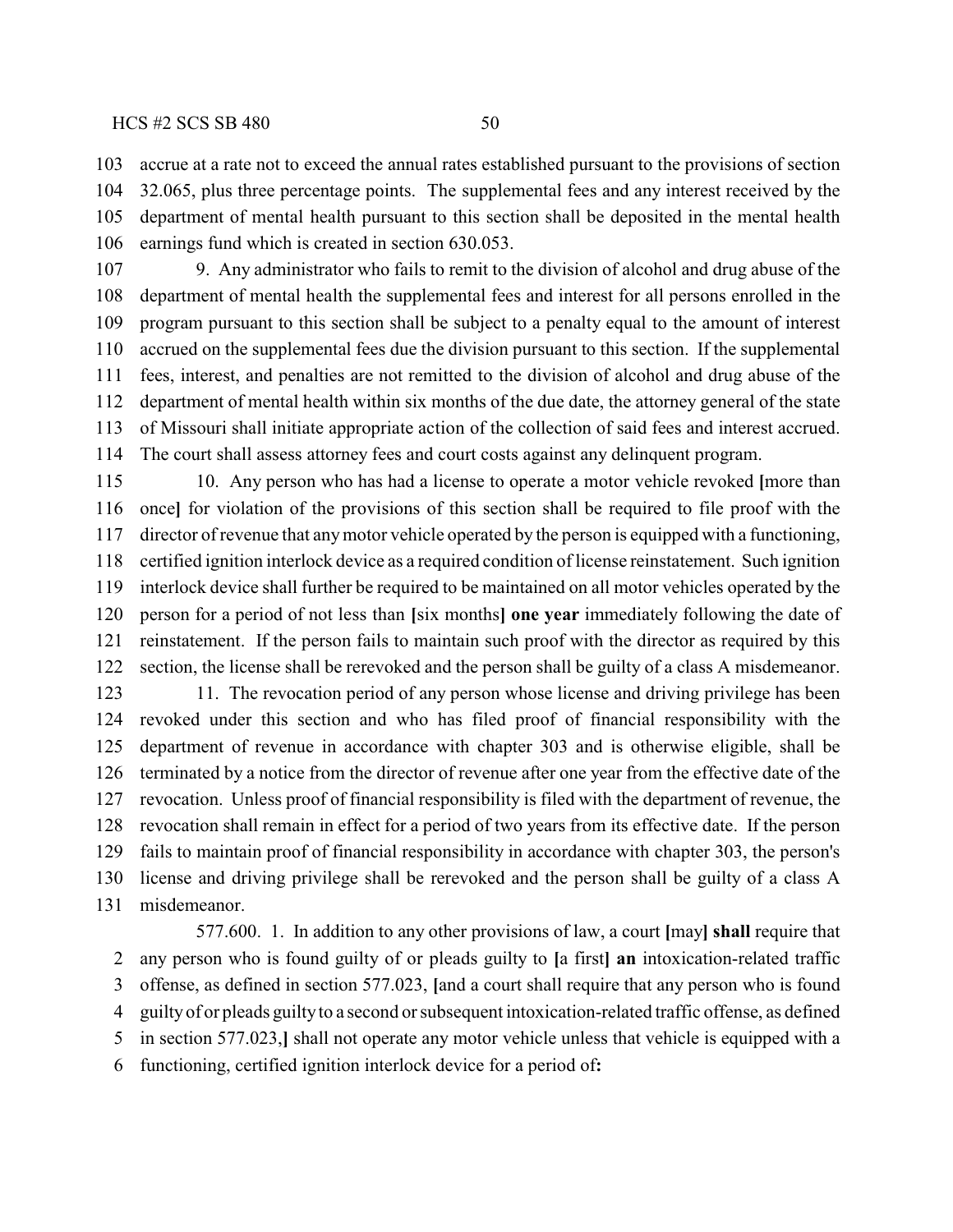**(1)** Not less than **[**six months**] ninety days** from the date of reinstatement of the person's driver's license **if the person is found guilty of or pleads guilty to a first intoxication-related traffic offense;**

 **(2) Not less than one year from the date of reinstatement of the person's driver's license if the [**. In addition, any court authorized to grant a limited driving privilege under section 302.309 to any**]** person **[**who**]** is found guilty of or pleads guilty to a second **[**or subsequent**]** intoxication-related traffic offense **[**shall require the use of an ignition interlock device on all vehicles operated by the person as a required condition of the limited driving privilege. These requirements shall be in addition to any other provisions of this chapter or chapter 302 requiring installation and maintenance of an ignition interlock device.**] ;**

 **(3) Not less than five years from the date of reinstatement of the person's driver's license if the person is found guilty of or pleads guilty to a third or fourth intoxication-related traffic offense; and**

 **(4) The duration of the person's life if the person is found guilty of or pleads guilty to a fifth intoxication-related traffic offense. However, the person is eligible to have his or her restriction reviewed by the department of revenue after operating a motor vehicle equipped with a functioning, certified ignition interlock device for five years. If the department has determined that the person has met all compliance requirements and should have his or her regular driver's license reinstated, the department shall reissue the regular driver's license.** Any person required to use an ignition interlock device, either under the provisions of this chapter or chapter 302, shall comply with such requirement subject to the penalties provided by this section.

 2. **Any person required to use an ignition interlock device pursuant to subdivisions (3) and (4) of subsection 1 of this section shall install an ignition interlock device that has photo identification technology and global positioning system features.**

 **3.** No person shall knowingly rent, lease or lend a motor vehicle to a person known to have had that person's driving privilege restricted as provided in subsection 1 of this section, unless the vehicle is equipped with a functioning, certified ignition interlock device. Any person whose driving privilege is restricted as provided in subsection 1 of this section shall notify any other person who rents, leases or loans a motor vehicle to that person of the driving restriction imposed pursuant to this section.

 **[**3.**] 4.** Any person convicted of a violation of this section shall be guilty of a class A misdemeanor.

 **5. Notwithstanding any other provision of law to the contrary, no person who has had installed an approved ignition interlock device under section 577.600, maintains such device and does not tamper with said device and shall have applied for a special driver's**